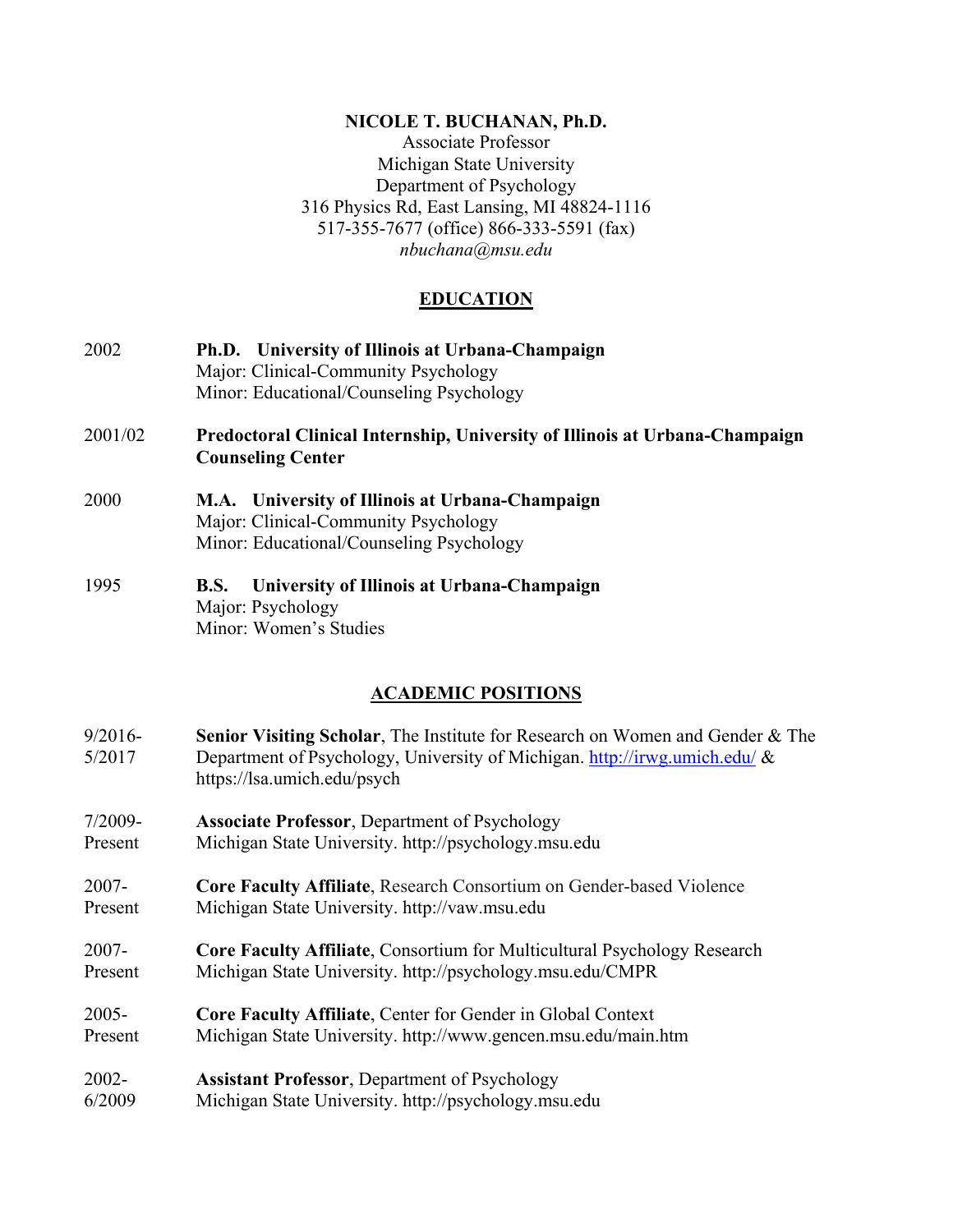# **AWARDS AND HONORS**

| 2016      | Nominated as Fellow of the American Psychological Association, Society of Clinical<br>Psychology (Div. 12)-Fellows will be announced by August, 2017.                                                                                                                                       |
|-----------|---------------------------------------------------------------------------------------------------------------------------------------------------------------------------------------------------------------------------------------------------------------------------------------------|
| 2015      | American Psychological Association's Committee on Women in Psychology's<br>Leadership Award as an Emerging Leader in the categories of scholarship and service<br>in psychology.                                                                                                            |
| 2015      | Society for the Psychology of Women's 2015 Mary Roth Walsh Teaching the<br>Psychology of Women Award for the development of innovative ideas and learning<br>activities to enhance the teaching of diversity and gender.                                                                    |
| 2014      | Michigan State University's Excellence in Diversity Award in the category of<br>"TEAMS-Excellence in Community" for Sustained Effort Toward Excellence in<br>Diversity (SEED)- (5 years to 15 years) for mentoring and co-facilitation of the Multiple<br>Identity Intersections (Mii) lab. |
| 2014      | <b>Fellow</b> of the American Psychological Association, Society for the Psychological Study<br>of Ethnic Minority Issues (Div. 45)                                                                                                                                                         |
| 2014      | Fellow of the American Psychological Association, Society for the Psychological Study<br>of Social Issues (Div. 9)                                                                                                                                                                          |
| 2011      | Fellow of the American Psychological Association, Society for the Psychology of<br>Women (Div. 35)                                                                                                                                                                                          |
| 2008      | Carolyn Payton Early Career Award for research making "a significant contribution to<br>the understanding of the role of gender in the lives of Black women."                                                                                                                               |
| 2008      | <b>International Coalition Against Sexual Harassment Researcher Award "in</b><br>recognition of your contributions to sexual harassment research."                                                                                                                                          |
| 2007      | Association for Women in Psychology's Women of Color Award for empirical<br>research publications that "contribute significantly to the understanding of the<br>psychology of women of color."                                                                                              |
| 2007      | Michigan State University's Excellence in Diversity Award in the category of<br>"Individual Emerging Progress' for outstanding research, teaching, and service<br>accomplishments in the areas of diversity, pluralism, and social justice.                                                 |
| 2006-08   | <b>National Institutes of Health (NIH) Clinical Loan Repayment Award</b>                                                                                                                                                                                                                    |
| 2004-06   | National Institutes of Health (NIH) Clinical Loan Repayment Award                                                                                                                                                                                                                           |
| 2001      | Herman Eisen Award for Professional Contributions to the Practice of Psychology                                                                                                                                                                                                             |
| 2001      | <b>Higginson Award for Outstanding Dissertation Research</b>                                                                                                                                                                                                                                |
| 2001      | <b>Cheris Kramarae Award for Feminist Scholarship</b>                                                                                                                                                                                                                                       |
| 2001      | <b>Award for Outstanding Achievement in the Field of Multiracial Relations</b>                                                                                                                                                                                                              |
| 2000      | <b>Incomplete List of Teachers Ranked Excellent by Students</b>                                                                                                                                                                                                                             |
| 1996-2000 | <b>Illinois Consortium for Educational Opportunity Fellowship</b>                                                                                                                                                                                                                           |
| 1997      | <b>University of Illinois Feminist Scholarship Award</b>                                                                                                                                                                                                                                    |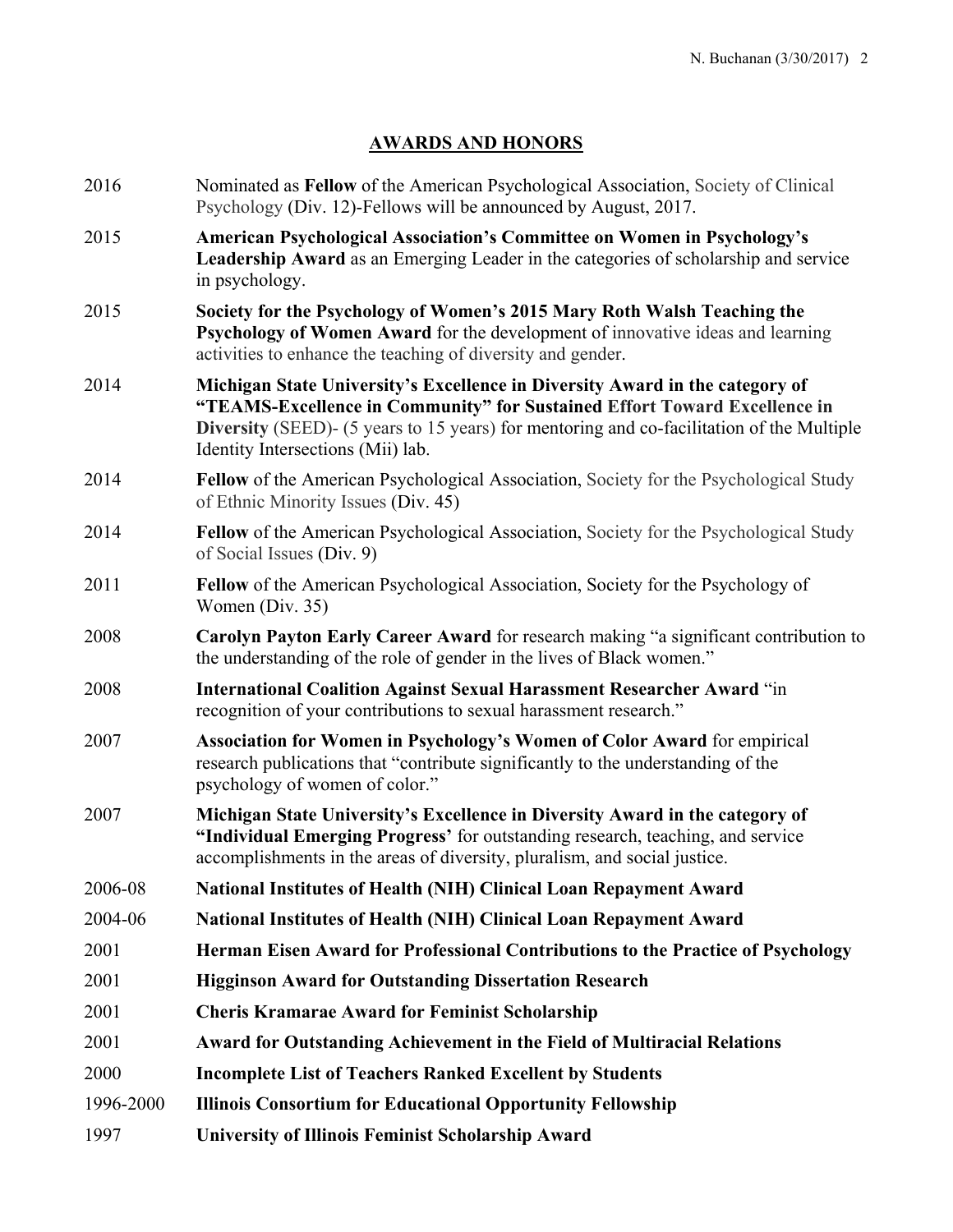# 1995-96 **Minority Academic Partnership Plan Fellowship**

1991 **Rose Bud Award** from the League of Black Women

# **GRANT ACTIVITY**

# *Grants Submitted*

2017 NIMH, Administrative Supplement for R01; "A Twin Study of Exogenous Hormone Exposure and Risk for Binge Eating"; Fowler (Mentee); Klump (Principal Investigator); \$96,399 (direct costs); 8/16/17-8/15/2019.

# *Grants Awarded*

2015 Kubiak, S. P. (PI) & **Buchanan, N. T.** (Co-I). (2015, May). Barriers to service provision and help-seeking among sexual assaulted males released from prison. Michigan State University, School of Social Work Summer Research Grant, \$7,435. 2015 Settles, I. H. (Co-PI), Ryan, A. M. (Co-PI), **Buchanan, N. T. (Co-I)**, Leong, F. (Co-I), *Diversity Research Incubator.* Michigan State University, Department of Psychology, Collaborative Research Fund, \$3,800. 2013 **Buchanan, N. T.**, Leong, F., & Bernal, G. *2013 MSU Symposium on Multicultural Psychology: Clinical Psychology of Ethnic Minorities.* American Psychological Association's Society for the Psychological Study of Ethnic Minority Issues (Div45), \$5,000. 2013 **Buchanan, N. T.**, & Leong, F*. 2013 MSU Symposium on Multicultural Psychology: Clinical Psychology of Ethnic Minorities.* American Psychological Association's Office of Ethnic Minority Affairs (OEMA), \$2,000. 2013 Leong, F., & **Buchanan, N. T.** *2013 MSU Symposium on Multicultural Psychology: Clinical Psychology of Ethnic Minorities.* Michigan State University's Creating Inclusive Excellence Grant, \$10,000. 2010-2011 Leong, F., Collins-Eaglin, J., **Buchanan, N. T.,** & Zaje A. T. Harrell. *Towards a culturally adapted model of risk and protective factors for African American women.* Michigan State University's Creating Inclusive Excellence Grant, \$20,000. 2008-2009 **Buchanan, N. T.** Michigan State University's Assistant Provost's *Undergraduate Research Engagement* Program; \$6,000. 2005-2006 **Buchanan, N. T.** *Effects of target race/ethnicity on perceptions of harassment*. Grant awarded by Michigan State University's Intramural Research Grants Program, \$50,000. 2004 -2005 **Buchanan, N. T.,** Anagnostopoulos, D., Broman, C. L., Sellers, W. L., Habra, A.,& Boylan, M. *Examining gendered bullying, its psychological and academic outcomes, and anti-harassment policies among rural high school students.* Grant awarded by Michigan State University's Families and Communities Together (FACT) Coalition, Program for Innovations in University-Community Collaborations, \$45,000. 2004-2005 **Buchanan, N. T.** *The Impact of Race-based Harassment on Academic Success and Intentions to Quit College.* Grant awarded by Michigan State University's Assistant Provost and Assistant Vice President for Academic Human Resources' Creating a More Diverse and Connected Community Grant, \$20,000.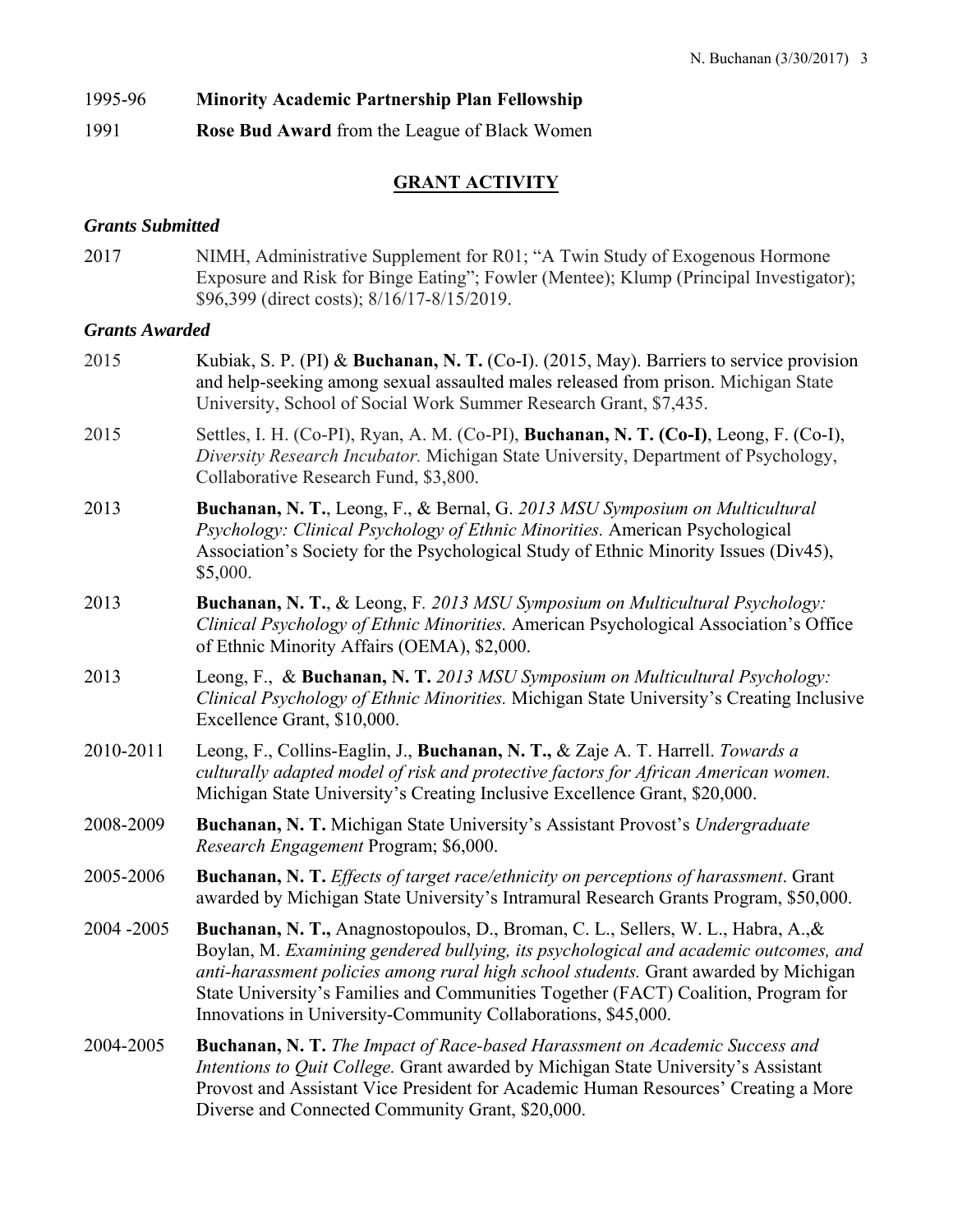### *Grant Consultation, Partnerships, and Advisory Boards*

Senior Personnel on Cheruvelil, K. S. (Co-PI), Elliot, K. (Co-PI), Finley, A. O. (Co-PI), Luo, L. (Co-PI), & Soranno, P. A. (Co-PI). *NRT-DESE: Training the Next Generation of Team-Based, Interdisciplinary, Data-Enabled Environmental Science (TIDES).* Submitted May 2015 to the Division of Graduate Education – National Science Foundation Research Traineeship (NRT), \$2,999,932.

- **Advisory Board Member** on Brian Teppen, Lead PI; Kristie Dotson, co-PI; Isis Settles, co-PI; Paulette Granberry Russell, co-PI; & Juli Brown Clarke, co-PI (Submitted 2015, May). NRT-IGE: Challenging STEM trainee epistemologies to nurture an interdisciplinary future. National Science Foundation, NRT-IGE (Research Traineeship Program, Innovations in Graduate Education) 2015- 2018, \$499,55
- **Expert Consultant** on Deborah Johnson's Creating Inclusive Excellence Grant from Michigan State University, *Interpersonal and Ethno-Gender Challenges: The Influences of Coping and University Supports on Achievement Among College Women of Color* (2013-2015).

# *Grant Training*

- **NIH and NSF: Grant Writing Bootcamp (May, 2013).** Intensive 80+ hour grant-writing workshop focusing on federal grant agencies. The class covered each component of a federal grant and participants completed a complete grant proposal, provided peer feedback on grants, and received detailed feedback on grant proposals from Dr. Nigel Paneth, who has served as a grant reviewer and Primary Investigator on numerous NIH and NSF multi-million dollar grants.
- **Write Winning Grant Proposals Workshop (January, 2013).** Eight-hour workshop on grant idea development, identification of appropriate granting agencies, writing for reviewers, and proven strategies for presenting a proposal's value to reviewers.

# **PUBLICATIONS**

- *Peer Reviewed* (underlined names are graduate student collaborators; \* indicates undergraduate collaborators)
- **Buchanan, N. T.**, Settles, I. H., Wu, I. H. C., & Hayashino, D. S. (in press). Sexual harassment, racial harassment and well-being among Asian American women: An intersectional approach. *Women & Therapy*.
- Baker, T. **Buchanan, N. T.**, Mingo, C.A., Roker, R., & Brown, C.S. (2015). Reconceptualizing successful aging among Black women and the relevance of the Strong Black Woman archetype. *The Gerontologist, 55*, 51-57*.* http://dx.doi.org/10.1093/geront/gnu105
- Wu, I. H. C., & **Buchanan, N. T.** (2015). Mind over racism: How does mindfulness protect against racism? *Science Today Bulletin*, 1(2).
- **Buchanan, N. T.,** Settles, I. H., Hall, A. T., & O'Connor, R. (2014). A review of organizational strategies for reducing sexual harassment: Insights from the U. S. Military. *Journal of Social Issues, 70*, 687-702. http://dx.doi.org/10.1111/josi.12086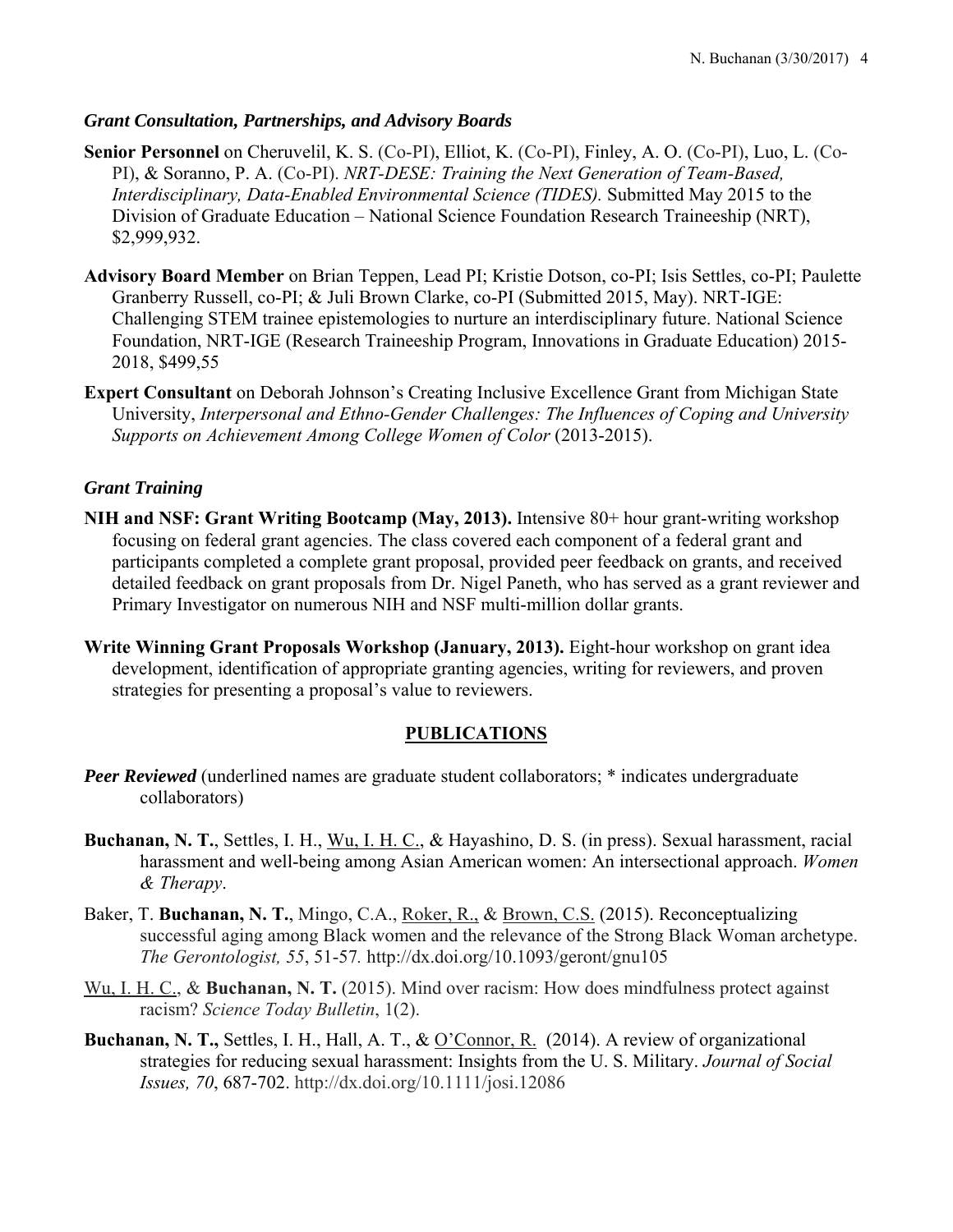- Settles, I. H., **Buchanan, N. T.**, *Yap*, S. C. *Y.* & Harrell, Z. A. T. (2014). Sex differences in outcomes and harasser characteristics associated with frightening sexual harassment appraisals. *Journal of Occupational Health Psychology, 19*, 133-142*.* http://dx.doi.org/10.1037/a0035449
- **Buchanan, N. T.,** Bluestein, B. M., Nappa, A. C.\*, Woods, K. C., & DePatie, M. M.\* (2013). Exploring Gender Differences in Body Image, Eating Pathology, and Sexual Harassment. *Body Image: An International Journal of Research, 10*, 352-360*.* http://dx.doi.org/10.1016/j.bodyim.2013.03.004
- Settles, I. H., Cortina, L. M., **Buchanan, N. T.**, & Miner, K. (2013). Derogation, discrimination, and (dis)satisfaction with jobs in science: A gendered analysis. *Psychology of Women Quarterly, 37*, 179-191*.* http://dx.doi.org/10.1177/0361684312468727
- Settles, I. H., **Buchanan, N. T.**, & Colar, B. K.\* (2012). The impact of race and rank on the sexual harassment of Black and White men in the military. *Psychology of Men & Masculinities, 13*(3), 256-263. http://dx.doi.org/10.1037/a0024606
- Settles, I. H., Harrell, Z. A. T., **Buchanan, N. T.**, & Yap, S. C. Y. (2011). Frightened or bothered: Two types of sexual harassment appraisals. *Social Psychological and Personality Science, 2*(6), 600- 608. http://dx.doi.org/10.1177/1948550611402520
- Baker, T.A., **Buchanan, N.T.**, Small, B. J., Hines, R. D., & Whitfield, K. E. (2011). Identifying the relationship between chronic pain, depression and life satisfaction in older African Americans. *Research on Aging, 33(4), 426-443.* http://dx.doi.org/10.1177/0164027511403159
- Sosulski, M. R**., Buchanan, N. T.**, &Donnell, C. (2010). Life history and narrative analysis: Feminist methodologies contextualizing Black women's experiences with severe mental illness. *Journal of Sociology and Social Welfare, 37*, 29-57.
- Baker, T. A., **Buchanan, N. T.**, Spencer, T. (2010). Disparities and social inequities: Is the health of African American women still in peril? *Ethnicity & Disease, 20*, 304-309.
- Anagnostopoulos, D., **Buchanan, N. T.,** Pereira, C., & Lichty, L. F. (2009). School Staff Responses to Gender-Based Bullying: An Exploratory Study. *Educational Policy, 23*, 519-553*.*
- **Buchanan, N. T.,** Bergman, M. E., Bruce, T. A., Woods, K. C., & Lichty, L. F. (2009). Unique and joint effects of sexual and racial harassment on college students' well-being. *Basic and Applied Social Psychology, 31*, 267-285. http://dx.doi.org/10.1080/01973530903058532
- Woods, K. C., **Buchanan, N. T.,** & Settles, I. H. (2009). Sexual harassment across the color line: Experiences and outcomes of cross- vs. intra-racial sexual harassment among Black women. *Cultural Diversity and Ethnic Minority Psychology, 15*, 67-76. http://dx.doi.org/10.1037 /a0013541

# *\*First author won the American Psychological Association's (Division 12) Dalmas A. Taylor Award for Outstanding Student Research and the MSU Center for Multicultural Psychology Research's Outstanding Student Multicultural Research Award based on this paper.*

- Baker, T. A., **Buchanan, N. T.,** Corson, N. (2008). Factors influencing chronic pain intensity in older Black women: Examining depression, locus of control and physical health. *Journal of Women's Health, 17*, 869-878*.* http://dx.doi.org/10.1089/jwh.2007.0452
- **Buchanan, N. T.** & Fitzgerald, L. F. (2008). The effects of racial and sexual harassment on work and the psychological well-being of African American women. *Journal of Occupational Health Psychology, 13*(2), 137-151*.* http://dx.doi.org/10.1037/1076-8998.13.2.137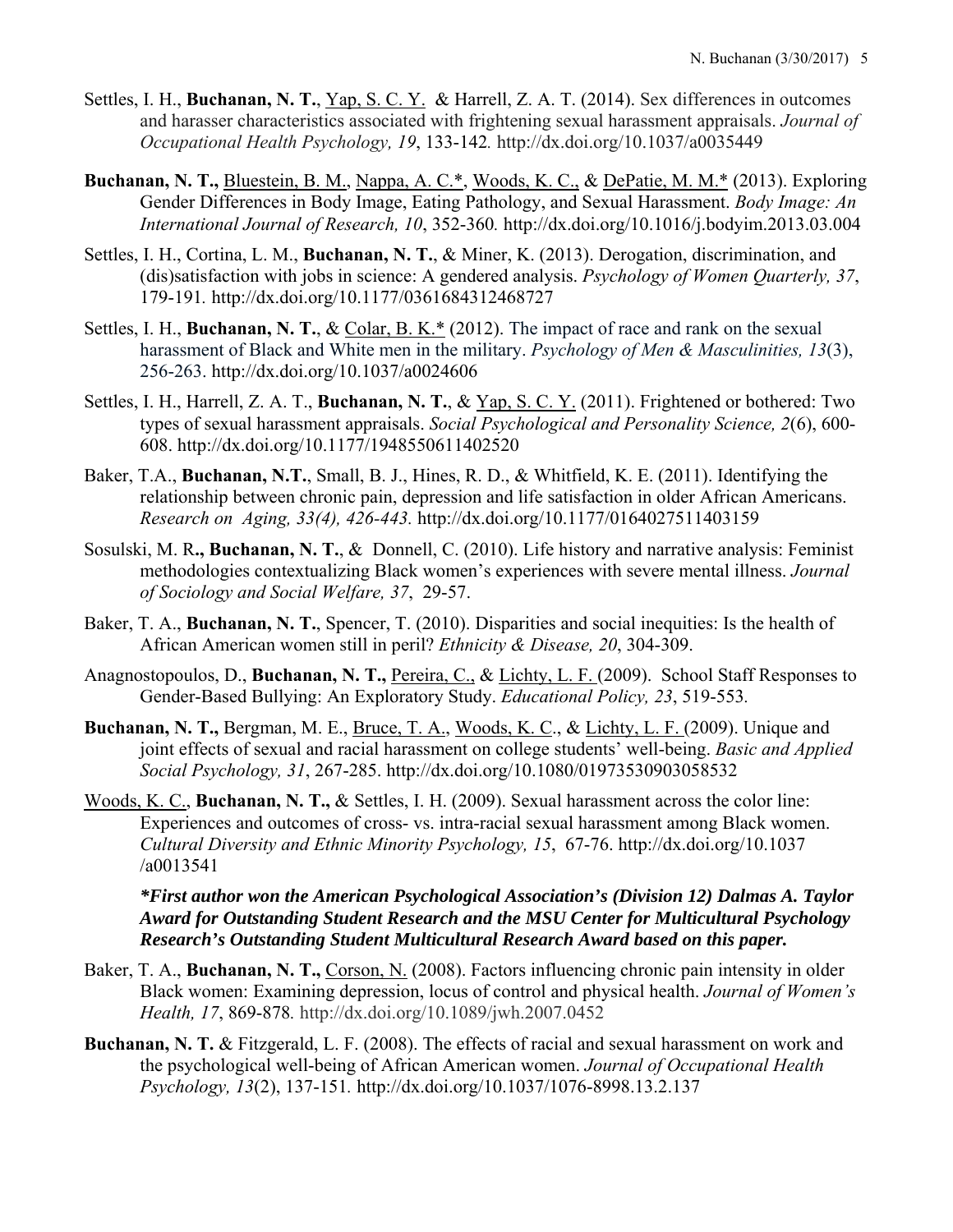*\*First author won the American Psychological Association's Carolyn Payton Early Career Award & the Association for Women in Psychology's Women of Color Award based on this paper.*

- **Buchanan, N. T.,** Settles, I. H., & Woods, K. C. (2008). Comparing sexual harassment subtypes for Black and White women: Double jeopardy, the Jezebel, and the cult of true womanhood. *Psychology of Women Quarterly, 32*, 347-361*.* http://dx.doi.org/10.1111/j.1471- 6402.2008.00450.x
- Lichty, L. F., Torres, J. M. C.\*, Valenti, M. T., & **Buchanan, N. T.** (2008). Sexual Harassment Policies in K-12 Schools: Examining Accessibility to Students and Content. *Journal for School Health, 78(*11), 607-614. http://dx.doi.org/10.1111/j.1746-1561.2008.00353.x
- Settles, I. H., Pratt-Hyatt, J. S., & **Buchanan, N. T.** (2008). Through the lens of race: Black and White women's perceptions of their gender. *Psychology of Women Quarterly, 32*, 454-468*.*
- **Buchanan, N. T.,** Settles, I. H. & Langhout, R. D. (2007). Black Women's coping styles, psychological well-being, and work-related outcomes following sexual harassment. *Black Women, Gender and Families, 1*, 100–120.
- Rederstorff, J. C., **Buchanan, N. T.,** & Settles, I. H. (2007). The moderating roles of race and gender role attitudes in the relationship between sexual harassment and psychological well-being. *Psychology of Women Quarterly, 31*, 50-61*.*
- **Buchanan, N. T.** & Acevedo, C. (2004). When face and soul collide: Therapeutic concerns with racially ambiguous and non-visible minority women. *Women & Therapy, 27*, 119-131.
- **Buchanan, N. T.** & Ormerod, A. J. (2002). Racialized sexual harassment in the lives of African American Women. *Women & Therapy, 25*, 107-124.
- Mazzeo, S. E., Bergman, M., **Buchanan, N. T.,** Drasgow, F., Fitzgerald, L. F. (2001). Situation-specific assessment of sexual harassment. *Journal of Vocational Behavior, 59*, 120-131. http://dx.doi.org/10.1006/jvbe.2000.1781
- Fitzgerald, L. F., **Buchanan, N. T.,** Collinsworth, L. L., Magley, V. J., & Ramos, A. M. (1999). Junk logic: The abuse defense in sexual harassment litigation. *Psychology, Public Policy, and the Law, 5*, 730-759. http://dx.doi.org/10.1037/1076-8971.5.3.730

# *Book Chapters*

- **Buchanan, N. T.** (2016). Foreword: To my professor: Student voices for great college teaching. In J. Grimm (Ed.), *To my professor: Student voices for great college teaching* (pp. XVIII-XXV). Canton, MI: David Crumm Media, LLC.
- Miller, R. L. & **Buchanan, N. T.** (2015). Growing up biracial in the United States. In D. R. Koslow & E. P. Salett (Eds.), *Race, ethnicity and self: Identity in multicultural perspective, 3rd edition* (pp. 139-167)*.* Washington, DC: National Multicultural Institute. https://doi.org/10.1093/sw/sww022
- Settles, I. H. & **Buchanan, N. T.** (2014). Intersectionality: Multiple categories of identity and difference. In V. Benet-Martinez and Y. Hong (Eds.), *The Oxford Handbook of Multicultural Identity* (pp. 160-180). New York: Oxford University Press, Inc.

*\*Awarded the American Psychological Association's (Division 52-International Psychology) 2015 Ursula Gielen Global Psychology Book Award*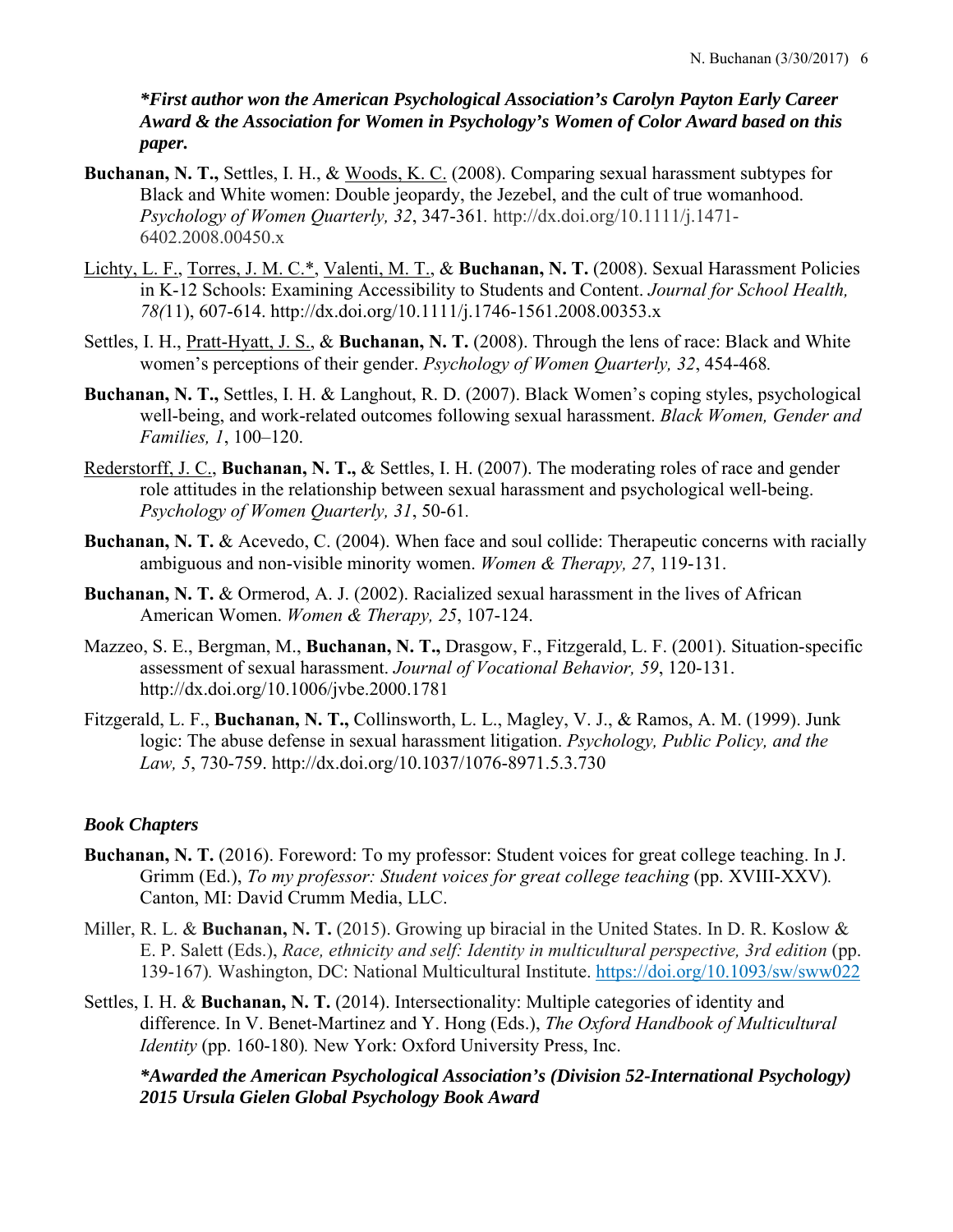- **Buchanan, N. T.** & Harrell, Z. A. T. (2011). Surviving Sexual harassment: Coping with, recognizing, and preventing unwanted sexual behaviors in the workplace. In T. Bryant-Davis (Ed.), *Surviving Sexual Violence: A Guide to Recovery and Empowerment.* Santa Barbara, CA: ABC-CLIO.
- Harrell, Z. A. T., Settles, I. H., & **Buchanan, N. T.,** Nnawulezi, N. A., & Yap, S. C. Y. (2011). The role of multiple social groups and identities in women's mental health. In P. Lundberg-Love, K. Nadal and M. Paludi (Eds.), *Women and mental disorders.* Westport, CT: Praeger Publishers.
- **Buchanan, N. T**., Settles, I. H., Woods, K. C., & Colar, B. K. (2010). Sexual harassment of women employees. In M. A. Paludi & F. L. Denmark (Eds.), *Victims of Sexual Assault and Abuse: Resources and Responses for Individuals and Families, Volume 1: Incidence and psychological dimensions* (pp. 271-290)*.* Westport, CT: Praeger Publishers.
- Settles, I. H., **Buchanan, N. T.** & Yap, S. C. Y. (2010). Race/color discrimination. In M. A. Paludi, C. A. Paludi, & E. R. DeSouza (Eds.), *Praeger Handbook on Understanding and Preventing Workplace Discrimination, Volume 1* (pp. 133-156)*.*Westport, CT: Praeger Publications.
- Woods, K. C. & **Buchanan, N.T.** (2010). Discrimination, harassment, and women's physical and mental health. In M. Paludi (Ed.), *Feminism and Women's Rights Worldwide, Volume 2: Mental and physical health* (pp. 235-251)*.* Westport, CT: Praeger Publishers.
- **Buchanan, N. T.,** & West, C. M. (2009). Sexual Harassment in the Lives of Women of Color. In H. Landrine and N. F. Russo (Eds.), *Handbook of Diversity in Feminist Psychology: Theory, Research, and Practice* (pp. 449-476)*.* Springer Publishing Company.
- Andrews, K. & **Buchanan, N. T.** (2009). Triple Jeopardy and Contemporary Feminist Therapy: When clients are Black, Female, and HIV Positive. In C. Raghavan, A. Edwards and K. M. Vaz (Eds.), *Benefiting by Design: Women of Color in Feminist Psychological Research (pp. 34-43).* Cambridge Scholars Press.
- Woods, K. C. & **Buchanan, N. T.** (2008). Sexual harassment in the workplace. In M. Paludi (Ed.), *The psychology of women at work: Challenges and solutions for our female workforce, Volume 1: Career liberation, history, and the new millennium (pp. 119-132).* Westport, CT: Praeger Publishers.
- **Buchanan, N. T.** (2005). The nexus of race and gender domination: The racialized sexual harassment of African American women. In P. Morgan & J. Gruber (Eds.), *In the Company of Men: Re-Discovering the Links between Sexual Harassment and Male Domination (pp. 294-320). Boston:* Northeastern University Press.

#### *Book Reviews*

**Buchanan, N. T.** (2011). Microaggressions in everyday life: Death by a thousand cuts. [Review of *Microaggressions in everyday life: Race, gender, and sexual orientation*]. *Psychology of Women Quarterly, 35*, 336-337*.* 

#### *Encyclopedia Entries*

**Buchanan, N. T.** & Woods, K. C. (2008). Sexual harassment. In F. T. L. Leong (Editor-in-Chief), W.B. Walsh (Senior Editor) & P. J. Hartung (Associate Editor) *Encyclopedia of Counseling, Volume 4: Career Counseling* (pp. 1621-1624). Thousand Oaks, CA: Sage Publications.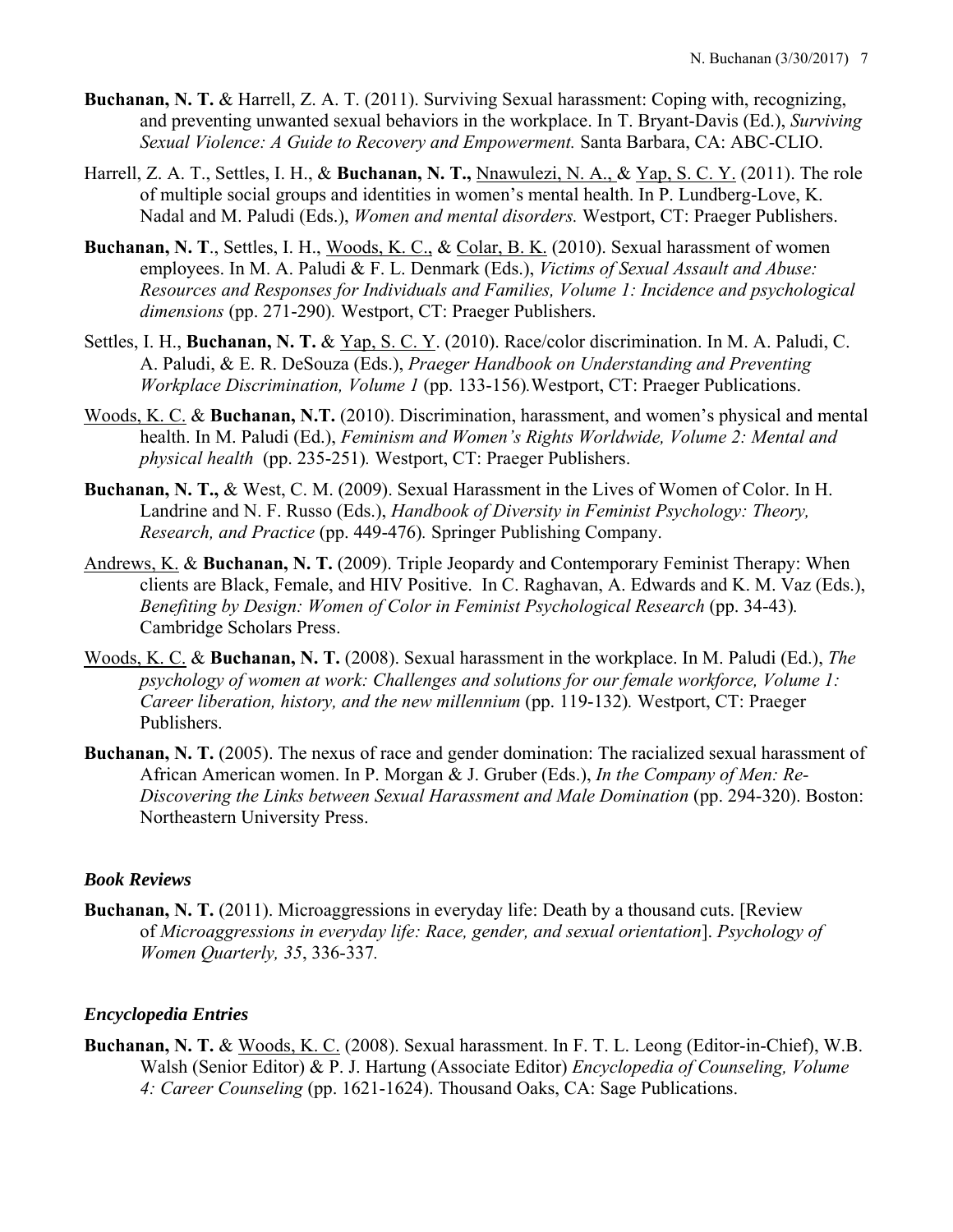- **Buchanan, N. T.** & Settles, I. H. (2006). Minority status. In Y. Jackson (Ed.), *The Encyclopedia of Multicultural Psychology* (pp. 307). Thousand Oaks, CA: Sage Publications.
- Settles, I. H. & **Buchanan, N. T.** (2006). The psychology of tokenism. In Y. Jackson (Ed.), *The Encyclopedia of Multicultural Psychology* (pp. 455-456). Thousand Oaks, CA: Sage Publications.

#### *Miscellaneous Publications*

- **Buchanan, N. T.** (2016, June). Expanding Student Conceptualizations of Identity, Privilege & Oppression. *Newsletter of the Society of Clinical Psychology, Clinical Psychology of Ethnic Minorities*.
- **Buchanan, N. T.** (2016, Spring). Contextualizing Identity with Salient Identity Diagrams. *The Feminist Psychologist: Newsletter of the Society for the Psychology of Women*, *43,* 11-12.
- **Buchanan, N. T.** (2015, May). Intersectionality and clinical psychology: Recognizing ethnicity, gender and other salient identities as mutually informative. *Clinical Psychology of Ethnic Minorities: Newsletter of APA Division 12, Section 6.*
- **Buchanan, N. T.** (2015, May). President's Message. *Clinical Psychology of Ethnic Minorities: Newsletter of APA Division 12, Section 6.*
- **Buchanan, N. T.** & Kubiak, S. P. (2015). *2014 Sexual Assault and Relationship Violence Policies and Programs Task Force: Final Report.* Submitted to Michigan State University, Office of the President, April 6, 2015.
- Larkin, K., Brophy-Ellison, J., & **Buchanan, N. T.** (2007). *Instructor's Manual to accompany Psychology: The Science of Mind and Behavior (3rd Edition)*. Boston: McGraw-Hill.
- **Buchanan, N. T.** (2006). *Instructor's Resource Manual for Abnormal Psychology in a Changing World (6th Edition)*. Upper Saddle River, New Jersey: Pearson Education.
- **Buchanan, N. T.** & Bruce, T. A. (2005). Contrapower Harassment and the professorial archetype: Gender, Race, and Authority in the Classroom. Feature article for the *Association of American Colleges and Universities' On Campus with Women, 34(1-2)*. Available from: http://www.aacu.org/ocww/volume34\_1/feature.cfm?section=2
- Lichty, L. F.,\* **Buchanan, N. T.,** & Torres, J. M. C.\* (2005). Exploring Homophobia and Gender Expression in Peer-to-Peer Youth Sexual Harassment. *The Community Psychologist, 38*(4), 10- 12.
- Drasgow, R., Fitzgerald, L. F., Cortina, L. M., Bergman, M., Langhout, R. D., Hunter Williams, J., Mazzeo, S. E. , & **Buchanan, N. T.** (2000). *Modeling specific incidents of sexual harassment in the armed forces.* United States Department of Defense.
- Drasgow, F., Mazzeo, S. E., Bergman, M., **Buchanan, N. T.,** Fitzgerald, L. F. (2000). *Measuring sexual harassment at the specific incident level: A confirmatory factor analysis of the Sexual Experiences Questionnaire-Significant Experience.* United States Department of Defense.
- Fitzgerald, L. F., Cortina, L. M., Lonsway, K. A., Hunter Williams, J., Langhout, R. D., Hammond, A. J., Magley, V. M., Waldo, C. R., **Buchanan, N. T.,** & Ramos, A. (1997). *Final report of results on the Eighth Circuit Gender Fairness Task Force Attorney Survey.* U.S. Eighth Circuit Judicial Council.

Fitzgerald, L. F., Hunter Williams, J., Magley, V. M., Cortina, L. M., Langhout, R. D., Hammond, A. J.,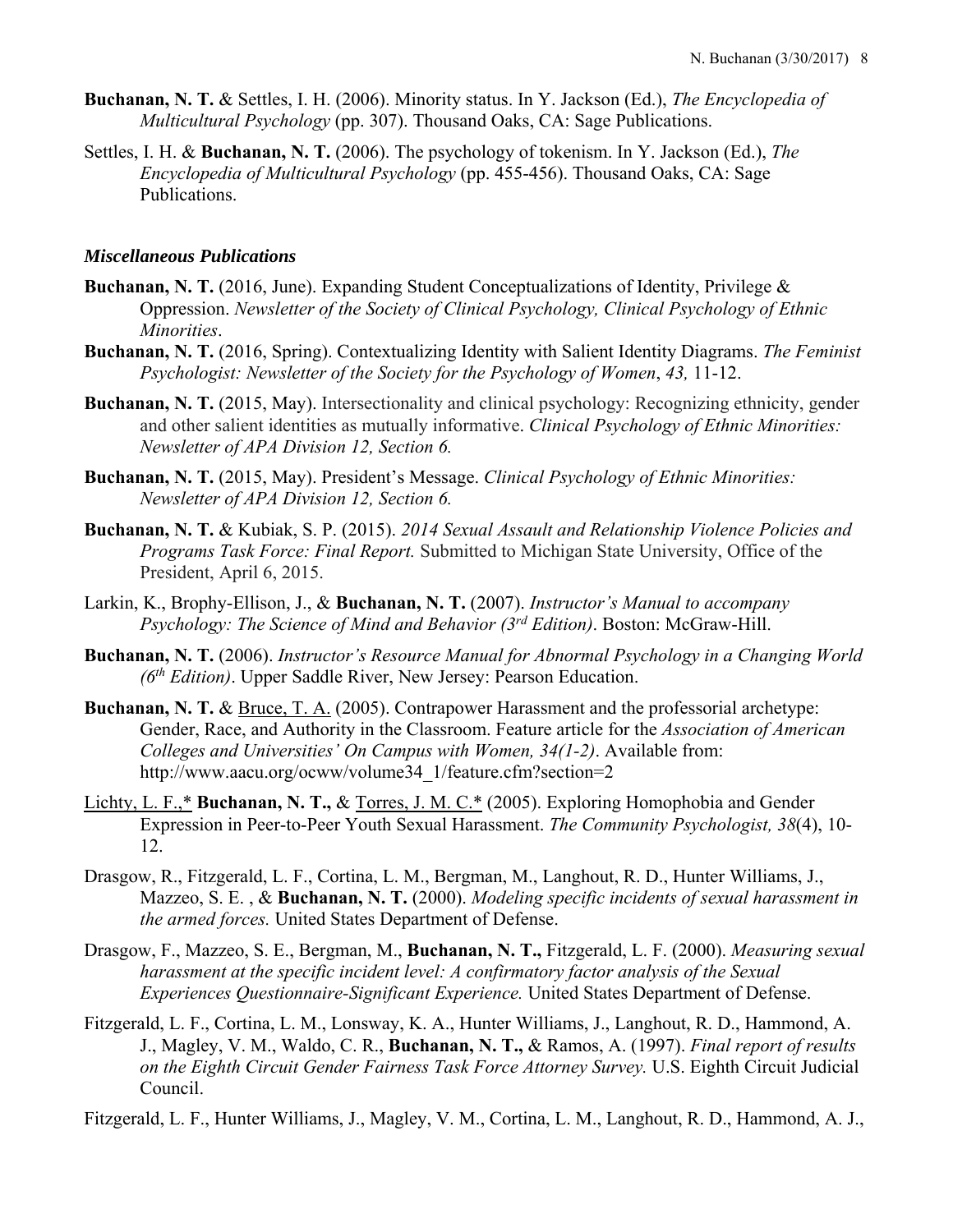Lonsway, K. A., **Buchanan, N. T.,** & Ramos, A. (1997). *Final report of results on the Eighth Circuit Gender Fairness Task Force Employee Survey.* U.S. Eighth Circuit Judicial Council.

Langhout, R. D, **Buchanan, N. T.,** Collinsworth, L. L., Hammond, A. J., Harned, M., & Hellenga, K. (1997). *Women Insisting on Natural Shapes: Assessment of Happy Healthy Shapes Curriculum.* Women Insisting on Natural Shapes.

#### *Manuscripts Submitted for Publication*

- **Buchanan, N. T.**, & Greene, B., (under review). Diagnosis and Assessment with Black Americans: Reducing bias and improving assessment outcomes. To appear in Leong, F. T., Bernal, G., & **Buchanan, N. T.** (Eds.), *Clinical Psychology of Racial and Ethnic Minorities: Integrating Research and Practice.*
- Settles, I. H., Brassel, S., & **Buchanan, N. T.** (invited resubmission). Lay perceptions of sexual harassment toward gender identity and sexual orientation minorities. Submitted to *Journal of Vocational Behavior*.
- Wu, I., **Buchanan, N. T.,** Settles, I. H. & Leong, F. (under review). Acculturation, depression and the mediating effects of racial harassment among Asian American college students.

#### *Special Issue Guest Editor*

**Buchanan, N. T.** & Settles, I. H. (Eds.) (expected publication in 2019). Special Issue: Managing (In)visibility at work. *Journal of Vocational Behavior.*

### *Manuscripts in Preparation*

- **Buchanan, N. T.** (abstract accepted, invited full submission). This academic life: Researching and teaching while Black (and female).
- **Buchanan, N. T.** & Settles, I. H. (abstract accepted, invited full submission). Black women's positive embodiment in the face of race x gender oppression. To appear in T. Tylka & N. Piran (Eds.), Handbook of positive body image: Constructs, protective factors, and interventions. Oxford University Press.
- **Buchanan, N. T.** & Settles, I. H. (in preparation). Epistemic Exclusion: Responses to faculty of color and their research.
- **Buchanan, N. T.**, Settles, I. H., & Granberry Russell, P. (in preparation). Ethnic minority faculty: Reports of bias, discrimination and the individual and organizational consequences.
- **Buchanan, N. T.**, Wu, I. H. C., Settles, I. H., & Bluestein, B. M. (in preparation). Lingering gender differences in perceptions of sexual harassment.
- Settles, I. H. & **Buchanan, N. T.** (in preparation). Strategic Invisibility in academia's hostile hallways: How faculty of color navigate (in)visibility.
- Settles, I. H., Nguyen, D., **Buchanan, N. T.**, & Granberry Russell, P. (in preparation). Negative mentoring experiences of faculty of color: An intersectional perspective.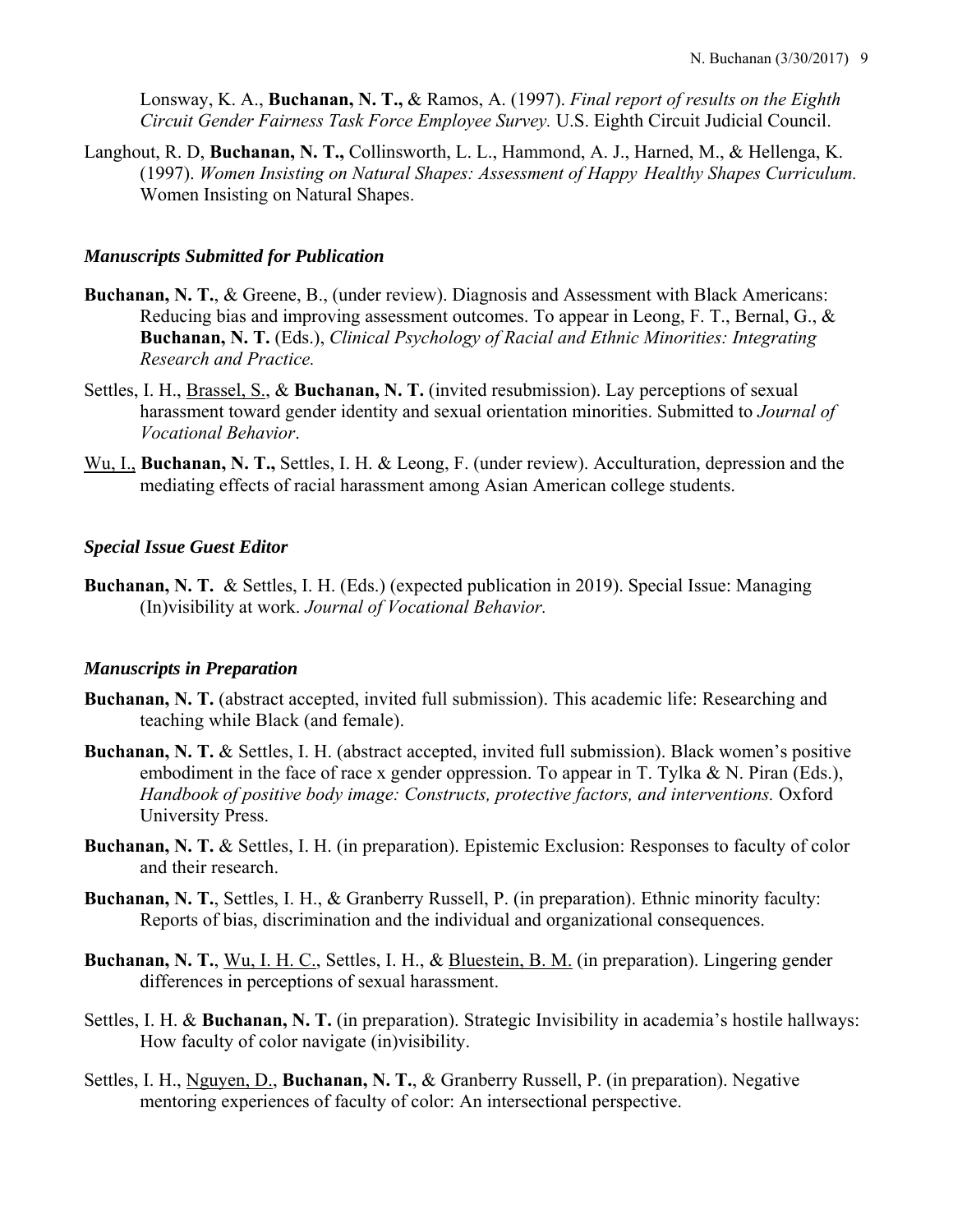- Wu, I. H. C., **Buchanan, N. T.**, Settles, I., Nnawulezi, N., & Rogers, A. (under revision). "Difference is in the eye of the beholder": A meta-analysis of cultural distance and international student adjustment.
- Wu, I. H. C., Kalibetseva, Z., Qin, D., **Buchanan, N. T.,** Settles, I., & Leong, F. T. L. (under revision). A Impact of family cohesion, and parenting care and control on depression and help seeking behavior among Asian American adolescents.

### *Books in Preparation*

Leong, F. T., Bernal, G., & **Buchanan, N. T.** (Eds.) (in preparation, under contract). *Clinical Psychology of Ethnic Minorities: Integrating Research and Practice.* Washington, D.C., American Psychological Association.

# **INVITED PRESENTATIONS**

- **Buchanan, N. T.** (2017, April). *Excising a virus of the mind: Promoting equity, reducing bias*. Invited presentation for TEDxMSU at Michigan State University, East Lansing, MI.
- **Buchanan, N. T.** (2017, February). *Understanding Racialized Sexual Harassment, Intersectionality, and Victimization.* Invited presentation for the Institute for Research on Women and Gender at the University of Michigan, Ann Arbor, MI.
- **Buchanan, N. T.** (2017, January). *Racialized Sexual Harassment: Living at the intersections of race, gender and victimization.* Invited presentation in the Department of Psychology at the University of Michigan, Ann Arbor, MI.
- **Buchanan, N. T.** (2016, December 19). *Interrupting street harassment: What to do and how to do it*. [Webinar]. Society for Community Research and Action.
- **Buchanan, N. T.** (2016, October 20). Racialized Sexual Harassment: Living at the intersections of race, gender and victimization [Webinar]. In M. Paludi (chair), *Sexual harassment: 25 years of research, legislation, court cases and prevention strategies.* http://media.wp.excelsior.edu/shrm\_ in-honor-of-the-25th-anniversary-of-anita-hill-testimony/
- **Buchanan, N. T.** (2016, October). *Faculty Inclusion & Excellence Project: Mentoring needs and experiences of bias among MSU Faculty of Color.* Invited presentation at MSU's Diversity Research Network Launch Reception, East Lansing, MI.
- **Buchanan, N. T.** (2016, October). *Faculty Inclusion & Excellence Project: Mentoring and bias experiences of MSU Faculty of Color.* Invited presentation at MSU's Interdisciplinary Research Forum on Diversity, East Lansing, MI.
- **Buchanan, N. T.** (2016, August). *Seeing the unseen: Understanding and reducing implicit bias.* Invited presentation for the Olin Student Health Center Leadership Team, East Lansing, MI.
- **Buchanan, N. T.,** Settles, I. H., & Granberry Russell, P. (2016, May). *Promoting Faculty Inclusion and Excellence: Improving mentoring, addressing career needs and reducing bias.* Invited presentation for the College of Natural Science's Dean's Council on Diversity and Community Racial Equity Subcommittee, Michigan State University, East Lansing, MI.
- **Buchanan, N. T.** (2016, April). *Seeing the unseen: Understanding and reducing implicit bias.* Invited presentation for the Michigan Higher Education Recruitment Consortium, East Lansing, MI.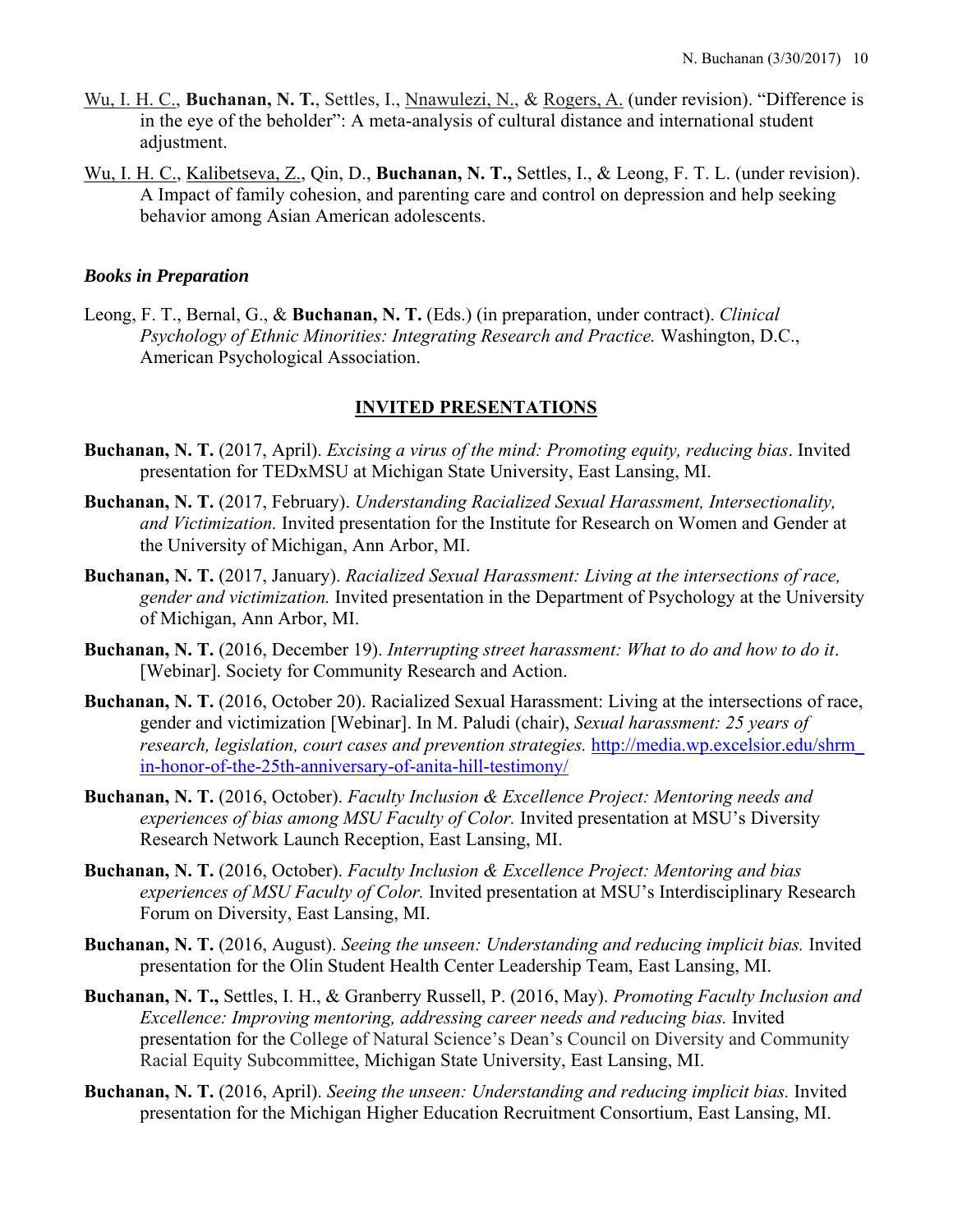- **Buchanan, N. T.** (2016, March). *Mistreated, used & abused: Surviving the tenure process in a hostile academic department.* Invited presentation for the 2016 Institute for Academic Feminist Psychologists, APA Division 35, Society for the Psychology of Women, Pittsburg, PA.
- **Buchanan, N. T.** (2016, March). *Intersectionality & Victimization: Black women's experiences of racial and sexual harassment in the workplace.* Invited presentation for the Department of Psychology, Prairie View A & M University, Prairie View, TX.
- **Buchanan, N. T.** (2016, March). *Seeing the unseen: Understanding and Reducing Bias.* Invited presentation for the Clinical Psychology Professional Seminar, Prairie View A & M University, Prairie View, TX.
- **Buchanan, N. T.** (2016, February). *Responding to Microaggressions and Implicit Bias as Targets, Bystanders and Perpetrators.* Invited presentation for the Academic Women's Forum, Michigan State University, East Lansing, MI.
- **Buchanan, N. T.** (2016, January). *Bias and its Role in Social Inequity.* Invited presentation for the forum, *Sharper Focus, Wider Lens* symposium on *The Nature of Inequality,* Michigan State University Honor's College. www.youtube.com/watch?v=s6zxPCGI64A
- **Buchanan, N. T.** (2015, November). *Cultural Considerations in Clinical Diagnosis and Assessment with African Americans.* Invited presentation for the Clinical Psychology Professional Seminar, Prairie View A & M University, Prairie View, TX.
- **Buchanan, N. T.**, Settles, I. H., & Granberry Russell, P. (2015, November). *Microaggressions and Bias: Lessons from MSU faculty.* Presentation for the Academic Women's Forum, Michigan State University, East Lansing, MI.
- **Buchanan, N. T.** (2015, October). *Does culture really matter for clinical diagnosis and assessment?: An illustration with Black Americans.* Invited presentation for the Psi Chi-The International Honor Society in Psychology, Michigan State University.
- Settles, I. H., **Buchanan, N. T.**, & Granberry Russell, P. (2015, October). *Microaggressions and Bias in the Workplace: Lessons from MSU Faculty*. Presentation for the Women's Resource Center Wise Women Rise Conference, Michigan State University, East Lansing, MI.
- **Buchanan, N. T.** (2015, September). *Assertiveness and Boundary-Setting in the College Classroom.* Invited presentation for the Department of Human Development and Family Studies, Michigan State University.
- **Buchanan, N. T.**, Settles, I. H., & Granberry Russell, P. (2015, August). *Faculty Inclusion and Excellence Project: Overview of faculty reports of bias.* Presentation for the Lyman Briggs College Faculty and Staff Fall 2015 Retreat, Michigan State University, East Lansing, MI.
- **Buchanan, N. T.**, Settles, I. H., & Granberry Russell, P. (2015, May). *Faculty Inclusion and Excellence Project: Highlights of Findings on Bias and Discrimination.* Presentation for the Planning Meeting of the Strategic University-wide Initiative to "Disrupt" Implicit Bias, Michigan State University, East Lansing, MI.
- **Buchanan, N. T.** (2015, May). *"Officer Don't Shoot!" Reducing police bias using diversity-based pedagogy*. Presentation at the Michigan State University, Department of Psychology's Diversity Incubator, East Lansing, MI.
- Settles, I. H., **Buchanan, N. T.** & Granberry Russell, P. (2015, January). *Faculty Inclusion and Excellence Project: Faculty Career Needs, Mentoring and Experiences of Bias.* Presentation for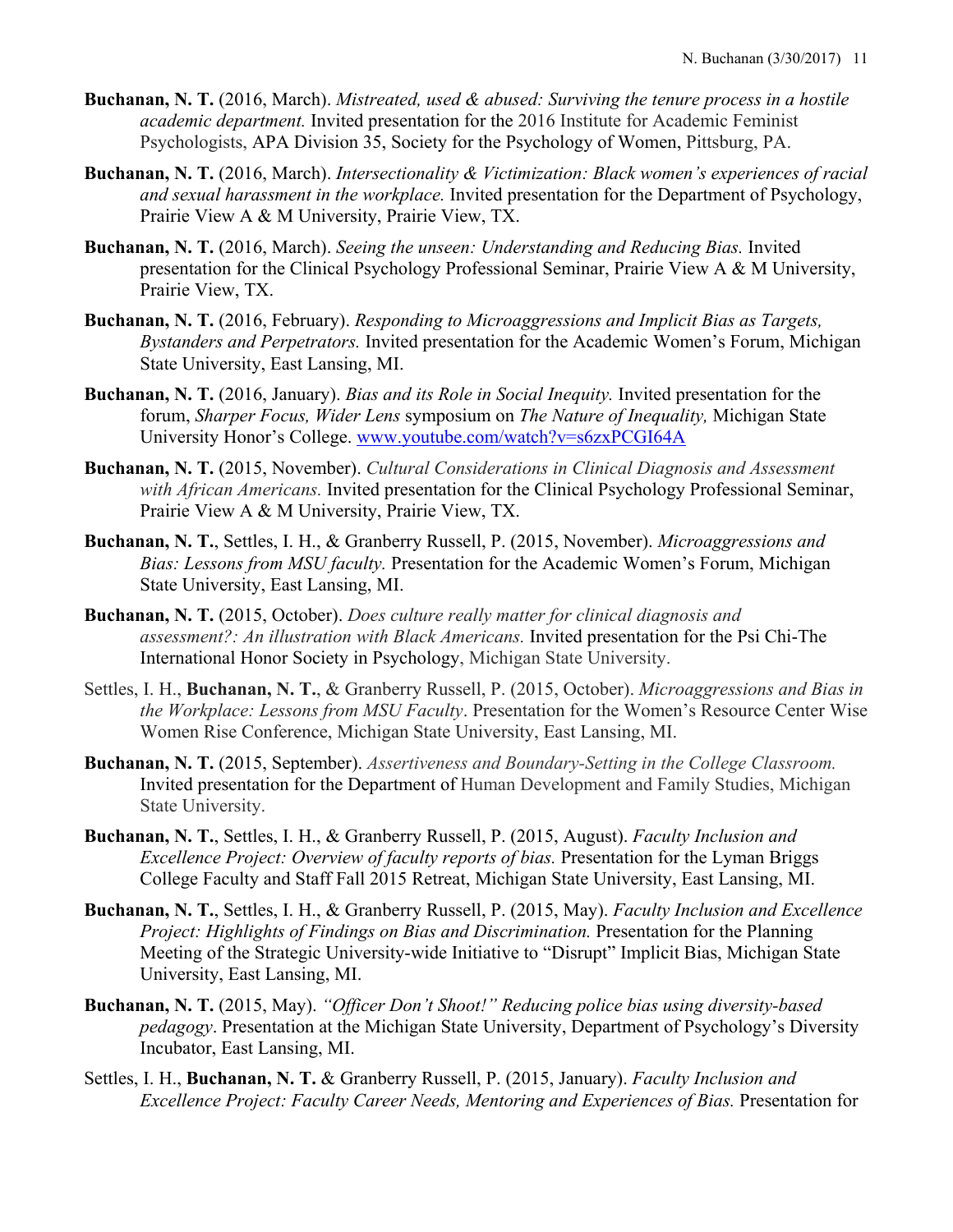the Task Force for the Recruitment of a Diverse Faculty, Michigan State University, East Lansing, MI.

- **Buchanan, N. T.**, Settles, I. H., & Granberry Russell, P. (2014, December). *Faculty Inclusion and Excellence Project: Highlights of Findings on Bias.* Presentation for the Faculty Excellence Advocates, Michigan State University, East Lansing, MI.
- Settles, I. H., **Buchanan, N. T.,** & Granberry Russell, P. (2014, December). *Faculty Inclusion and Excellence Project: Faculty Career and Mentoring Needs.* Presentation for the Faculty Excellence Advocates, Michigan State University, East Lansing, MI.
- **Buchanan, N. T.** (2014, October). *Psychology and social justice: Strange bedfellows?* Presentation for the Clinical Science Forum, Michigan State University, East Lansing, MI.
- **Buchanan, N. T.** (2014, May). *Building a Better Psychological Science of Gender*. Invited paper presented at the annual conference of the Association for Psychological Science in San Francisco, CA.
- **Buchanan, N. T.** (2014, March). *Take it from me: "Seasoned" Academic women share their stories. A Structured Discussion.* Panel discussion presented at the annual conference of the Association for Women in Psychology, Columbus, OH.
- **Buchanan, N. T.** (2013, December). *Contemplating privilege*. Presentation for the Clinical Science Forum, Michigan State University, East Lansing, MI.
- **Buchanan, N. T.** (2013, December). *Developing a success mindset.* WUN, National Training.
- **Buchanan, N. T.** (2013, October). *Learning to love public speaking: Fundamentals.* Jack and Jill of America, Greater Lansing Chapter. Lansing, MI.
- **Buchanan, N. T.** (2013, April). *Black women's experiences of racial and sexual harassment in the workplace.* University of South Carolina's 31<sup>st</sup> Annual Multicultural Symposium.
- **Buchanan, N. T.,** Gaddist, B., & Messias, D. (2013, April). Race & gender in psychology: Panel discussion. Moderated by Dr. Suzanne Swan. University of South Carolina.
- **Buchanan, N. T.** (2010, September). *Workplace racial and sexual harassment among Black women.* Michigan State University, Department of Psychology, Clinical Psychology Colloquium.
- **Buchanan, N. T.** (2010, April). Colorism: Does light or dark skin still matter? Multi-Ethnic Counseling Center Alliance (MECCA), Michigan State University Counseling Center.
- **Buchanan, N. T.** & Bluestein, B. (2009, May). *Girls, bullying and harassment: Mean girls, relational aggression, and odd girls out.* Waterford School District and Police Department.

(November, 2008) Michigan's Office of Drug Control Policy's Forum on Violence Prevention.

**Buchanan, N. T.** *Race, gender, and victimization: Black women's experiences of racial and sexual harassment in the workplace.* Invited talk presented to:

Texas A & M University, Department of Psychology (January, 2009).

University of Michigan, Department of Psychology (December, 2008).

University of Massachusettes-Boston, Department of Psychology (November, 2008).

DePaul University, Department of Psychology (November, 2008).

**Buchanan, N. T.** (2007, November). *Fostering academic excellence via inclusive pedagogy.* Michigan State University Best Practices Conference.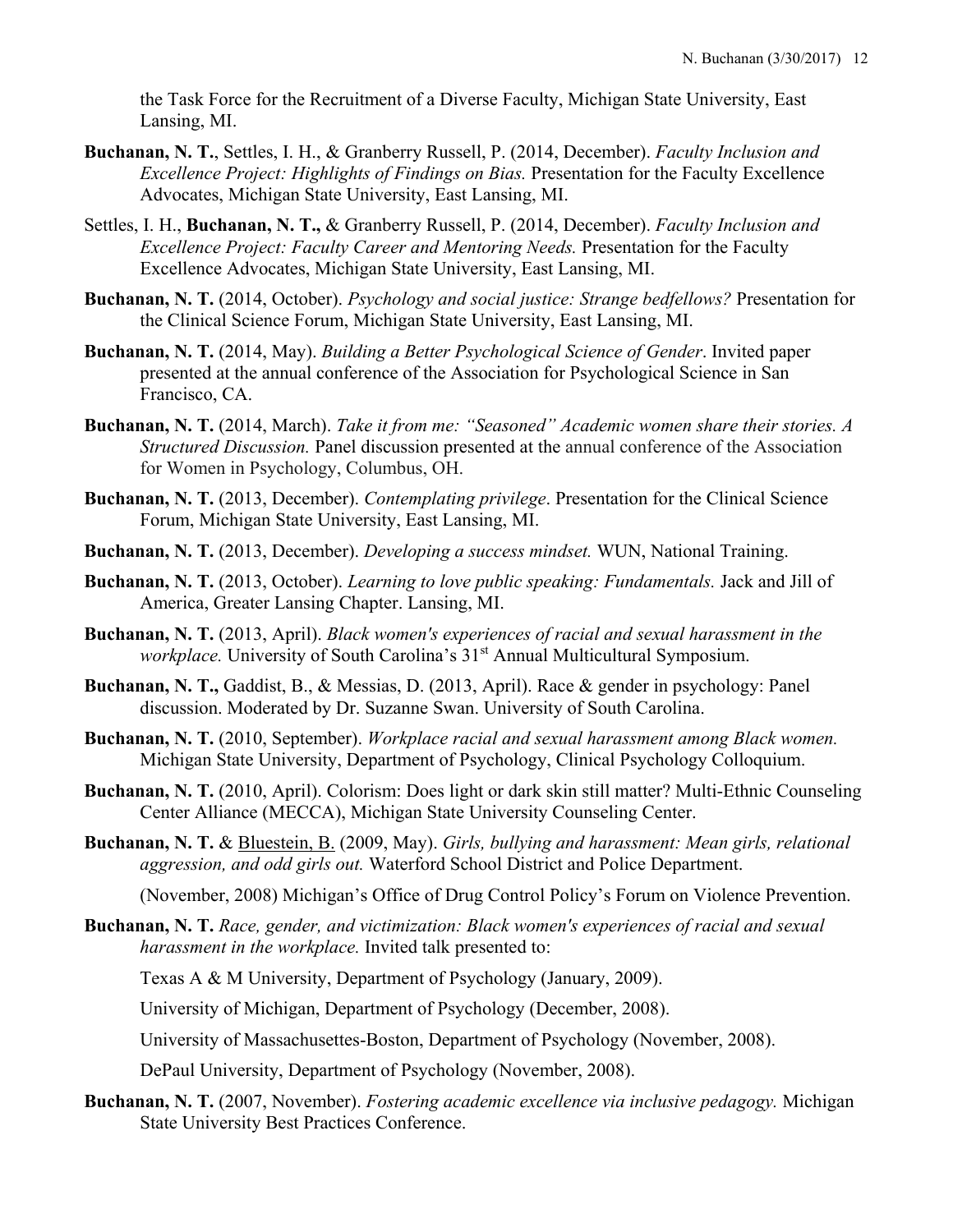- **Buchanan, N. T.** (2007, April). *Racial Ambiguity among college students.* Multi-Ethnic Counseling Center Alliance (MECCA), Michigan State University Counseling Center.
- Anagnostopoulos, D., Pereira, C., & **Buchanan, N. T.** (2006, November) *"You just crossed the line": An exploratory study of how school staff make sense of and respond to gendered bullying.* Department of Education, Michigan State University.
- **Buchanan, N. T.** (2006, May). *Examining Gendered bullying among high school students.* Presentation to Michigan State University's Families and Communities Together (FACT) Coalition, Program for Innovations in University-Community Collaborations.
- **Buchanan, N. T.** (2003, October). *Hearing the voices of the silenced: Ethical dilemmas, challenges, and rewards in extending research to communities of color.* **Keynote Address** presented at the meeting of the Midwestern Ecological Community Psychology Conference, Chicago, IL.
- **Buchanan, N. T.** (2002, October). *Embodying the nexus of race and gender: Conceptualizing the harassment of Black women.* Colloquium series. University of Michigan, Department of Psychology & Women's Studies.
- **Buchanan, N. T.** *Not just race. Not just gender. Workplace harassment in the lives of African American women*.

University of Michigan, Department of Psychology & Institute for Research on Women and Gender (September, 2002)

Texas A & M University, Department of Psychology (May, 2002)

Wesleyan University, Department of Psychology (April, 2002)

University of Connecticut, Department of Psychology (February, 2002)

University of South Carolina, Department of Psychology (February, 2002)

University of Washington-Tacoma, Department of Psychology (February, 2002)

Pennsylvania State University, Department of Psychology (January, 2002)

Michigan State University, Department of Psychology (January, 2002)

**Buchanan, N. T.** (2000, November). *Miscegenation and the African American community: Biracial identity and the politics of color.* University of Illinois at Urbana-Champaign's, Diversity Issues in Clinical Psychology.

# **FACILITATED TRAININGS, WORKSHOPS, & CONTINUING EDUCATION**

- **Buchanan, N. T.**, Harrell, Z. A. T., Nnawulezi, N., & Settles, I. H. (2017, March). *The Pedagogy of Privilege and Oppression: Classroom Techniques and Strategies to Build student Critical Consciousness.* Eight-hour pre-conference workshop presented at the annual meeting of the Association of Women in Psychology, Milwaukee, WI. (Peer reviewed)
- **Buchanan, N. T**. (2016, August). Responding to Microaggressions: What to say and how to say it. In **N. T. Buchanan (Chair),** *Responding to Microaggressions in therapy, the workplace and the college classroom.* Continued Education Workshop presented at the annual convention of the American Psychological Association, Denver, CO. (Peer reviewed)
- **Buchanan, N. T.** (2016, July). *Leaning in during racialized confrontations: Police, power, perceptions and the public.* Three 90-minute workshops for Michigan State University Police Department (MSUPD), East Lansing, MI.
- **Buchanan, N. T.** (2016, July). *I didn't know what to say or do…Responding to Microaggressions Workshop.* Continued Education Workshop presented at the Biannual APA Division 45 Conference, CA. (Peer reviewed)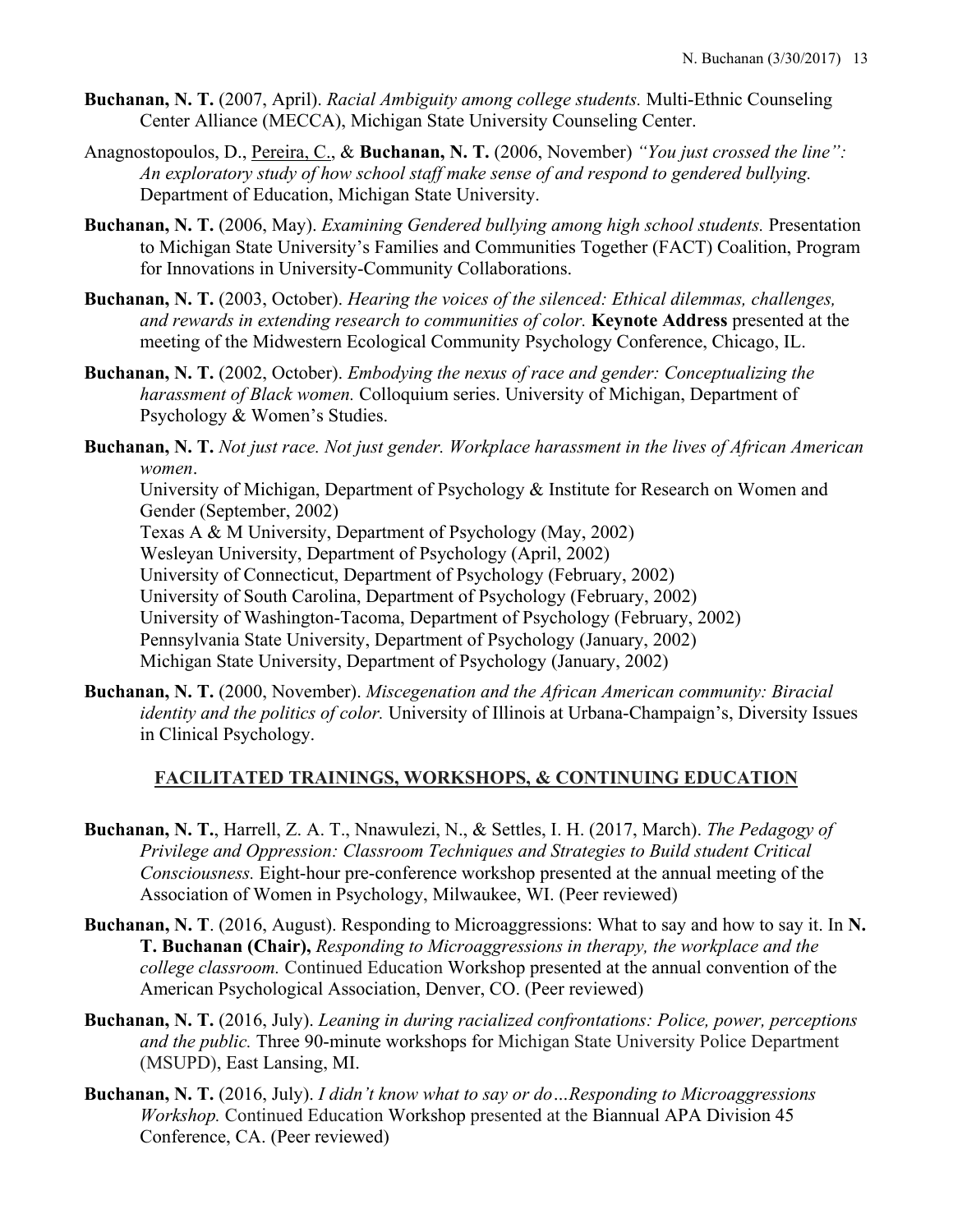- **Buchanan, N. T.** (2016, June). *Microaggressions Workshop: Learn what to say and how to respond.*  One-hour workshop presented at the SPSSI Convention, Minneapolis, MN. (Peer reviewed)
- **Buchanan, N. T.** (2016, March). (Chair), *Faculty of color: Findings and discussion of mentoring needs and experiences of bias.* Continued Education Symposium presented at the annual conference of the Association for Women in Psychology, Pittsburg, PA. (Peer reviewed)
- **Buchanan, N. T.** (2016, February). *Responding to Microaggressions as Targets, Bystanders and Perpetrators: Part 2.* One-hour workshop for Clinical Science Forum, Michigan State University, East Lansing, MI.
- Russell, P. G. & **Buchanan, N. T**. (2016, February). *Disrupting Bias: The importance of recognizing implicit bias and its impact.* Workshop presented to the Leadership and Administrator (LEAD) Seminary Series, Michigan State University, East Lansing, MI.
- **Buchanan, N. T.** & Russell, P. G. *Understanding Implicit Bias and Microaggressions.* One-hour workshop for Michigan State University Police Department (MSUPD), East Lansing, MI..

(2016, April) 1 training with MSUPD, Community and university guests.

(2016, January) 3 trainings with MSUPD and invited guests.

**Buchanan, N. T.** & Russell, P. G. *Disrupting Bias: The importance of recognizing implicit bias and its impact.* Two-hour workshop for Michigan State University Police Department (MSUPD).

(2016, February) 6 trainings with MSUPD and invited guests.

(2016, January) 4 trainings with MSUPD and invited guests.

(2015, December) 2 trainings MSUPD and invited guests

- **Buchanan, N. T.** (2015, November). *Responding to Microaggressions as targets, Bystanders and Perpetrators.* One-hour workshop for Clinical Science Forum, Michigan State University, East Lansing, MI.
- **Buchanan, N. T.,** Settles, I. H., Nnawulezi, N., & Mills, K. (2015, August). *Giving an exceptional job talk and academic interview: Planning from day 1 of graduate school and beyond.* One-hour workshop and discussion presented at the annual meeting of the American Psychological Association, Toronto, Canada. (Peer reviewed)
- **Buchanan, N. T.**, Harrell, Z. A. T., Nnawulezi, N., & Settles, I. H. (2015, March). *The Pedagogy of Privilege and Oppression: Classroom Techniques and Strategies to Build student Critical Consciousness.* Four-hour pre-conference workshop presented at the annual meeting of the Association of Women in Psychology, San Francisco, CA. (Peer reviewed)
- **Buchanan, N. T.** (2015, February). *Privilege walk: Making privilege visible.* Two-hour experiential workshop and discussion for the Clinical Science Forum, Michigan State University, East Lansing, MI.
- **Buchanan, N. T.** (2015, January). *Reading between the lines: Conceptualizing race and culture from clinical intake data.* One-hour workshop and discussion for the Clinical Science Forum, Michigan State University, East Lansing, MI.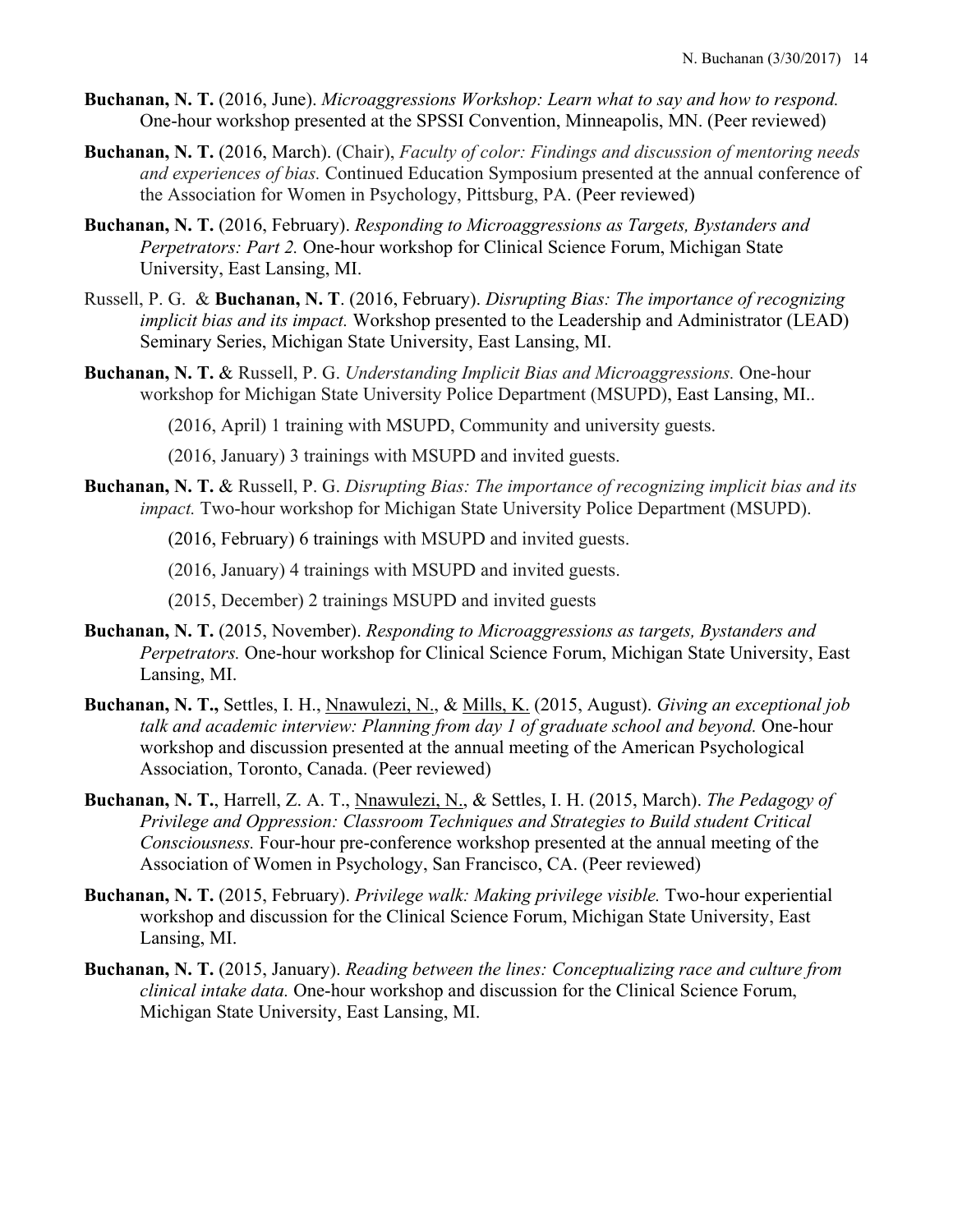#### **PEER-REVIEWED PRESENTATIONS**

- **Buchanan, N. T.** (2017, August). Addressing academic microaggressions and bias: How to respond when your career is at stake. In J. T. Taknint (Chair), *Systemic and individual responses to microaggressions: An interactive skill-building session.* Collaborative Symposium accepted for presentation at the annual meeting of American Psychological Association, Washington D. C.
- **Buchanan, N. T.** & Settles, I. H. (2017, August). And still I rise: An intersectional analysis of Black women's positive embodiment. In J. Chrisler & N. Piran (Chairs), *The embodiment construct in psychology: Possibilities and future directions.* Symposium accepted for presentation at the annual meeting of American Psychological Association, Washington D. C.
- Schires, S., **Buchanan, N. T.** (2017, June/July). *Discrimination and cultural socialization among transracially and internationally adopted adolescents: A longitudinal study.* Paper accepted for presentation at the annual Behavior Genetics Annual Meeting, Oslo, Norway
- **Buchanan, N. T.** (2017, June). Integrating intersectionality in clinical training, supervision and practice. In K. A. Case (Chair), *Intersectionality (TBD)*. Symposium accepted for presentation at the annual meeting of the Society for the Psychological Study of Social Issues, Albuquerque, NM.
- **Buchanan, N.T.,** Settles, I., & Dotson, K. (2017, June). Epistemic exclusion: Marginalizing the marginalized by marginalizing their scholarship. In S. Brassel (Chair), *Invisibility in academia: Power, race, and gender*. Symposium accepted for presentation at the annual meeting of the Society for the Psychological Study of Social Issues, Albuquerque, NM.
- **Settles, I.** & Buchanan, N.T. (2017, June). Strategic invisibility: An adaptive workplace strategy for faculty of color. In S. Brassel (Chair), *Invisibility in academia: Power, race, and gender*. Symposium accepted for presentation at the annual meeting of the Society for the Psychological Study of Social Issues, Albuquerque, NM.
- **Buchanan, N. T.** & Settles, I. H., Wu, I. H. C., & Hayashino, D. (2017, March). Sexual and racial harassment of Asian American women. In S. Brassel (Chair), *Gender-Based Mistreatment: An Intersectional and Contextual Analysis*. Symposium presented at the annual conference of the Association for Women in Psychology, Milwaukee, WI.
- Stephens, D., **Buchanan, N. T.** & Settles, I. H., & Nnawulezi, N. (2017, March). *Beyond just surviving! Black women's strategies for thriving across the academic pipeline.* Structured discussion presented at the annual conference of the Association for Women in Psychology, Milwaukee, WI.
- Kubiak, S. P., Cummings, C. E., **Buchanan, N. T.**, & Hawkins, J. M. (2017, March). Barriers to helpseeking for sexually assaulted males: Perceptions of providers. Paper presentation at the American Men's Studies Association's Twenty-Fifth Conference on Men and Masculinities, University of Michigan, Ann Arbor, M
- Brassel, S., Settles, I. H., & **Buchanan, N. T.** (2017, January). *Lay perceptions of sexual harassment toward gender identity and sexual orientation minorities.* Poster presented at the annual meeting of the Society for Personality and Social Psychology, San Antonio, TX.
- Settles, I. H. & **Buchanan , N. T.** (2016, August). Racial bias at work: Consequences for employees and organizations and strategies for change. In G. H. J. Twose and I. H. Settles (Chairs), *What does psychology have to do with it? Psychological contributions to federal employment policies.*  Symposium presentation at the annual meeting of American Psychological Association, Toronto, Canada.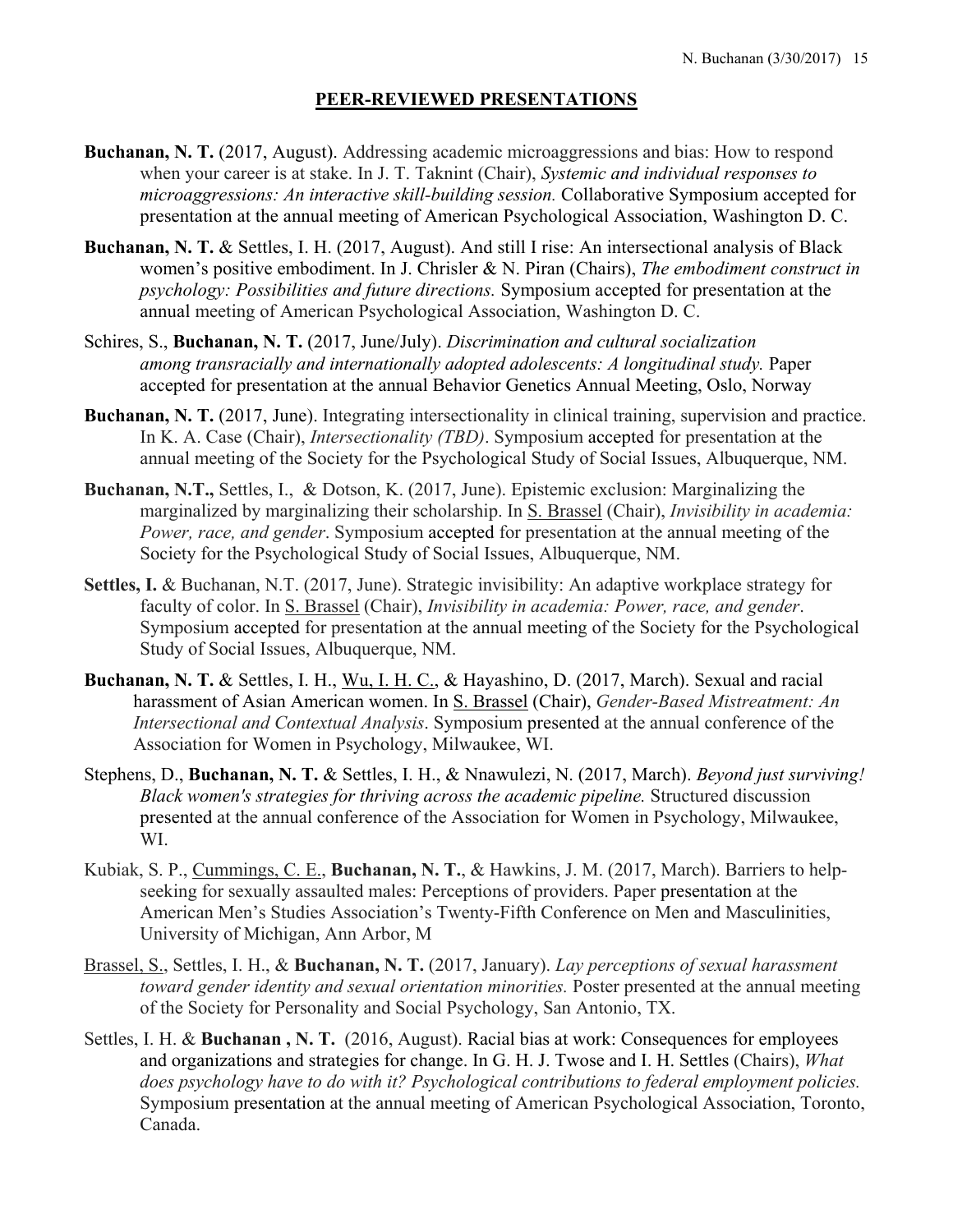- Settles, I. H., Nguyen, D., **Buchanan, N. T.**, & Russell, P. G. (2016, April). Mentoring challenges for faculty of color: An intersectional perspective. In I. Cho & K. N. Miner (Chairs), *Diversity and difference in the University: Findings from the trenches.* Symposium presentation at the annual conference of the Society for Industrial and Organizational Psychology, Anaheim, CA.
- **Buchanan, N. T.** (2016, March). Discussion of mentoring, bias and the challenges faced by women faculty of color. In N. T. Buchanan (Chair), *Faculty of color: Findings and discussion of mentoring needs and experiences of bias.* Symposium presented at the annual conference of the Association for Women in Psychology, Pittsburg, PA.
- Settles, I. H., Nguyen, D., **Buchanan, N. T.**, & Russell, P. G. (2016, March). The role of gender in mentoring challenges faced by faculty of color. In N. T. Buchanan (Chair), *Faculty of color: Findings and discussion of mentoring needs and experiences of bias.* Symposium presented at the annual conference of the Association for Women in Psychology, Pittsburg, PA.
- Wu, I. H. C., **Buchanan, N. T.**, Settles, I. H., & Russell, P. G. (2016, March). Faculty reports of bias: Intersections of race and gender. In N. T. Buchanan (Chair), *Faculty of color: Findings and discussion of mentoring needs and experiences of bias.* Symposium presented at the annual conference of the Association for Women in Psychology, Pittsburg, PA.
- **Buchanan , N. T.** (2015, August). Intersectionality: Race and gender intersections in research. In **N. T. Buchanan's (Chair)**, *Intersectionality: How race/ethnicity intersects with other important identities to uniquely impact clinical practice, research, and policy.* Symposium presented at the annual meeting of American Psychological Association, Toronto, Canada.
- **Buchanan , N. T.** (2015, August). Challenges and resilience in the transition from graduate student to professional for ethnic minority psychologists. In M. M. D. Rodriguez (Chair), *Challenges and Strategies for Ethnic Minorities in Clinical Psychology.* Symposium presented at the annual meeting of American Psychological Association, Toronto, Canada.
- **Buchanan, N. T.** (Chair). (2014, August). *DSM-5 Diagnosis: Reflections on Gender, Sex & Bias.* Symposium presented at the annual meeting of the American Psychological Association, Washington, DC.
- **Buchanan, N. T.** (2014, August). *Keeping it real: Strategies for starting a LLC.* Panel discussion presented at the annual meeting of the American Psychological Association, Washington, DC.
- **Buchanan, N. T.** (Chair). (2014, August). *Effects of identity, rejection sensitivity, and diversity climate among marginalized women and men.* Symposium presented at the annual meeting of the American Psychological Association, Washington, DC.
- Rogers, A., Wu, I., & **Buchanan, N. T.** (2014, August). *The Moderating Role of Feminism on the Relation Between Sexual Harassment and Latina Mental Health.* Poster presented at the annual meeting of the American Psychological Association, Washington, DC.
- Settles, I. H., **Buchanan, N. T.**, Yap, S. Y., & Harrell, Z. (2014, June). The Role of Frightening Appraisals in Sexual Harassment by Sex. In Rabelo, V. (Chair), *Gendered Mistreatment at Work: Fresh Perspectives on a Persistent Problem.* Symposium presentation at the annual meeting of the Society for the Psychological Study of Social Issues, Portland, OR.
- Wu, I. H. C., Settles, I. H., **Buchanan, N. T.**, Nnawulezi, N. A., Rogers, A. (2014, May). "Difference is in the eye of the beholder": A meta-Analysis of cultural distance and adjustment among international students. Poster presented at the Annual Association for Psychological Science Convention, San Francisco, CA.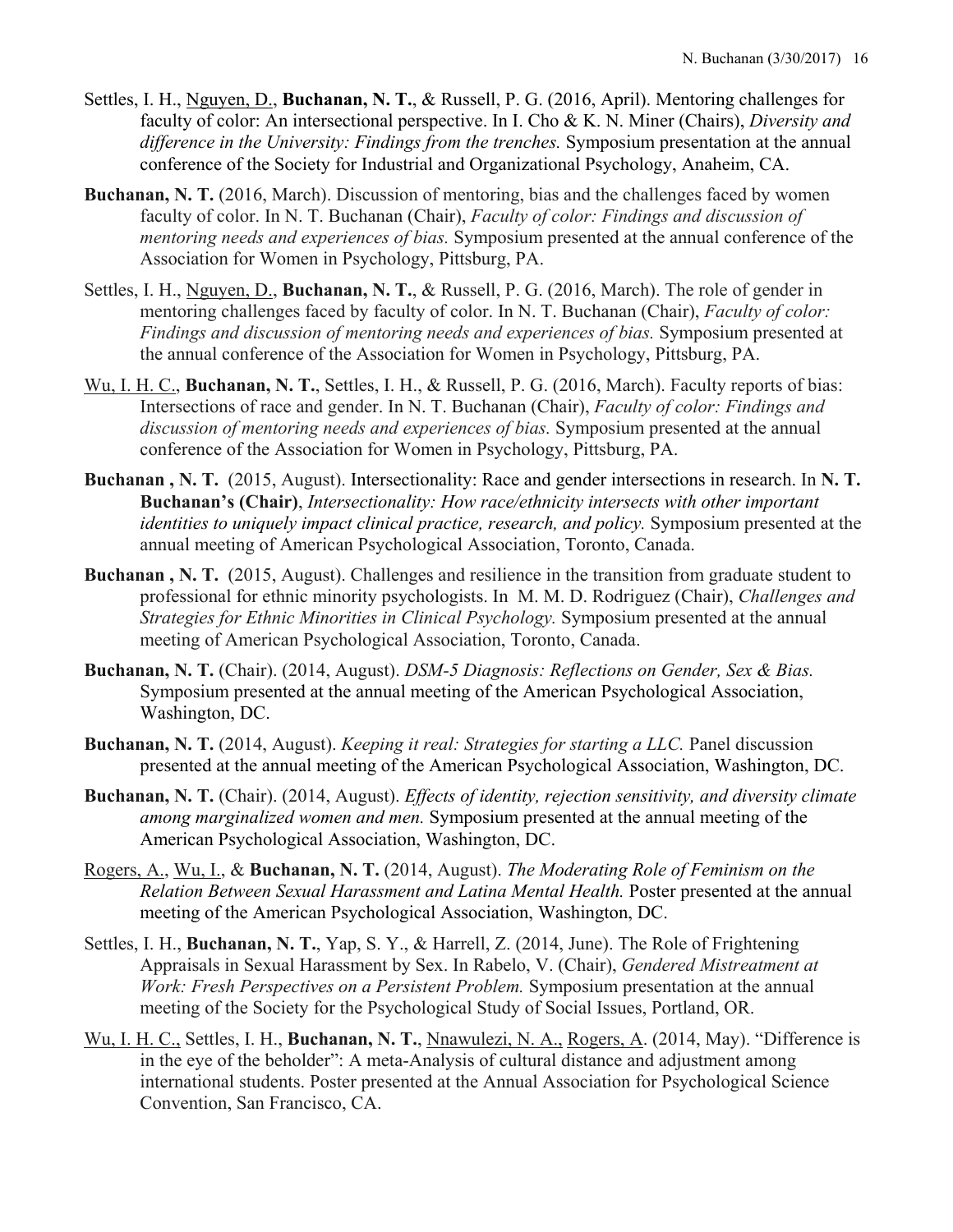- Wu, I., **Buchanan, N. T.,** Bluestein, B.M., & Settles, I. H. (2014, May). Differences in Perceptions of Sexual Harassment. Poster presented at the annual conference of the Association for Psychological Science in San Francisco, CA.
- Wu, I. H. C., Kalibetseva, Z., Qin, D., Settles, I., **Buchanan, N. T.**, & Leong, F. T. L. (March, 2014). A longitudinal investigation of parenting style, counseling use, and mental health among Asian American adolescents. Poster presented at the annual Michigan Psychological Association (MPA) Convention in East Lansing, MI.

# *\*First author won the Michigan Psychological Association's Diversity Committee Poster Award based on this presentation.*

- **Buchanan, N. T.**, Wu, I., & Bluestein, B.M. (2014, March). Do you see what I see? Gender differences in perceptions of sexual harassment videos. In N. T. Buchanan (Chair), *Sexual harassment and incivility: How feminist ideology, gender, and ethnicity influences perceptions and experiences.* Symposium presented at the annual conference of the Association for Women in Psychology, Columbus, OH.
- Bluestein, B. M., & **Buchanan, N. T.** (2014, March). Right-wing authoritarianism, social dominance orientation, and homophobia: An integrated review of individual and societal factors. Paper presented at the annual conference of the Association for Women in Psychology, Columbus, OH.
- O'Connor, R., **Buchanan, N. T.**, Settles, I. H., & Hall, A. (2014, March). Best Practices in System-Level Interventions: Reducing Military Sexual Harassment. In V. Rabelo (Chair), *Sex-Based Victimization in Social Contexts: The Significance of Stigma and Military Policy.* Symposium presented at the annual conference of the Association for Women in Psychology, Columbus, OH.
- Rogers, A., **Buchanan, N. T.,** & Wu, I. (2014, March). Feminism: Friend or foe for Latinas? Sexual harassment, mental health, and feminist ideology. In N. T. Buchanan (Chair), *Sexual harassment and incivility: How feminist ideology, gender, and ethnicity influences perceptions and experiences.* Symposium presented at the annual conference of the Association for Women in Psychology, Columbus, OH.
- Rogers, A., Wu, I., & **Buchanan, N. T.** (2013, November). The Moderating Effects of Feminist Ideology on the Relationship between Sexual Harassment and Mental Health Outcomes in Latinas. Poster presented at the 2nd Annual MSU Conference on Women's Health Research, East Lansing, MI.
- **Buchanan, N. T.**, Greene, B., Huffstead, R., & Colar, B. K. (2013, October). Diagnosis and Assessment with African Americans. Paper presented at the 2013 MSU Symposium on Multicultural Psychology Series: Clinical psychology of racial and ethnic minorities: Integrating research and practice.
- Wu, I. H. C., **Buchanan, N. T.**, Settles, I. H., & Leong, F. T. L. (2013, August). Acculturation, mental health and the mediating effects of racial harassment among Asian American college students. In R. L. Wooderson (chair), *Minority experiences of interpersonal mistreatment: Implications for health and well-being.* Symposium conducted at the meeting of the American Psychological Association Annual Convention, Honolulu, HI.
- Wu, I. H. C. & **Buchanan N. T.** (2012, August). Coping with racial harassment among Asian American college Students. In I. H. C. Wu (chair), *Individual and structural level race-related stressors among diverse Asian Americans*. Symposium conducted at the 40th Annual Asian American Psychological Association conference, Orlando, FL.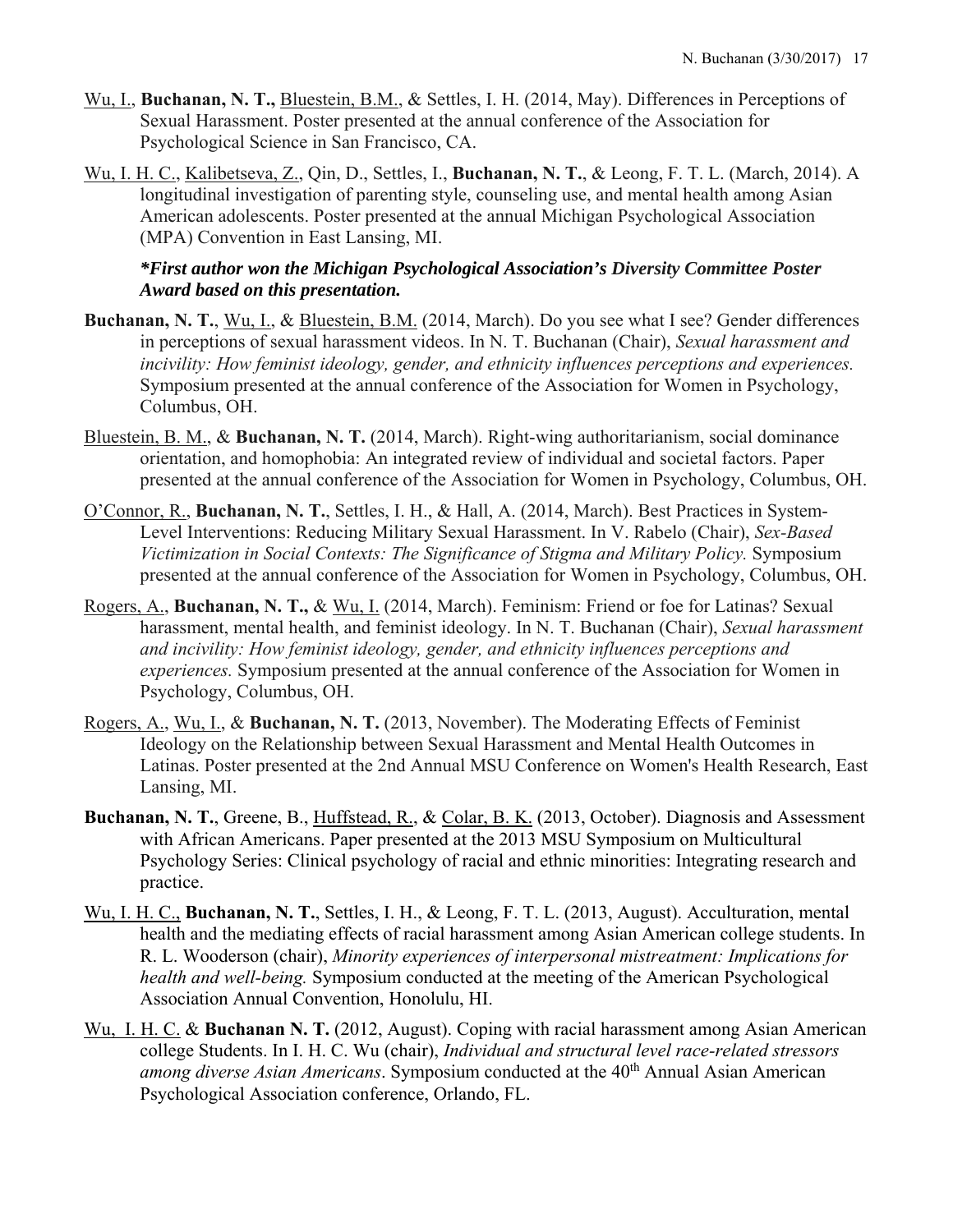- Wu, I. H. C. & **Buchanan, N. T.** (2012, May). Acculturation and racial harassment among Asian American college students. In F. Leong (chair), *Examining the link between acculturation and ethnic minority mental health*. Symposium conducted at the Biannual APA Division 45 Conference, Ann Arbor, MI.
- Bluestein, B. M., Nappa, A. C.\*, & **Buchanan, N. T.** (2012, May). Eating behaviors and weight esteem in sexual minority men. Poster presented at the annual conference of the Midwestern Psychological Association, Chicago, IL.
- Bluestein, B. M., Nappa, A. C.\*, & Buchanan, N. T. (2012, March). Disordered eating symptomatology in racial minority sexual minority women. Paper presented as a Continuing Education Workshop Clinical Issues in Racial and Sexual Minority Women at the Association for Women in Psychology Conference, Palm Springs, CA.
- Leija, S. G.\* & **Buchanan, N. T.** (2012, March) Body satisfaction and televised advertisements: the effects of model size and sexualized portrayals on women's body satisfaction. Paper presented at the Association for Women in Psychology Conference, Palm Springs, CA.
- Wu, I., Harrell, Z., & **Buchanan, N.T.** (2012, March). Coping with Harassment among Female Asian American College Students. In I. Settles (Chair), Diverse Women's Coping with Mistreatment and Oppression. Symposium conducted at the Association for Women in Psychology Conference, Palm Springs, CA.
- Wu,I., Bluestein, B.M., Nappa, A.C.\*, & **Buchanan N. T.** (2012, February) Experiences of Harassment: At the Intersection of Race, Gender, and Feminist Perspectives. Poster presented at the MSU Women's Health Research Conference at MSU, East Lansing, MI.
- Nappa, A. C.\*, Bluestein, B. M., & **Buchanan, N. T.** (2011, October). Weight control behaviors and body perception in racial and sexual minority men. Paper presented at the annual convention of The Institute for the Study and Promotion of Race and Culture Diversity Challenge, Chestnut Hill, MA.
- Bluestein, B. M., & **Buchanan, N. T.** (2011, August). The impact of peer involvement on psychopathology, substance use, and experiencing violence in lesbian, gay, and bisexual adolescents. Poster presented at the annual conference of the American Psychological Association, Washington, D.C.
- Wu, I., & **Buchanan, N.** (2011, August). *Racial harassment and acculturation among Asian American College Students.* Poster presented at the Asian American Psychological Association Annual Convention, DC, Washington.
- Bluestein, B. M., & **Buchanan, N. T.** (2011, May). Associations between sexual orientation and psychopathology at two time points. Poster presented at the annual conference of the Midwestern Psychological Association, Chicago, IL.
- **Buchanan, N. T.,** Settles, I. H., & Colar, B. K.\* (2011, May). The sexual harassment of military men: The role of race and rank. Poster presented at the 2011 Work, Stress, & Health Conference, Orlando, FL.
- Settles, I. H., **Buchanan, N. T.,** Yap, S. C. Y., & Harrell, Z. A. T. (2011, May). Fearful or bothered: A comparison of two types of sexual harassment appraisals. Poster presented at the 2011 Work, Stress, & Health Conference, Orlando, FL.
- Bluestein, B. M., & **Buchanan, N. T.** (2011, March). The association between sexual orientation and psychopathology, substance use, and experiencing violence. Paper presented at the annual conference of the Association for Women in Psychology, Philadelphia, PA.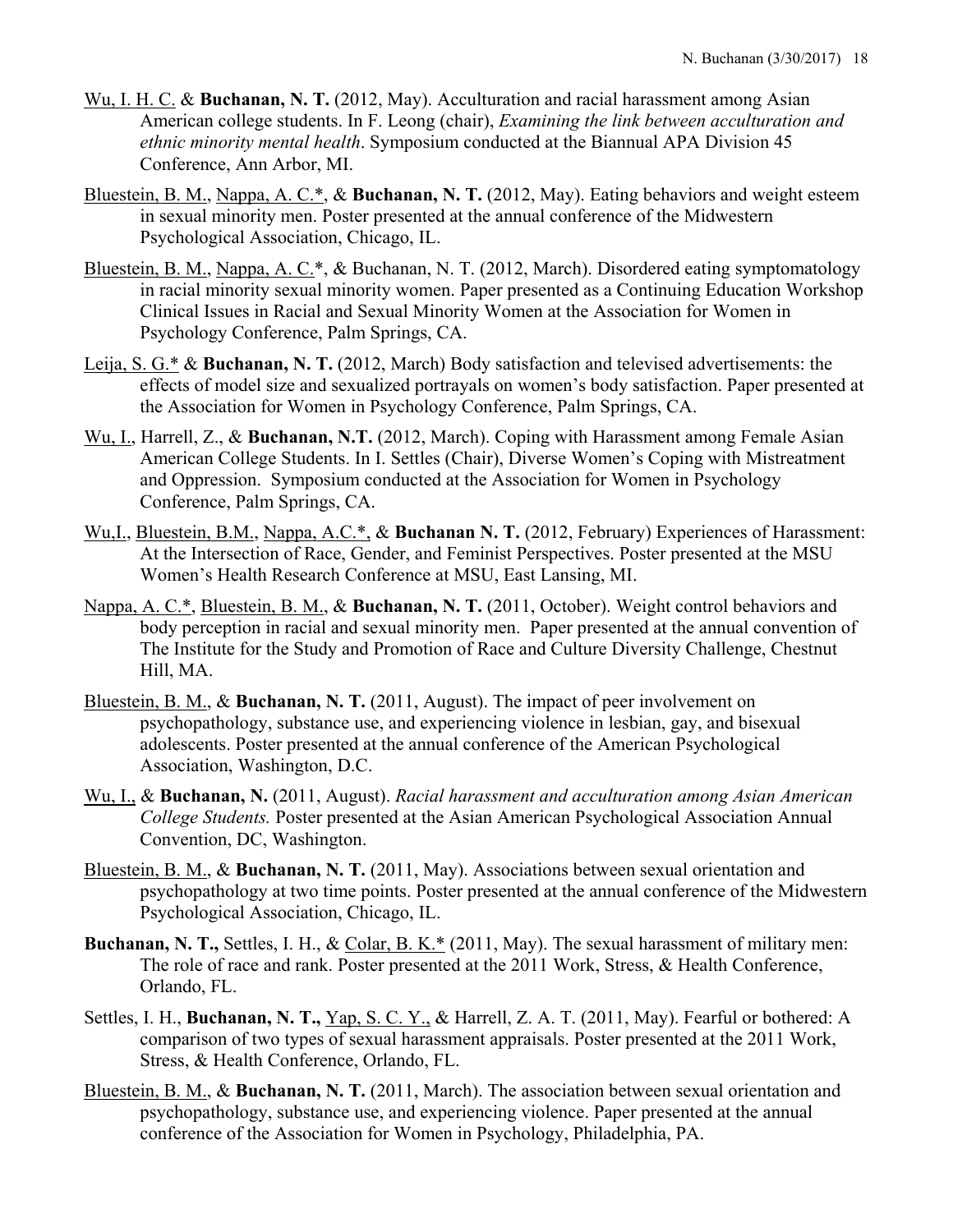- Nappa, A. C.\*, Bluestein, B. M., & **Buchanan, N. T.** (2011, March). The Relationship Between Sexualized Media, Shape-weight Concern, and Self-Esteem in Undergraduate Females. Poster presented at the annual conference of the Association for Women in Psychology, Philadelphia, PA.
- Settles, I. H., Yap, S. C. Y. **Buchanan, N. T.,** & Harrell, Z.A. (2010, June). Race and sex differences in appraisals as mediators in the relation between sexual harassment and psychological distress. In Settles, I.H. (Chair), The role of race and other contextual factors in perceptions of harassment and bullying in the workplace. Symposium presented at the 2010 meeting of Society for the Psychological Study of Ethnic Minority Issues, Ann Arbor, MI.
- **Buchanan, N. T., Settles, I. H., & Colar, B.\* (2010, June). Race and rank influences the sexual** harassment experiences of Black and White men in the military. In Settles, I.H. (Chair), The role of race and other contextual factors in perceptions of harassment and bullying in the workplace. Symposium presented at the 2010 meeting of Society for the Psychological Study of Ethnic Minority Issues, Ann Arbor, MI.
- **Buchanan, N. T.** & Woods, K. C. (2009, November). Racialized sexual harassment: Conceptualizing workplace harassment as a function of race and sex. Paper presented at the International Conference on Occupational Stress and Health, San Juan, Puerto Rico.
- **Buchanan, N. T.** & Kubiak, S. (March, 2009). Mental health consequences of women's sexual victimization across the lifespan and during incarceration. Poster presented at the annual convention of the American Psychology-Law Society, San Antonio, TX.
- Donnell, C., Sosulski, M. R. & **Buchanan, N. T.** (February, 2009). Contextualizing Black women's experience with severe mental illness. Paper presented at the National Rehabilitation Educators Conference, San Antonio, TX.
- **Buchanan, N. T.** & Fitzgerald, L. F. (2008, August). The effects of racial and sexual harassment on work and the psychological well-being of African American women. Paper presented at the meeting of the International Coalition Against Sexual Harassment, Boston, MA.
- **Buchanan, N. T.** (2008, May). Academic and psychological well-being among racially diverse undergraduates: The negative effects of sexual and racial harassment. In I. H. Settles (Chair), *Experiences in higher education across race and gender: Harassment, discrimination, substance abuse, and coping.* Symposium presented at the annual meeting of the National Conference on Race & Ethnicity, Orlando, FL.
- **Buchanan, N. T.** (2008, March). Effects of racial and sexual harassment on work and the psychological well-being of African American women. Presented as the Women of Color Psychologies Award recipient at the Association for Women in Psychology Conference, San Diego, CA.
- **Buchanan, N. T.,** & Harrell, Z. A. (2008, March). Sexual Harassment & Addictive Behaviors: Assessing the roles of harassment-related depression and trauma. In **N. T. Buchanan** & I. H. Settles (Chairs), *Norms, perceptions & vulnerabilities: Racial influences on women's sexual oppression*. Symposium presented at the Association for Women in Psychology Conference, San Diego, CA.
- Brandt, A. J.\*, Woods, K. C., & **Buchanan, N. T.** (2008, March). *Hostile Campuses: The impact of sexual harassment and incivility on the psychological well-being of college students.* Poster presented at the Association for Women in Psychology Conference, San Diego, CA.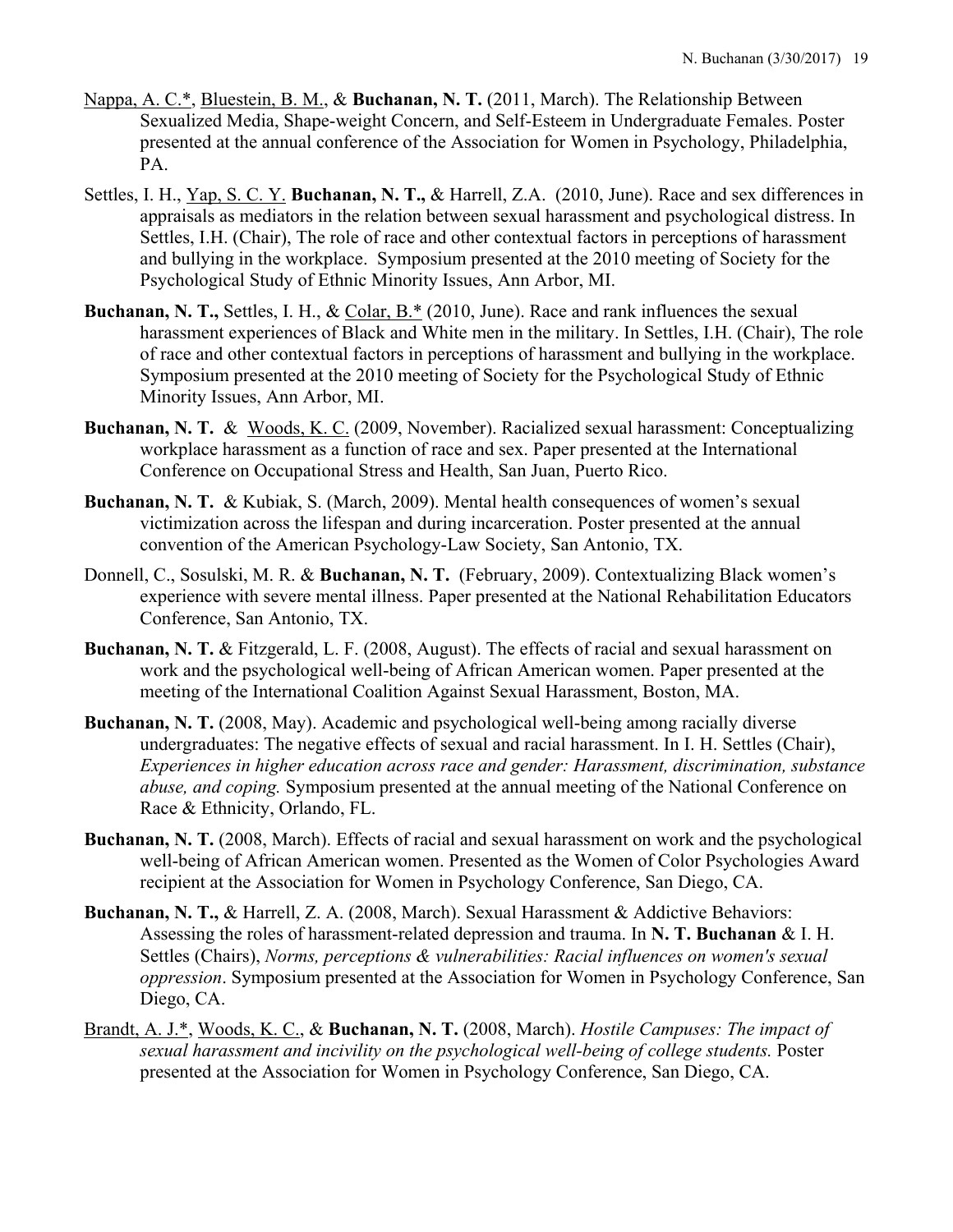- DePatie, M. M.\*, Woods, K. C., & **Buchanan, N. T.** (2008, March). *Sexual harassment, disrupted body image, and distorted eating behaviors in undergraduate women and men.* Poster presented at the Association for Women in Psychology Conference, San Diego, CA.
- Settles, I. H., **Buchanan, N. T.,** & Woods, K. C., (2008, March). The confluence of power, racial stereotypes, and sexual harassment for Black and White military women. In **N. T. Buchanan** & I. H. Settles (Chairs), *Norms, perceptions & vulnerabilities: Racial influences on women's sexual oppression*. Symposium presented at the Association for Women in Psychology Conference, San Diego, CA.
- Taylor, S.\*, Woods, K. C., & **Buchanan, N. T.** (2008, March). *The Impact of Gender and Feminism on the Perception of Sexual Harassment.* Poster presented at the Association for Women in Psychology Conference, San Diego, CA.
- Woods, K. C., & **Buchanan, N. T.** (2008, March). *The Influence of Race on Gender Differences in Depressive Symptoms.* Paper presented at the Association for Women in Psychology Conference, San Diego, CA.
- Baker, T. A. & **Buchanan, N. T.** (2007, November). *Depression, Locus of Control, and Physical*  Health: An Inclusive Model Examining Chronic Pain Management in Older Black Women. Paper presented at The Gerontological Society of America's 60th Annual Scientific Meeting, San Francisco, CA.
- Broman, C. L. & **Buchanan, N. T.** (2007, November). *Mental Health Correlates of Sexual Harassment: A Study of Youth.* Paper presented at the 2007 Annual Meeting of The Society for the Scientific Study of Sexual, Indianapolis, IN.
- Bruce, T. A., & **Buchanan, N. T.** (2006, August). Sexual orientation harassment and workplace climate. In T.A. Bruce & S. Pichler (Chairs), *Sexual orientation in the workplace: Current issues*. Symposium conducted at the Academy of Management Conference in Atlanta, GA.
- Bruce, T. A., Tanner, S. A.\*, & **Buchanan, N. T.** (2006, March). Racial/ethnic differences in military sexual harassment gender disparities: 1995 to 2002 comparisons. In J.M. Konik (Chair), *Sexual harassment as it intersects with race.* Symposium conducted at the Association for Women in Psychology Conference, Ypsilanti, MI.
- Woods, K., & **Buchanan, N. T.** (2006, March). *African-American women's psychological well-being following cross-racial sexual harassment.* Paper presented at the conference for the Association for Women in Psychology, Ann Arbor, MI.
- **Buchanan, N. T.** (2005, August). Incorporating race and gender in sexual harassment research: The Racialized Sexual Harassment Scale (RSHS). In **N. T. Buchanan** (Chair), *Expanding sexual harassment research to include diverse populations and intersecting forms of harassment.*  Symposium presented at the meeting of the International Coalition Against Sexual Harassment, Philadelphia, PA.
- Lichty, L. F., Torres, J. M. C.\*, Tatabe, D.\*, Dworkin, E.\*, Humbad, M. N.\*, Pollick, B.\*, & **Buchanan, N. T.** (2005, August). A Qualitative Exploration of Youth Sexual Harassment. In **N. T. Buchanan** (Chair), *Expanding sexual harassment research to include diverse populations and intersecting forms of harassment.* Symposium conducted at the meeting of the International Coalition Against Sexual Harassment, Philadelphia, PA.
- **Buchanan, N. T.,** & Martinez, M. (2005, February). *Contextualizing Mental Health and Resilience among Latina Women: Negotiating In/visibility, Acculturative Stress, and Identity Politics.* Paper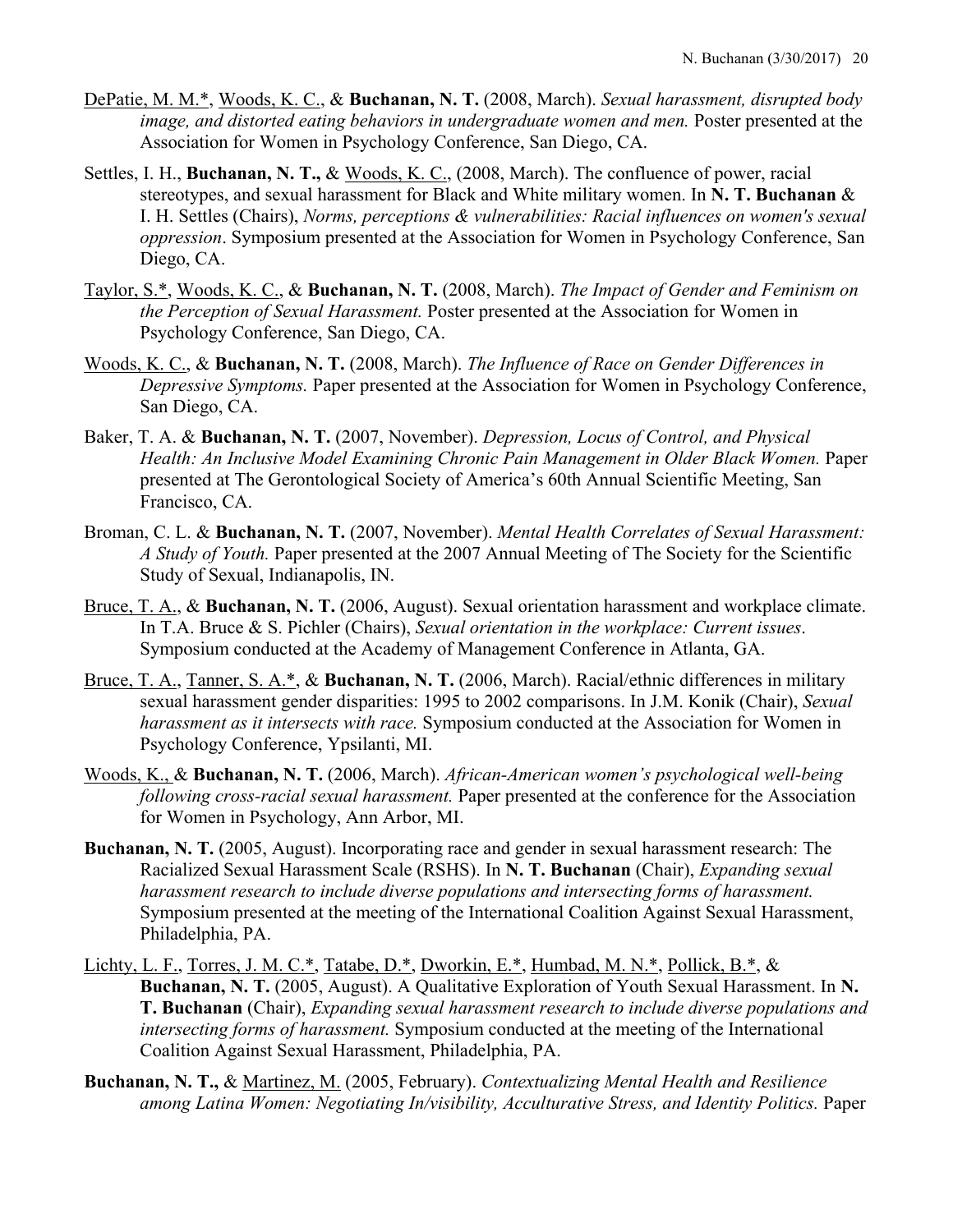presented at the meeting of the Association for Women in Psychology, Women of Color Caucus, Women of Color: Reaching high, Going Far: A conference on Psychological Issues, Tampa, FL.

- Bruce, T. A. & **Buchanan, N. T.** (2004, August). *Group differences in the relationship between racial harassment, psychological, and academic outcomes.* Paper presented at the meeting of the Academy of Management, New Orleans, LA.
- **Buchanan, N. T.** & Fitzgerald, L. F. (2004, July). Black women's racial and sexual harassment: Which predict psychological harm? In **N. T. Buchanan** (Chair), *Investigating the psychological consequences of perceiving prejudice and experiencing harassment.* Symposium conducted at the meeting of the American Psychological Association, Honolulu, Hawaii.
- Lichty, L. F., Torres, J. M. C.\*, Valenti, M. C., Rederstorff, J. C., & **Buchanan, N. T.** (2004, July). *Title IX and sexual harassment among youth: A policy analysis.* Paper presented at the meeting of the American Psychological Association, Honolulu, Hawaii.
- Rederstorff, J. C., Stephenson, K. L.\*, & **Buchanan, N. T.** (2004, July). *Sexual harassment and coping among Asian American and Latina women.* In L. Levett, S. M. Greathouse, and M. B. Kovera (Chairs), *Consequences of sexual harassment: legal and cultural considerations*. Symposium conducted at the meeting of the American Psychological Association, Honolulu, Hawaii.
- Torres, J. M. C.\*, Lichty, L. F., & **Buchanan, N. T.** (2004, July). *Gendered Bullying: Exploring Sexual Harassment in Our Schools*. Poster session presented at the meeting of the Committee on Institutional Cooperation Summer Research Opportunities Program, Iowa City, IA.
- **Buchanan, N. T.,** Few, A. L., Gillum, T., Raymond, S. (2004, April). *Violence against Black women: Exploring the nuances of assault and harassment in the home, community, and workplace.* Roundtable discussion presented at the meeting of the International Research & Action Conference: Innovations in Understanding Violence Against Women, Wellesley, Massachusetts.
- **Buchanan, N. T.** (2004, February). Understanding the multiple dimensions of harassment among ethnic minority college students. In **N. T. Buchanan** (Chair), *Examining psychological well-being and health among targets of harassment: Investigations across contexts and populations.* Symposium conducted at the meeting of the Association for Women in Psychology, Philadelphia, PA.
- Bruce, T. A., & **Buchanan, N. T.** (2004, February). Harassment of Minority Women in the Military: Outcomes, Responses, and Implications. In **N. T. Buchanan** (Chair), *Examining psychological well being and health among targets of harassment: Investigations across contexts and populations.* Symposium conducted at the meeting of the Association for Women in Psychology, Philadelphia, PA.
- Miller, T. W., Brewer, M. D.\*, & **Buchanan, N. T.** (2004, February). *Erasing the stigma: Effects of stereotype threat on women's psychological well-being.* Paper presented at the meeting of the Association for Women in Psychology, Philadelphia, PA.
- Rederstorff, J. C., Lichty, L. F., Torres, J. M.\*, & **Buchanan, N. T.** (2004, February). Gendered Bullying: Childhood Experiences of Sexual Harassment. In **N. T. Buchanan** (Chair), *Examining psychological well-being and health among targets of harassment: Investigations across contexts and populations.* Symposium conducted at the meeting of the Association for Women in Psychology, Philadelphia, PA.
- Stephenson, K. L.\*, Chao, M., Rederstorff, J. C., & **Buchanan, N. T.** (2004, February). *Sexual harassment and Asian American women: Exploring the relationship among harassment, coping, and the resulting psychological, physical, and job-related outcomes.* Paper presented at the annual meeting of the Association for Women in Psychology, Philadelphia, PA.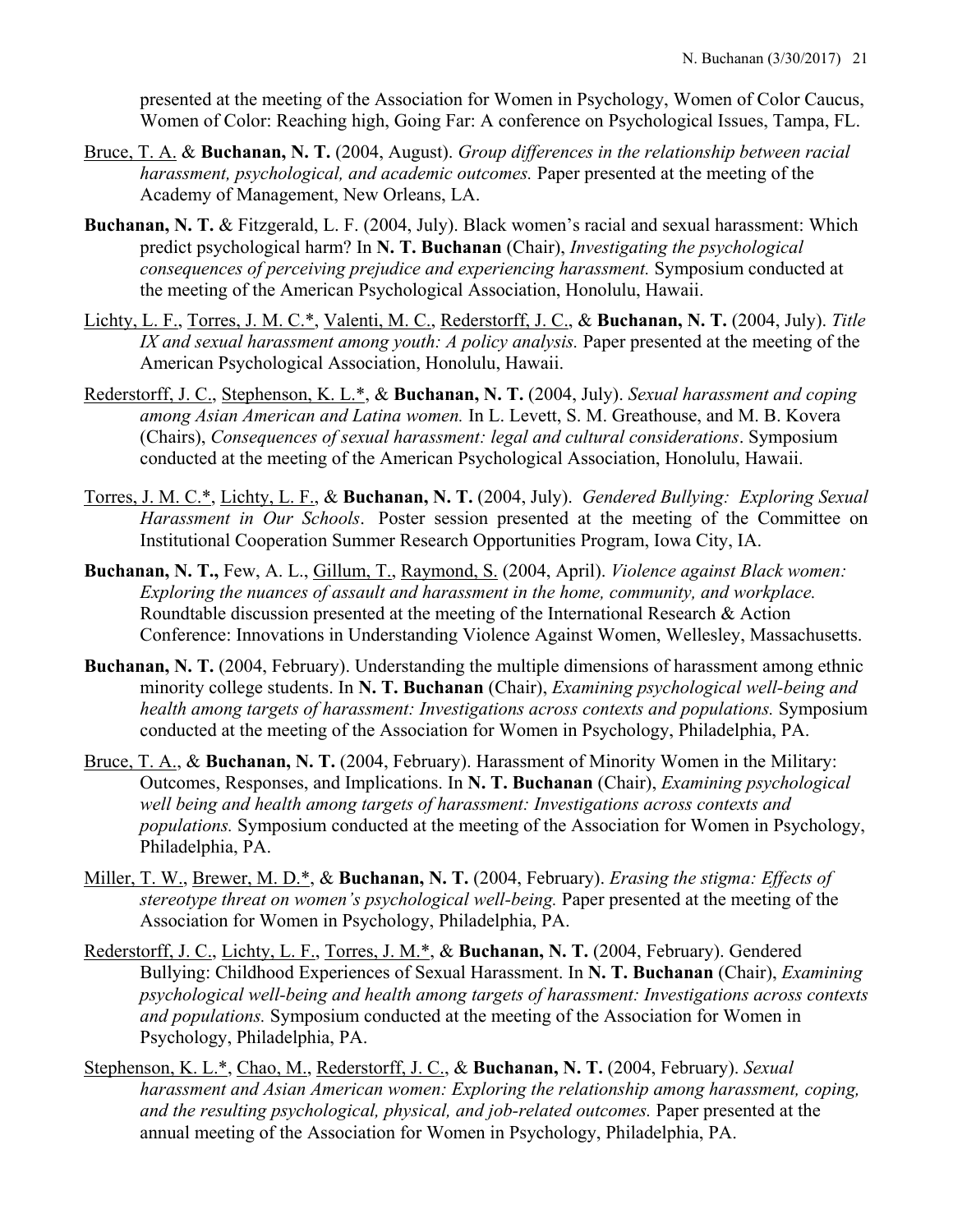- Stephenson, K. L.\*, Chao, M., Rederstorff, J. C., & **Buchanan, N. T.** (2003, October). *Ethical, cultural, and methodological considerations in conducting research within the Asian American Community.* Paper presented at the meeting of the Midwestern Ecological Community Psychology Conference, Chicago, IL.
- **Buchanan, N. T.** (2003, August). Conceptualizing workplace harassment and coping responses of African American women. In C. M. West (Chair), *Web of Trauma: Violence in the Lives of Black Women.* Symposium conducted at the meeting of the American Psychological Association, Toronto, Ontario, Canada.
- **Buchanan, N.T.** (2003, March). Black women's understanding, resistance, and responses to racial and sexual harassment. In **N. T. Buchanan** (Chair), *Still Raising Resisters: Conceptualizing Violence and Resistance among Black Women.* Symposium conducted at the meeting of the Association for Women in Psychology Conference, Jersey City, NJ.
- **Buchanan, N.T.** (2003, March). A qualitative analysis of African American women's coping with harassment. In V. J. Magley (Chair), *Adding Complexity to the Study of Coping with Sexual Harassment*. Symposium conducted at the meeting of the APA/NIOSH Conference on Occupational Stress & Health, Toronto, CA.
- **Buchanan, N.T.** (2002, August). Integrating qualitative methods in examining racialized sexual harassment among African American women. In C. A. Bulger (Chair), *Refining, expanding, and integrating knowledge of sexual harassment.* Symposium conducted at the meeting of the International Coalition Against Sexual Harassment, Chicago, IL.
- **Buchanan, N.T.** (2001, December). PTSD among sexually harassed African American women. In **N. T. Buchanan** (Chair), *Trauma research on sexual harassment: Conceptualizing Diverse Populations and Settings.* Symposium conducted at the meeting of the International Society for Traumatic Stress Studies, New Orleans, LA.
- **Buchanan, N. T.,** & Martinez, M. (October, 2001). *Social and emotional concerns of single parent college students.* Paper presented at the annual meeting of the Midwestern Conference on Diversity Issues and the Role of Counseling Centers, Champaign, IL.
- **Buchanan, N. T.,** & Ormerod, M. (March, 2001). Using focus group methodology to understand the sexual harassment experiences of African American women. In L. M. Cortina (Chair), *Expanding the Scope of Sexual Harassment Research: New Constructs, Populations, and Methodologies*. Symposium conducted for the meeting of the Association for Women in Psychology, Los Angeles, CA.
- **Buchanan, N. T.,** & Acevedo, C. (2000, September). *When face and soul collide: Conflict between internally determined and externally imposed racial/cultural identity.* Paper presented at the annual Meeting of the Midwestern Conference on Diversity Issues and the Role of Counseling Centers, Champaign, IL.
- **Buchanan, N. T.,** Langhout, R. D, & Fitzgerald, L. F. (2000, April). Predictors of African American women's responses to sexual harassment. In L. F. Fitzgerald (Chair), *Exploring sexual harassment experiences of seldom researched targets.* Symposium conducted at the meeting of the Society for Industrial and Organizational Psychology, New Orleans, LA.
- Magley, V. J., Fitzgerald, L. F. & **Buchanan, N. T.** (2000, April). Assessing Coping with sexual harassment over time. Paper presented at the annual meeting of the Society for Industrial and Organizational Psychology, New Orleans, LA.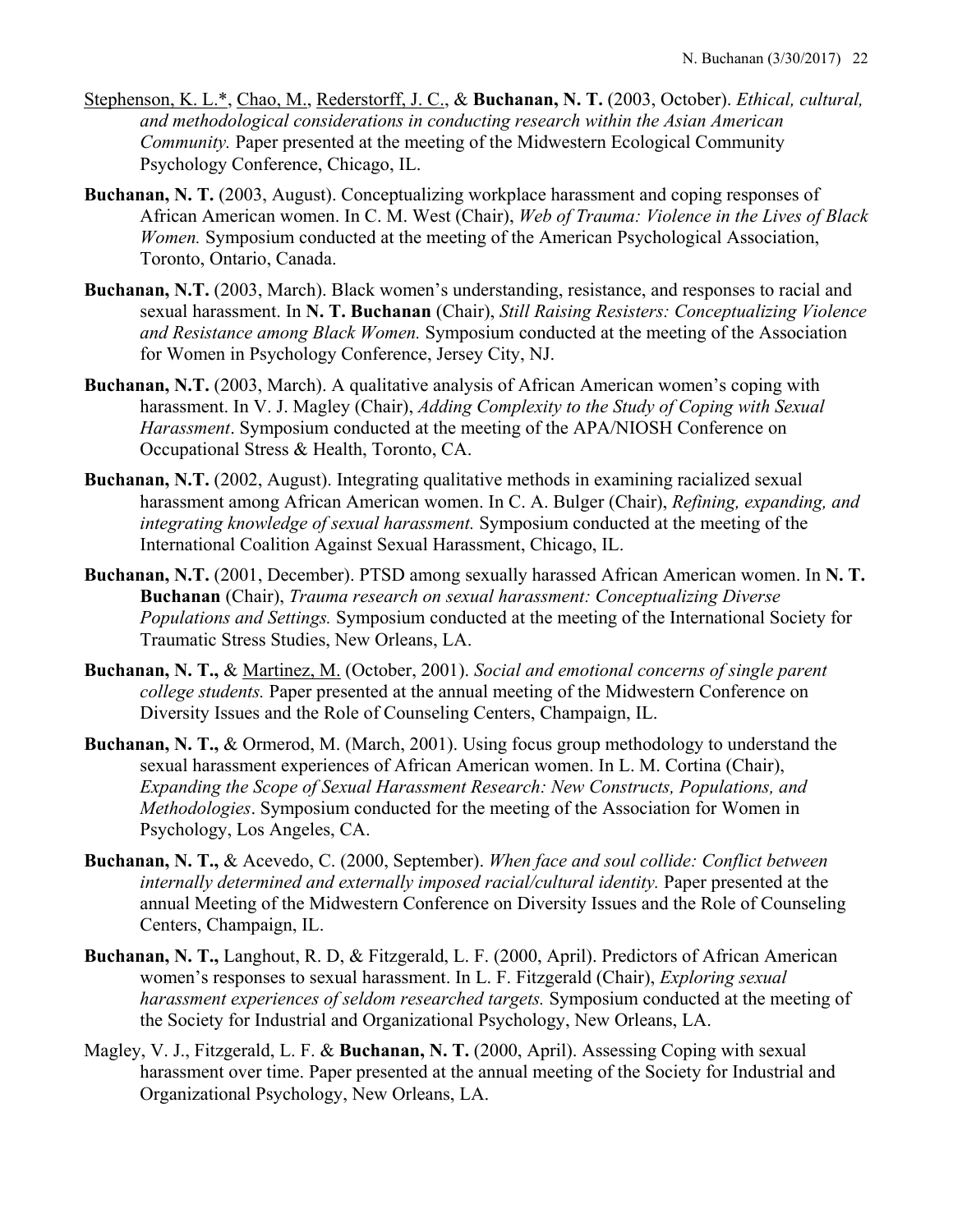- **Buchanan, N. T.** (1999, March). *Sexual harassment and the African American woman: A historical analysis of a contemporary phenomena.* Paper presented at the meeting of the Association for Women in Psychology, Providence, RI.
- **Buchanan, N. T.,** Mazzeo, S. E., Carroll, C. E., Fridrich, D.M., & Fitzgerald, L. F. (1998, November). *The impact of computerized MMPI-2 interpretations on clinical decision-making.* Paper presented at the meeting of the International Society of Traumatic Stress Studies, Washington, DC.
- **Buchanan, N. T.,** Ramos, A. M., Mazzeo, S. E., & Fitzgerald, L. F. (1998, November). *Posttraumatic Stress Disorder in Sexual Harassment: A Comparison of Measures.* Paper presented at the meeting of the International Society of Traumatic Stress Studies, Washington, DC.
- **Buchanan, N. T.,** & Fitzgerald, L. F. (1998, August). *Factors predicting African-American women's coping with sexual harassment.* Poster session presented at the meeting of the American Psychological Association, San Francisco, CA.
- **Buchanan, N. T.,** Mazzeo, S. E., Grzegorek, J., Carroll, C. E., & Fitzgerald, L. F. (1998, August). *Use of computerized interpretations of the MMPI-2 in clinical decision-making and diagnosis.* Paper presented at the meeting of the American Psychological Association, San Francisco, CA.

# **SERVICE PRESENTATIONS & GUEST LECTURES**

- **Buchanan, N. T.** & Harrell, Z. A. T. (2017, March). *Exploring your values to reach your goals.* Midwestern Region Children's Cluster for Jack & Jill of America, Inc.
- **Buchanan, N. T.** (2017, January). *Success at MSU—Your first 100 days.* Academic Orientation Program for MSU transfer students. (1 presentations, over 250 participants).
- **Buchanan, N. T.** (2016, November). *Racialized Sexual Harassment: Living at the intersections of race, gender and victimization.* Guest lecture for Approaches to Feminist Scholarship on Women of Color (WS 603), Ann Arbor, MI.
	- (2017, February) Guest lecture for the Psychology of the Black Experience (Psy 808-001/African American Studies 358-07), Ann Arbor, MI.
	- (2017, February) Guest lecture for Race, Gender, and Nation (Women's Studies 250 ), Ann Arbor, MI.
- **Buchanan, N. T.** (2016, June). *Professor's Perspective: Preparing your child for college success— What every parent should know.* Parent Orientation Program for parents of incoming MSU students. (7 presentations, over 400 participants each session).
- **Buchanan, N. T.** (2016, March). *What can you do with a psychology degree: Clinical Psychology Panel*. Chair and Panelist for MSU Psychology Advising Office's Seminar Series, Michigan State University.
- **Buchanan, N. T.** (2016, February). *Ph.D. Programs in Clinical Psychology: Tips for Getting in, surviving and thriving.* Presentation for MSU Neuroscience Club, Michigan State University.
- **Buchanan, N. T.** (2016, January). *Professor's Perspective: Preparing your child for college success— What every parent should know.* Parent Orientation Program for parents of incoming MSU students. (1 presentation, over 200 participants).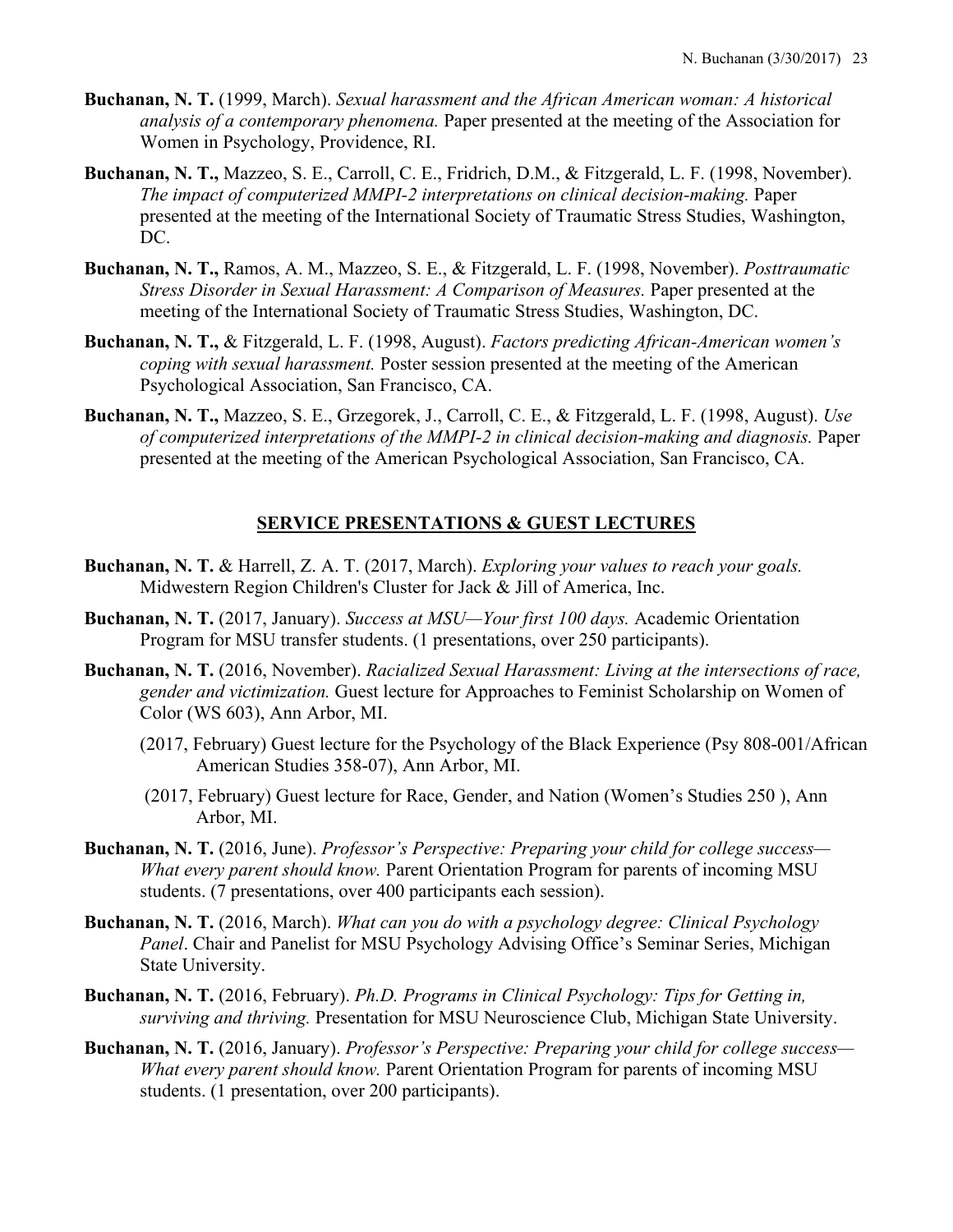- **Buchanan, N. T.** & Ingersoll, B. (2015, October). *Clinical Psychology at MSU: Getting in, surviving and thriving.* Presentation for College of Social Science, Graduate School Information Sessions, Michigan State University.
- **Buchanan, N. T.** (2015, Summer). *Professor's Perspective: Preparing your child for college success— What every parent should know.* Parent Orientation Program for parents of incoming MSU students. (9 presentations, over 1800 participants).
- **Buchanan, N. T.** (2015, Summer). *Professor's Perspective: Success at MSU—Your first 100 days.*  Academic Orientation Program for incoming MSU students. (2 presentations, over 400 participants).
- **Buchanan, N. T.** (2015, April). *Privilege walk: Understanding privilege in our daily lives*. Guest Lecture for Writing, Rhetoric and American Cultures: Public Life in America (WRA 135), Michigan State University, East Lansing, MI.
- **Buchanan, N. T.** (2015, March). *Considering intersectionality, power and privilege in social action research*. Guest Lecture for Advanced Topics in Ecological and Community Psychology, Michigan State University, East Lansing, MI.
- **Buchanan, N. T.**, Kubiak, S. & Granberry Russell, P. (2015, January). *MSU's Sexual Assault and Relationship Violence Task Force Town Hall Meeting.* Presentation, Michigan State University, East Lansing, MI.
- **Buchanan, N. T.** (2014, Summer). *Professor's Perspective: Preparing your child for success at MSU— What every parent should know.* Parent Orientation Program for parents of incoming MSU students. (7 presentations, over 1400 participants).
- **Buchanan, N. T.** (2014, Summer). *Professor's Perspective: Success at MSU—Your first 100 days.*  Academic Orientation Program for incoming MSU students. (2 presentations, over 400 participants).
- **Buchanan, N. T.** (2013, Summer) *Professor's Perspective: Preparing your child for success at MSU— A primer.* Parent Orientation Program for parents of incoming MSU students. (4 presentations)
- **Buchanan, N. T.** (2013, Summer) *Professor's Perspective: Success at MSU—A primer.* Academic Orientation Program for incoming MSU students. (4 presentations)
- **Buchanan, N. T.** (2013, Summer) *Professor's Perspective: Success at MSU—A primer for international students.* Academic Orientation Program for incoming MSU international students. (1 presentation)
- **Buchanan, N. T.** (2013, Summer) *Professor's Perspective: Success at MSU—A primer for transfer students.* Academic Orientation Program for incoming MSU transfer students. (1 presentation)
- **Buchanan, N. T.** (2012, August). *Black women, Mental Health, & Trauma.* African Methodist Episcopal Church's Annual Regional Convention. Michigan State University, East Lansing, MI.
- **Buchanan, N. T.** Orientation for New Tenure System and Health Program Faculty. Panel Discussion. Michigan State University, Office of the Provost's New Faculty Orientation (2012, August) Michigan State University, Office of the Provost's New Faculty Orientation (2011, August)
- **Buchanan, N. T.** *Survive and Thrive in the Tenure System*. Panel Discussion. Michigan State University, Office of the Provost's New Faculty Orientation (December, 2010) Michigan State University, Office of the Provost's New Faculty Orientation (August, 2010)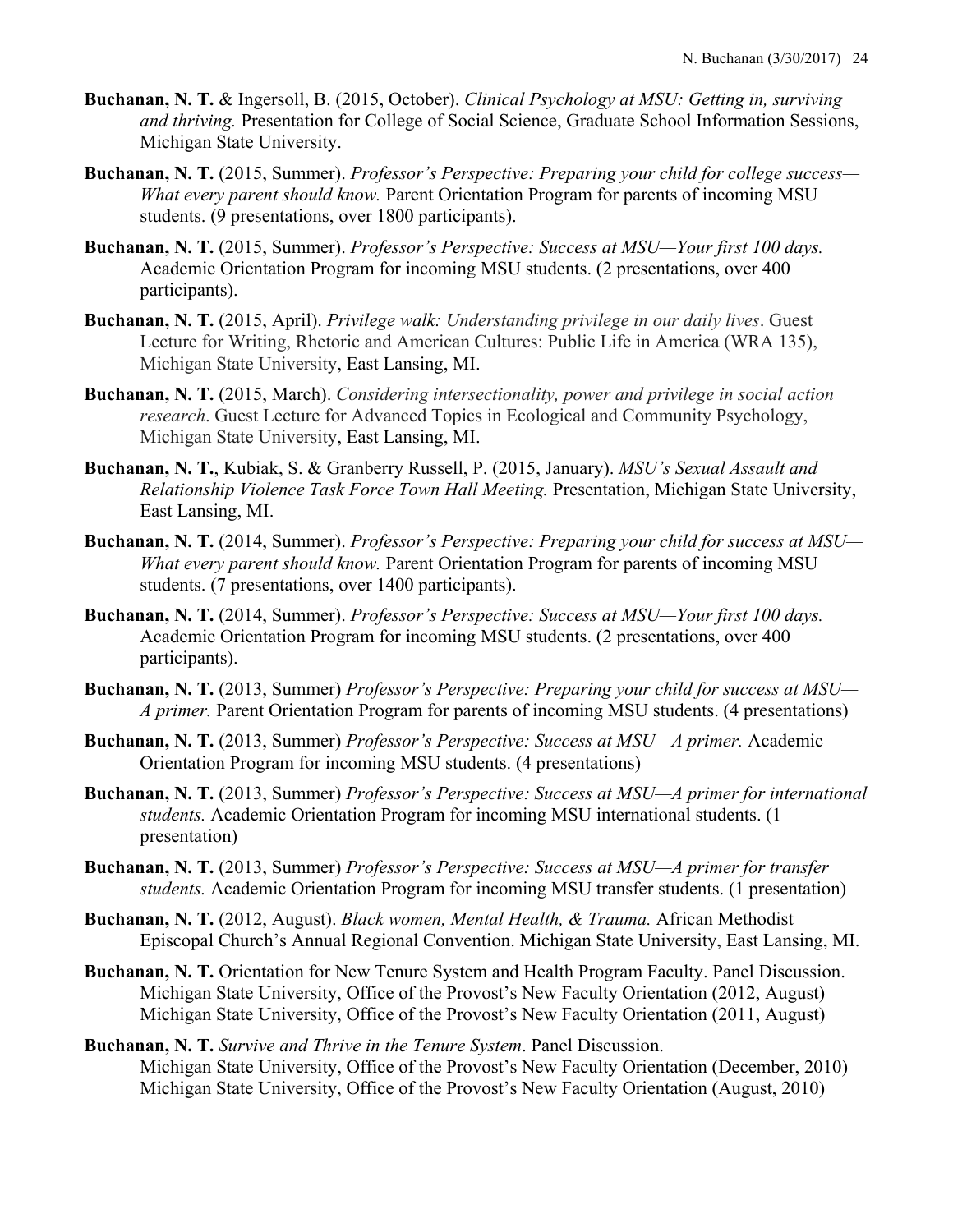- **Buchanan, N. T.** (2008, February). *Why mental health matters for Black women.* Free Your Mind: Mental Health Forum hosted by Alpha Kappa Alpha Sorority. Michigan State University.
- **Buchanan, N. T.** & Woods, K. C. (2008, October). *The effects of racial and sexual harassment in the workplace.* Psychology 992: Diversity in Organizations.
- **Buchanan, N. T.** (July, 2008). *Making the grade: From a professor's perspective.* Office of Cultural and Academic Transitions' Maximizing Academic Growth in College (MAGIC) Program, Michigan State University.
- **Buchanan, N. T.** (February, 2008). *College 101: A professor's perspective.* Office of Cultural and Academic Transitions' Maximizing Academic Growth in College (MAGIC) Program, Michigan State University.
- **Buchanan, N. T.** (November, 2007). *Reasons to consider a career in psychology.* Office of Cultural and Academic Transitions' Dine with a scholar program.
- **Buchanan, N.T.** (October, 2007). *Managing conflict and avoiding violence: Strategies for collaborative problem-solving with peers, teachers, parents and friends.* Jack & Jill of America, Inc.
- **Buchanan, N. T.** (July, 2007). *Preparing for success at MSU.* Panel discussion hosted by the Office of Cultural and Academic Transitions' Maximizing Academic Growth in College (MAGIC) Program.
- **Buchanan, N. T.** (May, 2007). Becoming a professor and psychologist. Black women in higher education. *Eastern High School's Walaashey Success Conference.* \*Televised on Lansing School District's Cable Access Channel 21.
- **Buchanan, N. T.** (April, 2007). *Girls bullying girls and what you can do about it.* Girl Scouts of America, East Lansing Chapter.
- **Buchanan, N. T.** (November, 2006). *Research and graduate study in clinical psychology.* Presentation to Michigan State University's Department of Psychology undergraduate seminar.
- **Buchanan, N. T.** (October, 2006). *Overcoming hurdles to human subject approval with potentially controversial research.* Presentation to Michigan State University's Family and Child Ecology's Professional Development Graduate Seminar.
- **Buchanan, N. T.** (April, 2006). *Careers of the future: Being a professor and a psychologist.* Presentation to MacDonald Middle School, East Lansing, MI.
- **Buchanan, N. T.** (August, 2005). *Success at MSU from the professor's perspective*. Presentation for Michigan State University's College Academic Admissions Program's SUPER program.
- **Buchanan, N. T.** (July, 2005). *Preparing yourself for success at MSU.* Panel discussion hosted by Michigan State University's Office of Racial/Ethnic Student Affair's Maximizing Academic Growth in College (MAGIC) Program.
- **Buchanan, N. T.** (April, 2005). *Gender and homophobia in the Black Community.* Panel discussion hosted by Michigan State University's Office of Racial/Ethnic Student Affair's Black Male Initiative Conference: Blackness 101.
- **Buchanan, N. T.,** Brewer, M. D., & Stephenson, K. L. (February, 2004). *Strategies for establishing a strong mentoring relationship with your research advisor.* Seminar conducted at a meeting of the McNair/SROP program, East Lansing, MI.
- **Buchanan, N. T.** (August, 2003). *The unofficial list of the Top Ten things to know as a new faculty member.* Michigan State University's College of Social Science's New Faculty Orientation.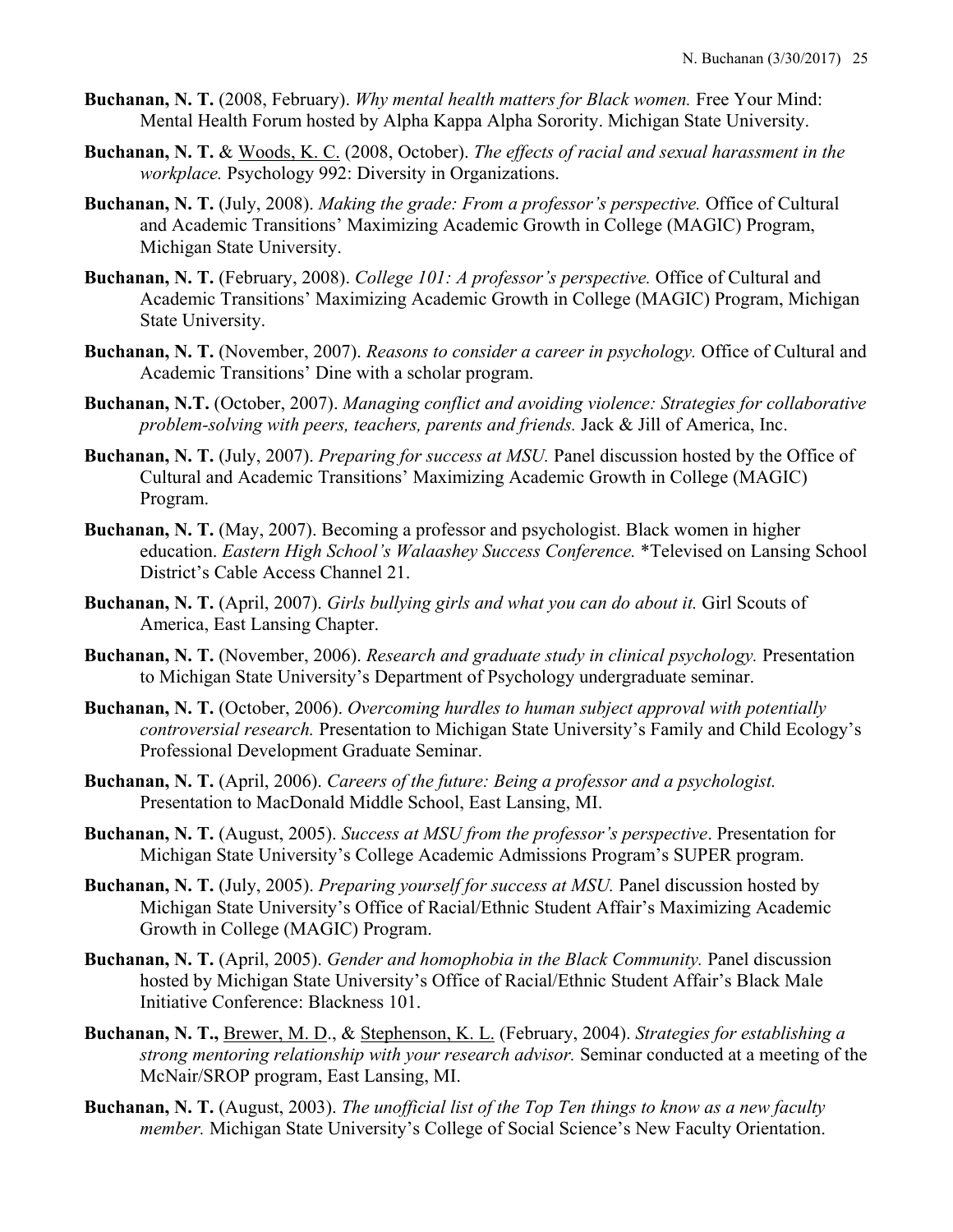- **Buchanan, N. T.** (November, 2002) *Approaches to examining race and gender within clinical psychology.* Introduction to African American and African Studies I course, Michigan State University.
- **Buchanan, N. T.** (October, 2002). *Negotiating politics/Conflict Negotiation.* Panel discussion hosted by the Michigan State University's Women's Resource Center's Women of the Seasons*.*
- **Buchanan, N. T.** (November, 2001) *Compassion Fatigue: How to heal yourself, when you're tired of healing others.* University of Illinois at Urbana-Champaign's, CARE Campus Rape Awareness facilitators meeting.
- **Buchanan, N. T.** (November, 2001). *Raising biracial, transracial, and racially ambiguous children: How parents can brighten all the colors of the rainbow*. Crayola Club, Champaign, IL.
- **Buchanan, N. T.** (March, 2001). *When face and soul collide: Concerns of multiracial college students.*  University of Illinois at Urbana-Champaign's, Ebony Umoja Program for university resident advisors.
- **Buchanan, N. T.** (October, 1998). *Diversity in psychology: Add women, Blacks, and gays, ... then mix.* University of Illinois at Urbana-Champaign's, Abnormal Psychology Course.
- **Buchanan, N. T.** (February, 1996). *Sexual Harassment: What is it and why should you care?* University of Illinois at Urbana-Champaign's, Educational Psychology Course.

# **MEDIA APPEARANCES AND COVERAGE OF RESEARCH**

### *Selected Research Highlights, Coverage, and Summaries*

- 2017-National coverage of my work on implicit bias. "Did you really just say that?" *APA Monitor on Psycholgy* (January 2017, p. 46-49)
- 2014-National coverage of "Sex differences in outcomes and harasser characteristics associated with frightening sexual harassment appraisals." (released online 3/17/14) including: *American Psychological Association highlighted article* (APA.org), *Press-News.org, MSU Today.*
- 2013-International coverage of "Exploring Gender Differences in Body Image, Eating Pathology, and Sexual Harassment." in **over 150 separate media outlets** including: *Popular Science, Medical News Today, Science World Report, Futurity, Huffington Post, MSN News, National Online Resource Center on Violence Against Women, Futurity, MSU Today.*
- 2013-The link between sexual harassment and 'purging' in men. Michigan State University's *MSU Today.* (Henion, 2013). http://msutoday.msu.edu/news/2013/the-link-between-sexualharassment-and-purging-in-men/
- 2011-International coverage of "Fearful or bothered: Two types of sexual harassment appraisals" in **over 120 separate media outlets** including: *Psychology Today, Medical News Today, ScienceDaily, First Science.co, Jezebel, MSU Today, Yahoo News, Aphroditewomenshealth.com, NWOTruth.com, News Track India, The Employee Rights Center, SouthAsianNews.com, Psychologicalmd.com*
- 2006-*Breaking the cycle of Bullying*. Michigan Agricultural Experiment Stations' publication, *Futures* (DePaul, 2006)
- 2006-*Gendered Bullying.* Michigan State University's *MSU Today*

2006-Michigan State University's Women's Resource Center's publication, *Wisdom, Words & Women*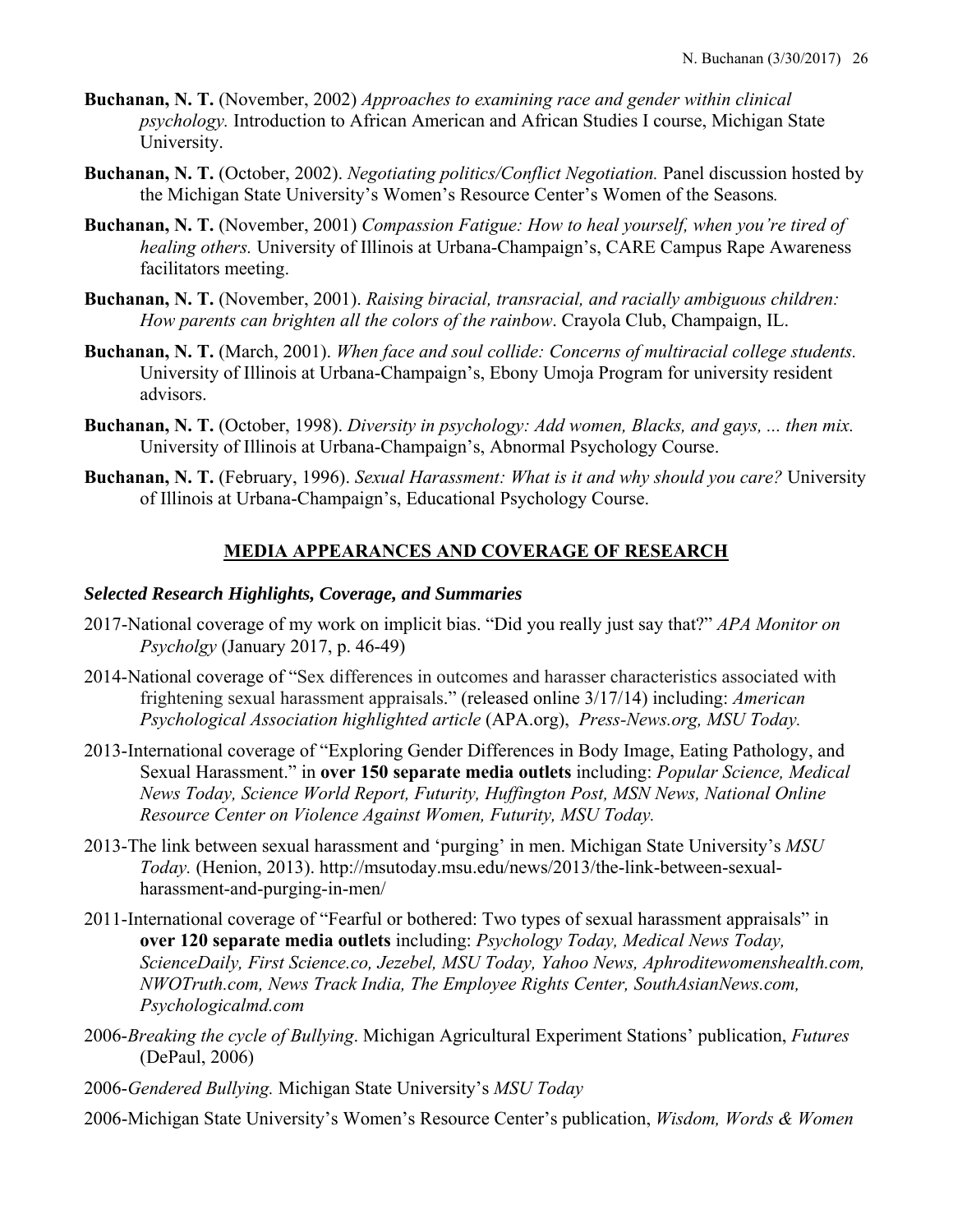2005-*Career Forum: Research Professor.* Lansing School District's Access Channel.

# *Interviews*

- 2016-*How bias training works in one campus police department.* The Chronicle of Higher Education, Reporter Rio Fernandez (5/16/16).
- 2016-*At MSU, training police on microaggressions and bias.* Lansing State Journal, Education Reporter R.J. Wilcott (printed 2/12/16).
- 2016-*MSUPD Introduces Anti-Bias & Inclusion Unit.* EastLansingInfo.org (ELi) with Coleen Moyerbrailean (3/7/16).
- 2015-*Excessive supplement use: A new eating disorder with men?* CBS News with Bianca Seidman. http://www.cbsnews.com/news/excessive-fitness-supplement-eating-disorder-for-men/
- 2015-*Posttraumatic Stress Disorder.* Nyla Hughes, Michigan State University, Journalism Department.
- 2014-*Sexual Harassment and Online Gaming.* Laura Rosenfeld at Columbia University.
- 2014-*Gender: Does it still matter in the workplace and the classroom?* MSU's 89FM's, Exposure with Abbie Newton.
- 2013-*Exploring Gender Differences in Body Image, Eating Pathology, and Sexual Harassment.* WILS News Radio interview with Mike Cohen.
- 2013-*Featured interview.* Capital Area Women's Lifestyle Magazine with Katie Kaczanowski.
- 2013- *Weighing in on the "War on Women."* Newsletter of the Society of Behavioral Medicine. (Harrell & Huddleston, 2013).

http://www.sbm.org/outlook/0612/articles.php?article=11&utm\_source=SBM%2BOutlook&utm medium=html%2Bemail&utm\_term=spring%2Fsummer%2B2012&utm\_campaign=SBM%2B Outlook%2BSpring%2FSummer%2B2012

2012-*Is sexual harassment different from the perspective of Black women?* Thegrio.com. (Tunuoye, 2012). http://thegrio.com/2012/06/22/is-sexual-harassment-different-from-the-perspective-of-ablack-women/

# *Documentary Appearances*

- 2016-*Psychology's Feminist Voices Oral History Project* (in production). Featured interview on my research and experiences in academia as a feminist scholar.
- 2015-*Dream Big: Brown Girls developing courage, confidence and character* produced by MSU's Chapter of Pretty Brown Girls.
- 2014-*Faculty and Staff e-learning on sexual harassment, sexual assault and relationship violence*, Michigan State University.
- 2014- *Bullying: Psychological and Social Consequences*, a documentary on current research and policies to prevent bullying in public schools and assist child, teen, and adult victims.
- 2013-*Black Women and Depression* (in production), a documentary on current research and individual women's experiences of depression.
- 2012-*Urban Blight* (in production), a documentary on urban living conditions and the psychology of race and poverty.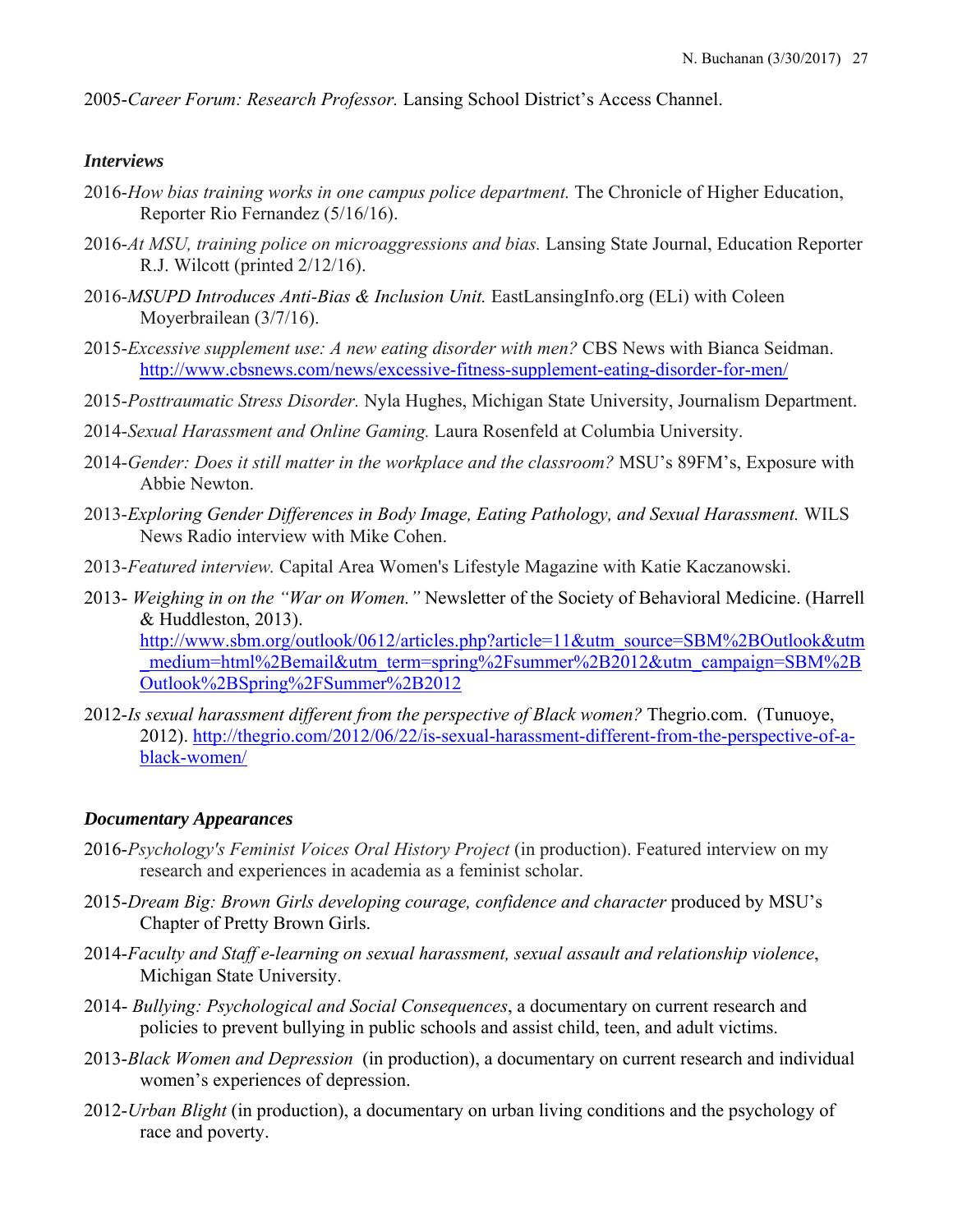# **CONSULTATION**

|  |  | 2015-present Michigan State University Police Department |
|--|--|----------------------------------------------------------|
|--|--|----------------------------------------------------------|

- 2012 Office of State Programs, Michigan Department of Human Services
- 2009 Waterford School District and Police Department. Violence perpetrated by and against girls. Waterford, MI
- 2008 Office of Drug Control Policy's Violence Forum
- 2006-2008 Michigan's Law Enforcement Bullying Task Force, A collaboration with Michigan State Police and Michigan Safe Schools Initiative

# **TEACHING & GRADUATE STUDENT TRAINING**

### *Graduate Teaching & Training*

**Social Justice and Diversity in Psychology**, Michigan State University.

**Considering intersectionality, power and privilege in social action research,** Michigan State University.

**Clinical Supervision for Practicum Students**, Michigan State University.

**Multicultural Psychology**, Michigan State University.

- **Social Systems: Theory, Research, and Intervention Across the Life Span**, Michigan State University. Graduate course on family, couples, and group therapy.
- **Multicultural Therapy and Assessment**, Michigan State University. Eight-week graduate course for practicum.
- **Using the Structured Clinical Interview for the DSM (SCID)**, Michigan State University. Eightweek graduate course for practicum.

# *Undergraduate Teaching*

**Multicultural Psychology (Advanced Writing Course)**, Michigan State University.

**Abnormal Psychology**, Michigan State University, University of Illinois at Urbana-Champaign.

- **Multiracial Identity and Development**, Program on Intergroup Relations, University of Illinois at Urbana-Champaign.
- **Child Assault Prevention Program**, University of Illinois at Urbana-Champaign. Year-long academic course for students participating in the CAP Program.

# **LICENSURE**

2007-present Licensed Clinical Psychologist [6301012177], Michigan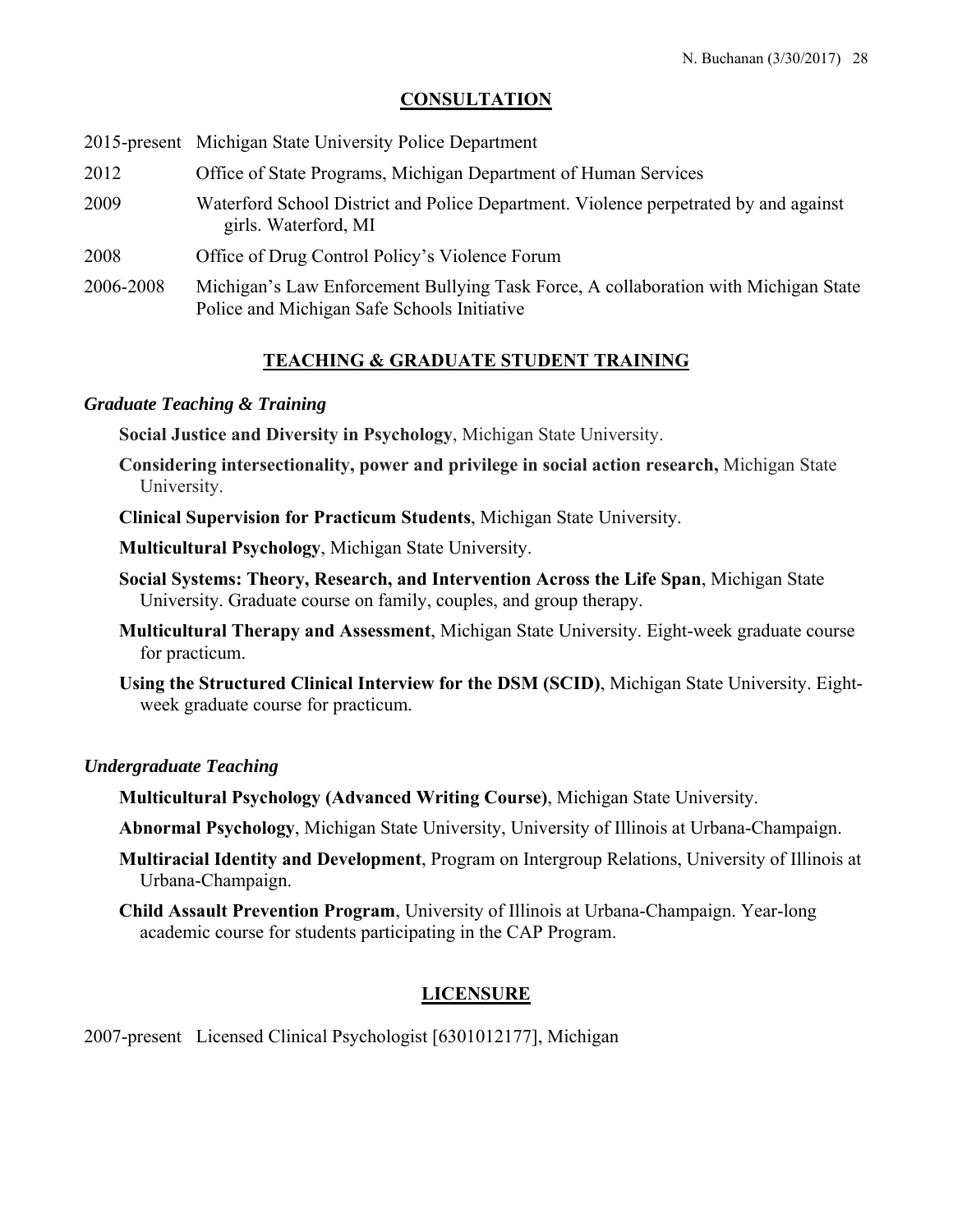### **COURT TESTIMONY**

#### **Recognized as an Expert:**

*Ingham County, MI (June, 2013):* Clinical Psychology, Mental Illness, Family therapy, Divorce and custody, Parent-child reunification

*Livingston County, MI (May, 2012):* Clinical Psychology, Mental Illness, Personality Disorders, Child mental health, Couple and Family therapy, Divorce and custody, Parent-child reunification

*Ingham County, MI (July, 2011):* Clinical Psychology, Mental Illness, Personality Disorders, Parentchild reunification

# **CLINICAL EXPERIENCE**

| 2008-<br>present    | Licensed<br>Clinical<br>Supervisor | Clinical Supervisor of Practicum students at all levels at the Michigan<br>State University Psychological Clinic, East Lansing, MI.                                                                                                                                                                                                                                                                                                                                                                                                                                                                                                                                                                            |
|---------------------|------------------------------------|----------------------------------------------------------------------------------------------------------------------------------------------------------------------------------------------------------------------------------------------------------------------------------------------------------------------------------------------------------------------------------------------------------------------------------------------------------------------------------------------------------------------------------------------------------------------------------------------------------------------------------------------------------------------------------------------------------------|
|                     |                                    | Provided intensive supervision for beginning practicum students<br>including: reviewing audio and videotapes of sessions, weekly<br>individual meetings, monitoring of all written documents, and<br>consultation with clinical personnel as necessary.                                                                                                                                                                                                                                                                                                                                                                                                                                                        |
| $2007 -$<br>present | Licensed<br>Clinical<br>Supervisor | Clinical Supervisor for professional MA/MS and PhD-level clinicians<br>in East Lansing, MI.                                                                                                                                                                                                                                                                                                                                                                                                                                                                                                                                                                                                                    |
|                     |                                    | Provided intensive supervision for professional clinicians (e.g.,<br>MA/MS or PhD in counseling, Marriage and Family Therapy, MSW).<br>Duties included: reviewing sessions, individual/group supervision<br>meetings, monitoring written documents, and consultation with as<br>necessary.                                                                                                                                                                                                                                                                                                                                                                                                                     |
| 2003-               | Clinical                           | Clinical Psychologist in East Lansing, MI.                                                                                                                                                                                                                                                                                                                                                                                                                                                                                                                                                                                                                                                                     |
| present             | Psychologist                       | Duties include conducting clinical forensic assessments for the<br>Department of human services and the Michigan Prisoner ReEntry<br>Initiative Program, providing individual, couple, family, and/or group<br>therapy for adults, children, and adolescents, and supervising the<br>clinical work of limited licensed psychologists and licensed<br>professional counselors. Special populations and/or topics include:<br>trauma survivors, women and children involved with Child Protective<br>Services, recently released prisoners, interpersonal violence, complex<br>couples, assertiveness training, faculty and graduate students in higher<br>education (women of color and sexual minority women). |
| $2003 -$<br>2004    | Clinical<br>Supervisor             | Clinical Supervisor of Beginning and Advanced Practicum students at<br>the Michigan State University Psychological Clinic, East Lansing, MI.                                                                                                                                                                                                                                                                                                                                                                                                                                                                                                                                                                   |
|                     |                                    | Supervised one beginning and one advanced practicum student<br>including weekly individual meetings and review of audiotapes.                                                                                                                                                                                                                                                                                                                                                                                                                                                                                                                                                                                  |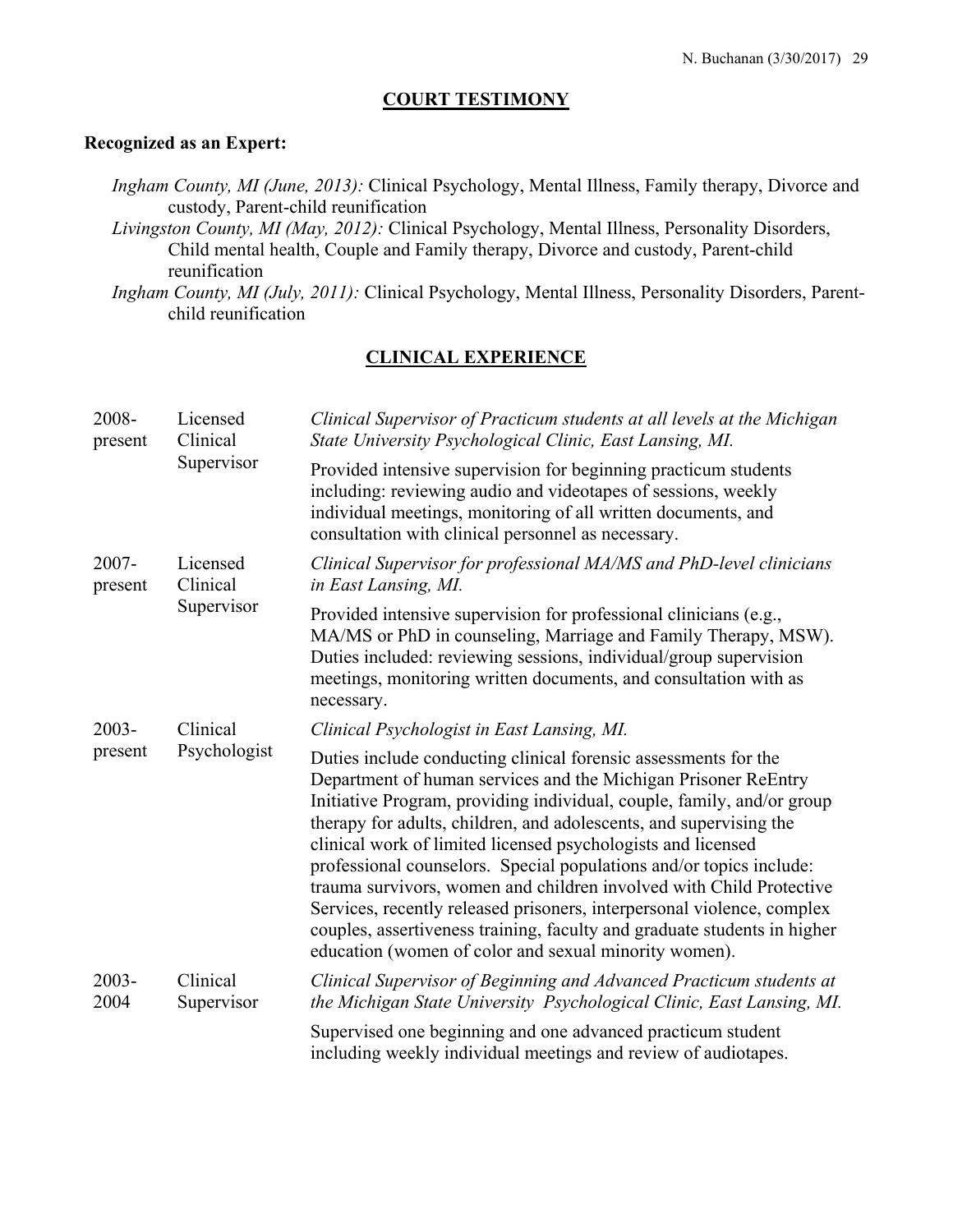| 2002             | Clinical                                 | Use of the Structured Clinical Interview for the DSM (SCID)                                                                                                                                                                                                                                                                                                                                                                                                                                            |
|------------------|------------------------------------------|--------------------------------------------------------------------------------------------------------------------------------------------------------------------------------------------------------------------------------------------------------------------------------------------------------------------------------------------------------------------------------------------------------------------------------------------------------------------------------------------------------|
|                  | Supervisor                               | Taught a four-week course on administration of the SCID and<br>documentation of results. Provided on-going supervision of intakes<br>and assessments with the SCID.                                                                                                                                                                                                                                                                                                                                    |
| $2001 -$<br>2002 | Clinical<br>Psychology<br>Intern         | Intern at the Counseling Center at the University of Illinois Urbana-<br>Champaign, Champaign, IL.                                                                                                                                                                                                                                                                                                                                                                                                     |
| 2000-<br>2001    | Advanced<br>Practicum/<br>Seminar        | Multicultural Therapy and Assessment<br>Participated in weekly case conceptualization and in-depth analysis of<br>literature concerning therapy with clients of diverse ethnic<br>backgrounds.<br>Supervisor: Sumie Okazaki, Ph.D.                                                                                                                                                                                                                                                                     |
| 1999-<br>2001    | Clinical<br>Supervisor,<br>Diagnostician | Clinical Supervisor of Diagnostic Specialists at Provena Covenant<br>Medical Hospital, Urbana, Illinois in conjunction with the<br>Psychological Services Center at the University of Illinois Urbana-<br>Champaign.<br>Provided direct one-on-one supervision of diagnostic specialists<br>concerning case conceptualization and report writing in an inpatient<br>psychiatric setting. Also, provided weekly group supervision of<br>Diagnostic Specialists.<br>Supervisor: Gregory A. Miller, Ph.D. |
| 1999-<br>2000    | Advanced<br>Practicum,<br>Therapist      | Advanced Multicultural Practicum at the University of Illinois'<br>Counseling Center.<br>Provide individual therapy with undergraduate and graduate students<br>from diverse ethnic backgrounds. Specific cultural considerations are<br>emphasized using interpersonal process therapy, cognitive-behavioral,<br>feminist, and psychodynamic models.<br>Supervisor: Cathy Acevedo, M.A.                                                                                                               |
| 1998-<br>1999    | Peer<br>Supervisor,<br>Diagnostician     | Peer Supervisor for Diagnostic Specialists at Provena Covenant<br>Medical Hospital, Urbana, Illinois, in conjunction with the<br>Psychological Services Center at the University of Illinois Urbana-<br>Champaign.<br>Provided weekly peer group supervision for three Diagnostic<br>Specialists working with adult inpatients on a psychiatric floor of a<br>large hospital concerning case histories and written diagnostic reports.<br>Supervisor: Gregory A. Miller, Ph. D.                        |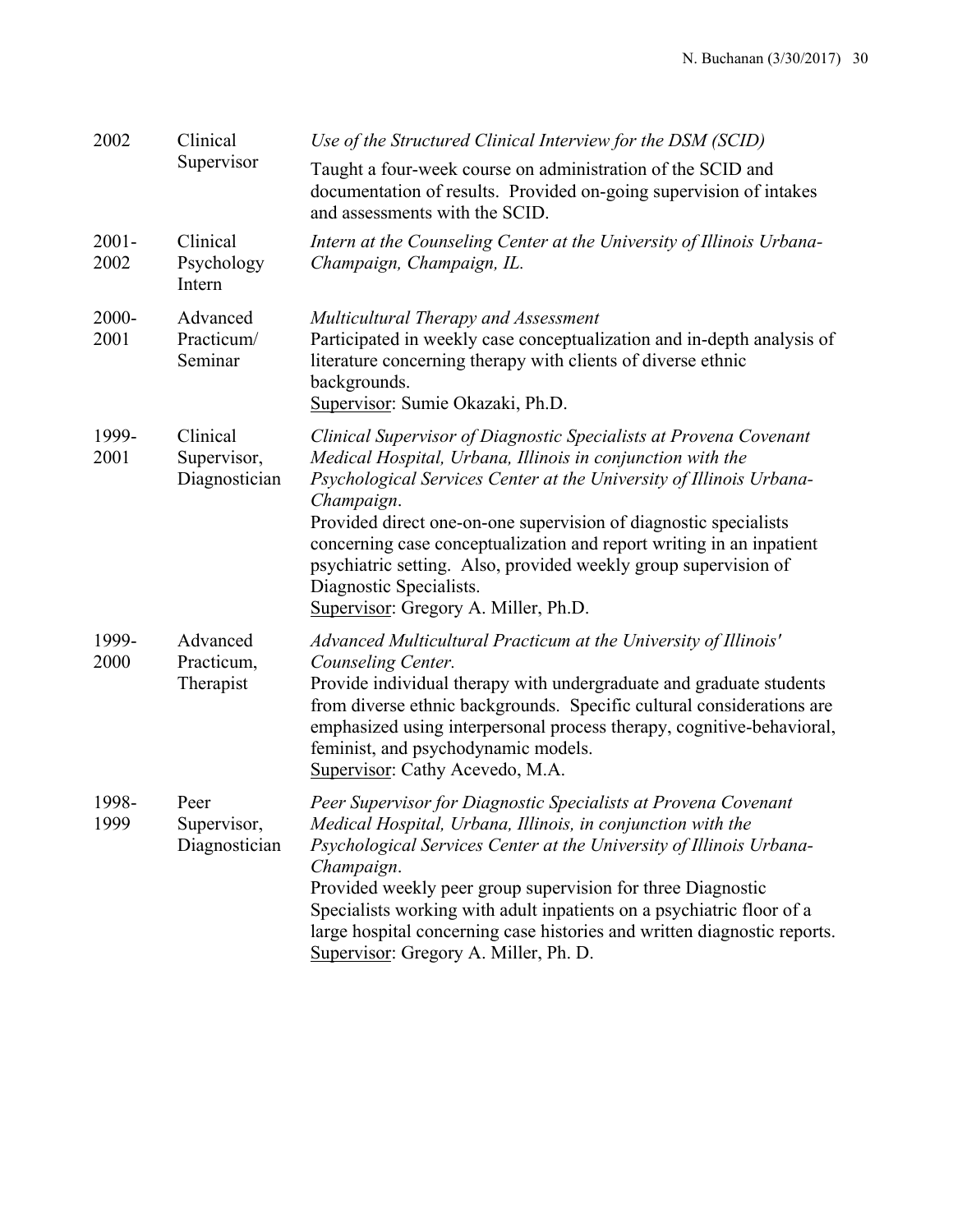| 1998-<br>1999 | Therapist                | Stress and Anxiety Clinic at the Psychological Services Center at the<br>University of Illinois.<br>Provided thorough, structured assessments and individual therapy to<br>clients with various anxiety disorders, such as Posttraumatic Stress<br>Disorder, Generalized Anxiety Disorder, and Panic Disorder.<br>Developed a group therapy program for recent victims of sexual<br>assault using the cognitive-behavioral therapy paradigm for rape<br>survivors developed by Foa and Rothbaum (1998).<br>Supervisor: Howard Berenbaum, Ph.D.                              |
|---------------|--------------------------|-----------------------------------------------------------------------------------------------------------------------------------------------------------------------------------------------------------------------------------------------------------------------------------------------------------------------------------------------------------------------------------------------------------------------------------------------------------------------------------------------------------------------------------------------------------------------------|
| 1997-<br>1998 | Diagnostic<br>Specialist | Diagnostic Specialist at Provena Covenant Medical Hospital, Urbana,<br>Illinois, in conjunction with the Psychological Services Center at the<br>University of Illinois Urbana-Champaign.<br>Provided psychodiagnostic assessments of adult inpatients on a<br>psychiatric floor of a large general hospital, administered and scored<br>the Structured Clinical Interview for the DSM-IV (SCID-I and SCID-<br>II), reviewed cases histories and progress notes, consulted with<br>hospital staff, and prepared diagnostic reports.<br>Supervisor: Gregory A. Miller, Ph.D. |

# **SELECTED PROFESSIONAL TRAININGS**

June 2016 *Racial Literacy: Train the Trainers* with Dr. Howard Stevenson.

 Completed 16-hour workshop on how to practice and teach others how to address diversity related topics in a way that increases performance and produces an environment where mutual, respect and trust form the basis of workplace and personal relationships; learn how to model and teach racially assertiveness to speak or act on their occupational expertise in Face-to-Face, in the moment racial encounters without over-reacting or under-reacting; promote effective racial coping and understand its connection to job satisfaction, personal fulfillment and professional satisfaction; communicate racial *illiteracy* as a concern of competence, rather than individual immorality/values, and how this form of incompetence not only impairs educational, occupational, and relationship goals, but is also surmountable via training.

May 2015 *Art & Science of Love* with the Gottman Institute.

 Completed 13.5 hours of continuing education training on empirically-based clinical intervention strategies with distressed couples and early intervention with couples seeking to enhance their relationship and reduce the likelihood of future conflict.

March 2015 *Clinical Supervision in Behavioral Health: Building Skills for Ethical and Effective Practice* 

> Completed 7 hours of continuing education training on ethical concerns in clinical supervision, how to avoid ethical lapses and strategies for training graduate students and early career professionals to adhere to ethical standards in clinical practice.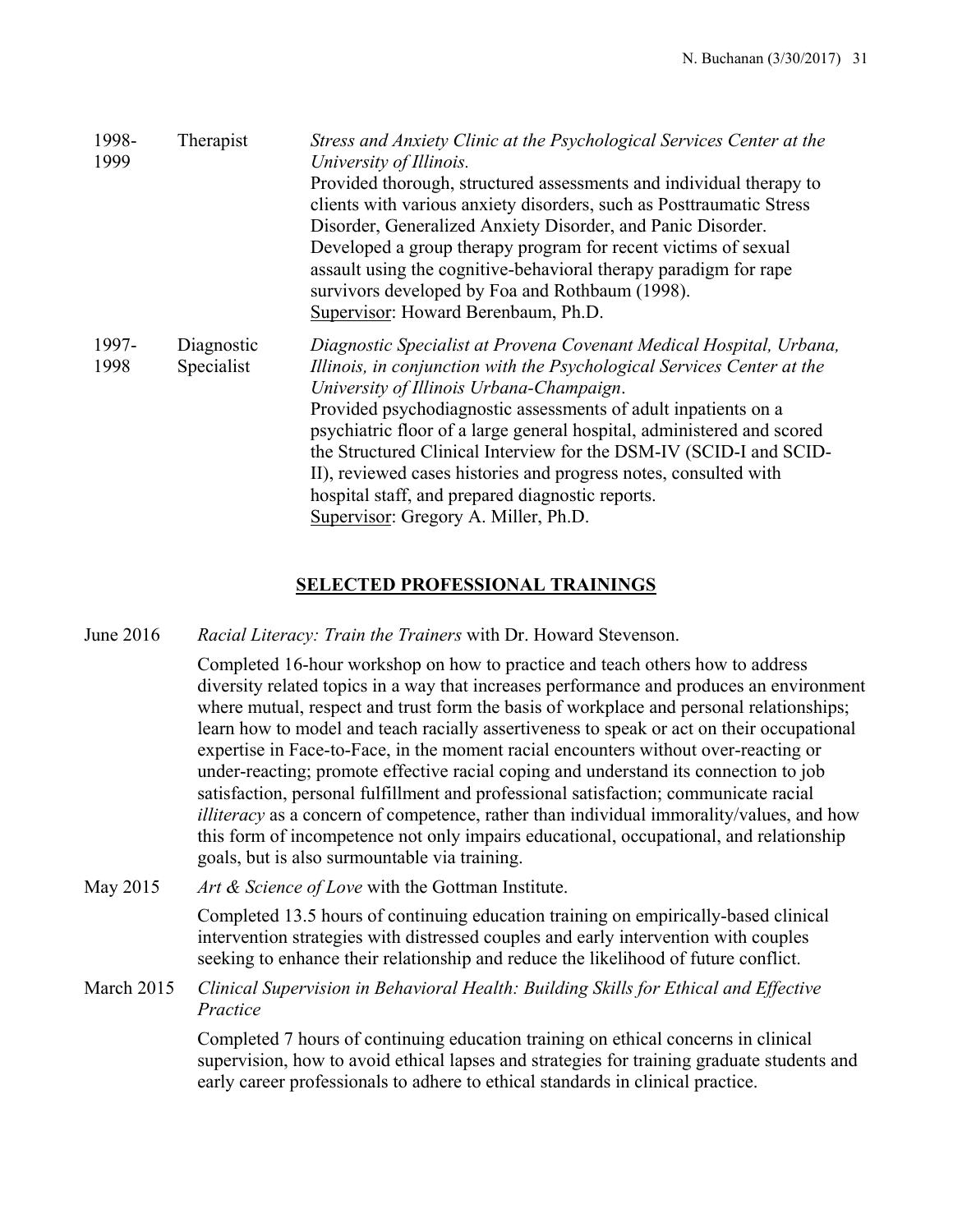| March 2015       | Developing Competencies in Social Justice Advocacy: Tools, Strategies, and Action (2)<br>hours--Rebecca Toporek; Nadya Fouad; Tania Israel; Gargi Roysircar; Lawrence<br>Gerstein).                                                                                                                                                                                                                    |
|------------------|--------------------------------------------------------------------------------------------------------------------------------------------------------------------------------------------------------------------------------------------------------------------------------------------------------------------------------------------------------------------------------------------------------|
|                  | Issues and Strategic Practices for Promoting Diversity in Organizations (2 hours--Bertha<br>Holliday; Jessica Daniel; Meg Bond; Bernardo Ferdman; David Rollock; Jean Chin;<br>Kecia Thomas).                                                                                                                                                                                                          |
|                  | A developmental model for social justice: The confluence of community member -<br>scholar – activist (1 hour--Rebecca Toporek; Will Sapigao; Bryan Rojas-Arauz).                                                                                                                                                                                                                                       |
|                  | Advancing Social Justice Training in Multicultural Psychology: The Scientist-<br>Practitioner-Advocate Model (1 hour--Jioni Lewis; Ayse Ikizler; James Arnett; Nicole<br>Chery; Daniela Recabarren; Joseph Miles).                                                                                                                                                                                     |
|                  | Completed 6 hours of continuing education training focused on social justice and<br>diversity training in universities and organizations at the biannual National Multicultural<br>Conference and Summit.                                                                                                                                                                                              |
| November<br>2013 | Expert witness training: Prosecution of Domestic and Sexual Violence Cases with<br>Michigan Coalition to End Domestic and Sexual Violence (MCEDSV).                                                                                                                                                                                                                                                    |
|                  | Attended an eight-hour training on how to present information on the dynamics of<br>domestic violence on direct examination, admissibility and scope of expert witness<br>testimony, as well as conflicts and ethical considerations. Additionally, the training<br>provided practical, hands-on learning through mock trials and participation in practice<br>sessions with real-life case scenarios. |
| October<br>2013  | Media Training with Michigan State University media relations experts in<br>Communications and Brand Strategy.                                                                                                                                                                                                                                                                                         |
|                  | Participated in a 4-hour media relations training designed to prepare research faculty for<br>interactions with the media (television broadcast, print, social media), including<br>effectively representing the university and our specific research institute, the Research<br>Consortium on Gender-Based Violence.                                                                                  |
| March 2012       | Level 2: Assessment, Intervention, & Co-Morbidities in Gottman Method Couple's<br><i>Therapy</i> with the Gottman Institute.                                                                                                                                                                                                                                                                           |
|                  | Completed a 21-hour training on helping couples identify and intervene in the four<br>behaviors that best predict relationship satisfaction and divorce, apply methods to change<br>attack-defend interactions, establish dialogue around perpetual conflicts within the<br>marriage, and improve the friendship and intimacy within the relationship using the<br>Gottman Couples Therapy method.     |
| January<br>2012  | Level 1: Bridging the Couple Chasm Gottman Couples Therapy: $\frac{1}{25}$ A Research-Based<br><i>Approach</i> with the Gottman Institute.                                                                                                                                                                                                                                                             |
|                  | Completed an 11-hour training on helping couples process fights, manage conflict,<br>increase communication, and deepen intimacy using the Gottman Couples Therapy<br>method.                                                                                                                                                                                                                          |
| March 2009       | Dialectical Behavior Therapy (DBT)                                                                                                                                                                                                                                                                                                                                                                     |
|                  | Attended an eight-hour training on the basic methods and use of DBT, which clients are<br>most appropriate for DBT and clinical research findings regarding its efficacy.                                                                                                                                                                                                                              |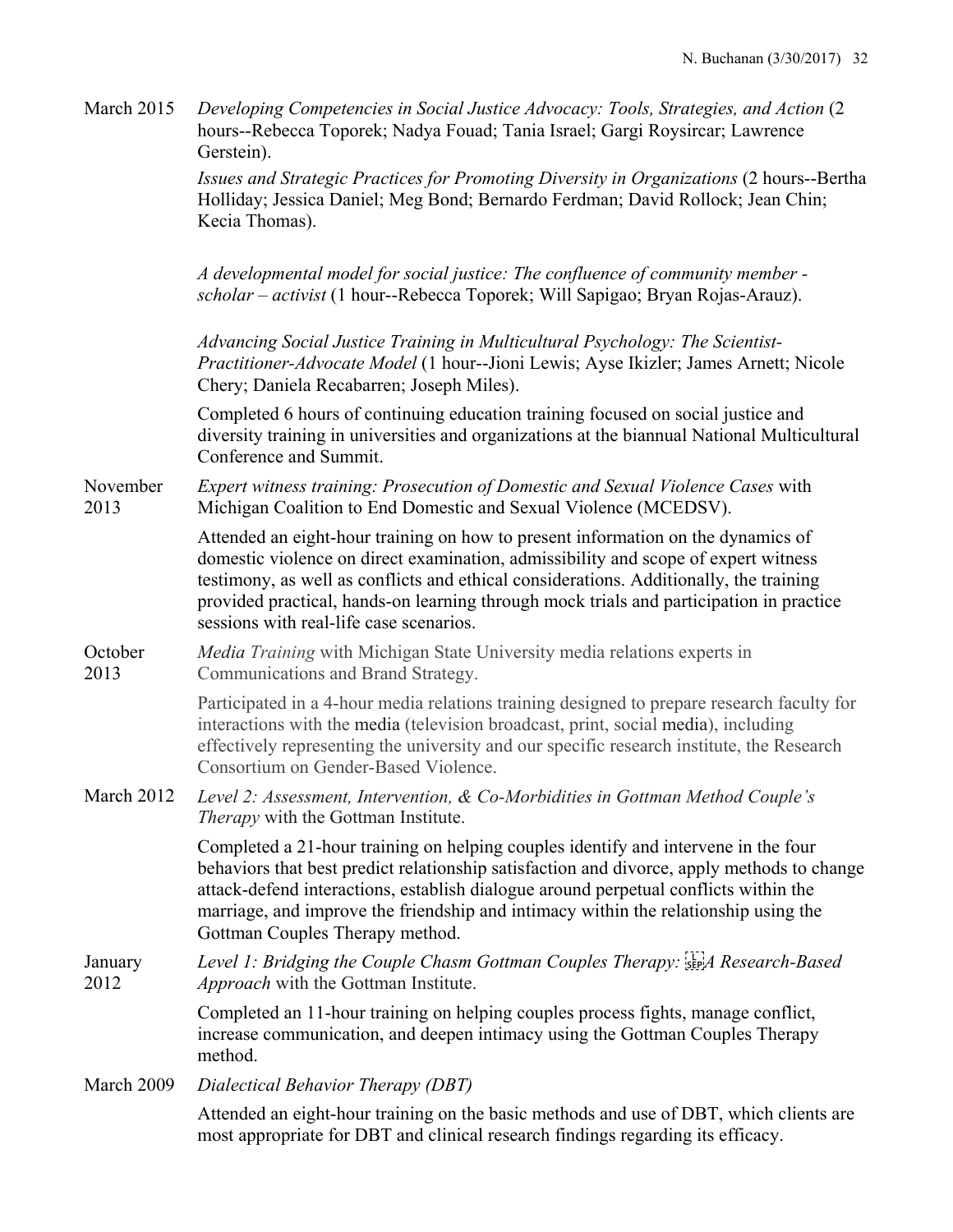| September<br>2007 | Empirically Supported Behavioral Treatment for Oppositional Children with Dr. Nick<br>Long of the University of Arkansas.                                                                                                                                                                                                         |
|-------------------|-----------------------------------------------------------------------------------------------------------------------------------------------------------------------------------------------------------------------------------------------------------------------------------------------------------------------------------|
|                   | Completed a 2-day training addressing: structured treatments for oppositional and defiant<br>children with a focus on conducting empirically-supported interventions with parents of<br>such children. This training also focused on parent coaching, particularly strategies for<br>increasing retention of low-income families. |
| February          | Legal and Ethical Risk Management in Professional Psychological Practice                                                                                                                                                                                                                                                          |
| 2006              | Completed a six-hour training addressing: appropriate record-keeping and<br>documentation of interactions with clients, HIPPA, legal concerns with billing,<br>responding to subpoenas, and providing psychological consultation in forensic settings.<br>Sponsored by: Michigan Psychological Association.                       |
| October           | Confidentiality: 2005 Magellan Provider Forum                                                                                                                                                                                                                                                                                     |
| 2005              | Completed a 2-hour workshop reviewing current confidentiality mandates, HIPPA<br>reform and the resulting changes in insurance reimbursements. Sponsored by: Magellan<br><b>Health Services</b>                                                                                                                                   |
| October           | Understanding Human Sexuality and Dysfunction in a Performance-Oriented World                                                                                                                                                                                                                                                     |
| 2005              | Completed a six-hour training on normal human sexuality and sexual deviance,<br>emphasizing current research, assessment, and treatment. Sponsored by: Michigan<br>Psychological Association.                                                                                                                                     |
| May 2005          | Recent Developments in MMPI-2 Interpretation                                                                                                                                                                                                                                                                                      |
|                   | Completed a six-hour training on the new standardization procedures, scales, and<br>interpretive reports for the MMPI-2. Sponsored by: Michigan Psychological Association.                                                                                                                                                        |
| August 2004       | Appropriate Clinical Responses to the Trauma of Racism                                                                                                                                                                                                                                                                            |
|                   | Completed a one-hour workshop on identifying racial trauma with clients and<br>intervention strategies for short- and long-term therapy. Sponsored by: American<br>Psychological Association.                                                                                                                                     |
| May 2004          | Parental Empowerment: Helping Parents with Challenging Children                                                                                                                                                                                                                                                                   |
|                   | Completed a 6-hour training on family therapy intervention and family interactions with<br>angry, defiant, and/or oppositional children. Reviewed a behavioral treatment plan,<br>Positive Parenting with a Plan: Family Rules (K-12), developed by Matthew Johnson,<br>Psy.D., MSW. Sponsored by: Cross-Country University.      |
| June 2002         | Advances in Treating Complex Psychological Trauma and PTSD                                                                                                                                                                                                                                                                        |
|                   | Completed a six-hour training on research advances in assessing, treating, and<br>conceptualizing trauma and chronic PTSD. Presenter: John Briere, Ph.D.                                                                                                                                                                          |
| November<br>2003  | <b>Multicultural Teaching</b>                                                                                                                                                                                                                                                                                                     |
| October<br>2001   | 17 <sup>th</sup> Annual Midwest Conference on Child Sexual Abuse<br>Completed a three-day training addressing therapy techniques for abused children,<br>adolescents, and adults, resilience in child abuse survivors, connections between<br>domestic violence and child abuse, and responding to abuse in communities of color. |
| June 2001         | Expert witnesses for Domestic Violence and Sexual Assault: Why? Who? When? How?<br>Completed a three-day training conducted by the National Training Center on Domestic                                                                                                                                                           |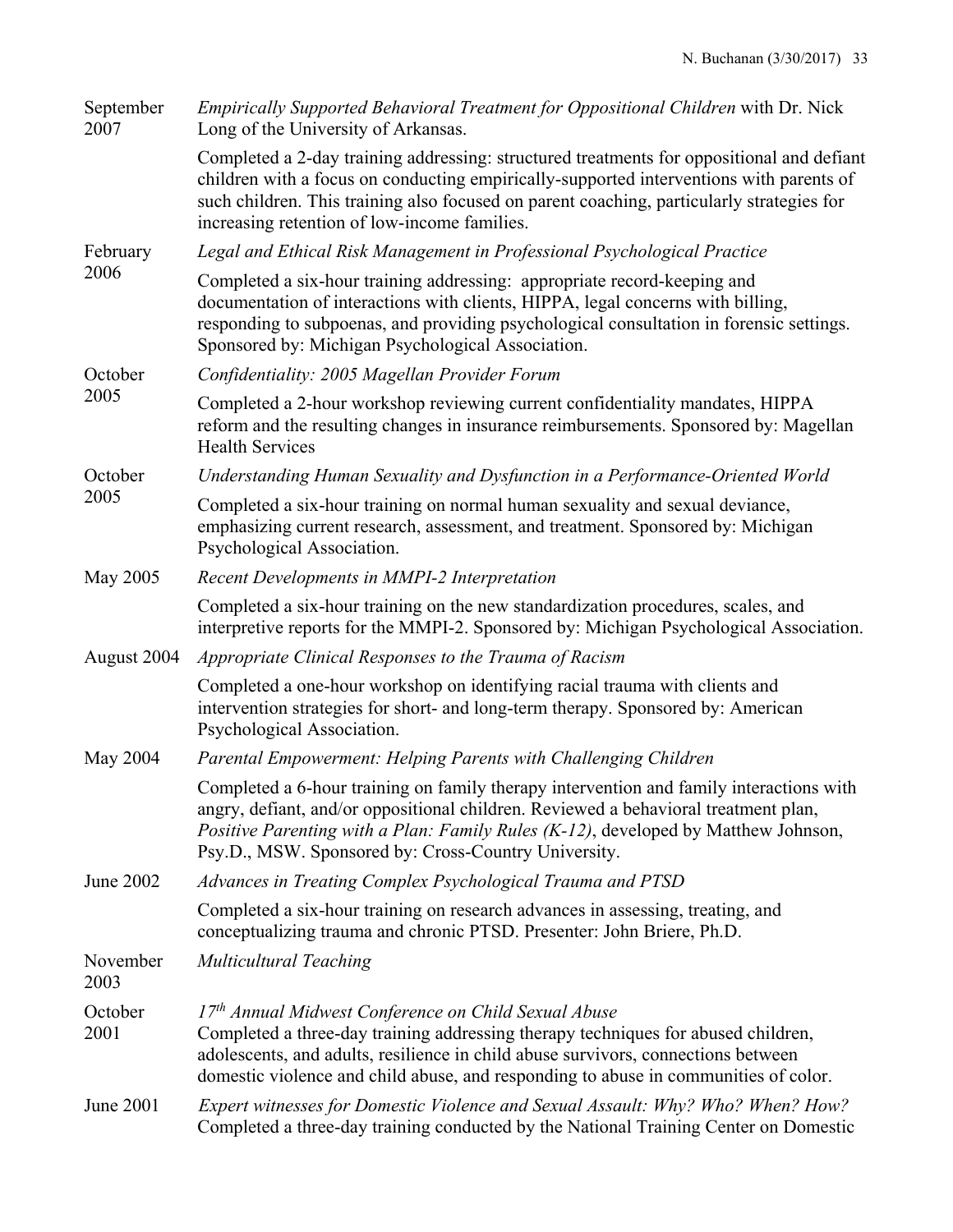|                  | and Sexual Violence (NTCDSV). Learning objectives included determining when<br>expert witnesses are needed and which are appropriate for a given case, legal<br>considerations, how to prepare for a case and how to testify effectively.                                                                                                                                                                                                                                                                                                     |
|------------------|-----------------------------------------------------------------------------------------------------------------------------------------------------------------------------------------------------------------------------------------------------------------------------------------------------------------------------------------------------------------------------------------------------------------------------------------------------------------------------------------------------------------------------------------------|
| August 2001      | Innovative methods for the teaching of Psychology of Women<br>Completed a four-hour training conducted by the American Psychological<br>Association's Psychology of Women (Division 35). Learning objectives included course<br>content selection, methods for incorporating active learning strategies, and techniques for<br>addressing sensitive topic areas.                                                                                                                                                                              |
| August 2001      | Domestic Violence and its Effects on Children<br>Completed a two-hour training conducted by Danhertzog, M.A. and hosted by the<br>Department of Children and Family Services (DCFS). Learning objectives included<br>recognizing symptoms associated with witnessing domestic violence in childhood, the<br>short- and long-term effects of domestic violence on children, and how to assist children<br>coping with such a trauma.                                                                                                           |
| November<br>2000 | Art Psychotherapy<br>Completed a six-hour training session conducted by Victoria L. Outerbridge, MFA and<br>hosted by the Training Education Coordinating Committee (TECC). Learning objectives<br>of this program included, developing a basic understanding of theoretical approaches to<br>art therapy, learning a variety of interventions fitting specific individual needs, and<br>developing skill in the practice of observing formal, affective, and symbolic aspects of<br>imagery and using these observations to explore meaning. |
| <b>June 2000</b> | Assessment, Conceptualization, and Treatment of Anxiety Disorders<br>Completed an eight-hour training session conducted by Dr. Rick Zimbard and Dr. Sari<br>Aronson and hosted by the University of Illinois Counseling Center. The primary<br>emphasis was to correctly assess the nature and extent of any particular anxiety disorder,<br>become familiar with cognitive-behavioral conceptualizations and treatment approaches<br>for anxiety, and understand pharmacological interventions for anxiety disorders.                        |
| November<br>1999 | Interactive Guided Imagery: Clinical Techniques for Brief Therapy and Health<br>Psychology.<br>Completed a 17-hour training hosted by the Academy for Guided Imagery with Martin L.<br>Rossman, MD and David E. Bresler, Ph.D. Primary focus placed on how to properly use<br>imagery and relaxation to enhance the therapeutic process.                                                                                                                                                                                                      |
| May 1999         | Confidentiality: What's secret, what's not?<br>Completed a 3 hour training hosted by the Training Education Coordinating<br>Committee (TECC) with Sandra Kopels, JD, M.S.W. Specific aspects of the<br>Mental Health and Developmental Disabilities Confidentiality Act were discussed.<br>Particular emphasis was placed on how to maintain confidentiality and therapist's<br>privilege despite the legal process.                                                                                                                          |
| May 1999         | Testifying: What you need to know before you take the stand.<br>Completed a 3-hour training hosted by the Training Education Coordinating Committee<br>(TECC) with Julia Rietz, JD. Content included, but was not limited to, an overview of<br>the legal process, strategies for preparing and reviewing a case prior to a court<br>appearance, and specific methods for responding to legal questions while testifying.                                                                                                                     |
| March 1999       | Therapeutic Crisis Intervention (TCI)<br>Completed a 21-hour TCI course developed by the Family Life Development Center at<br>the College of Human Ecology, Cornell University. Training emphasized crisis de-                                                                                                                                                                                                                                                                                                                                |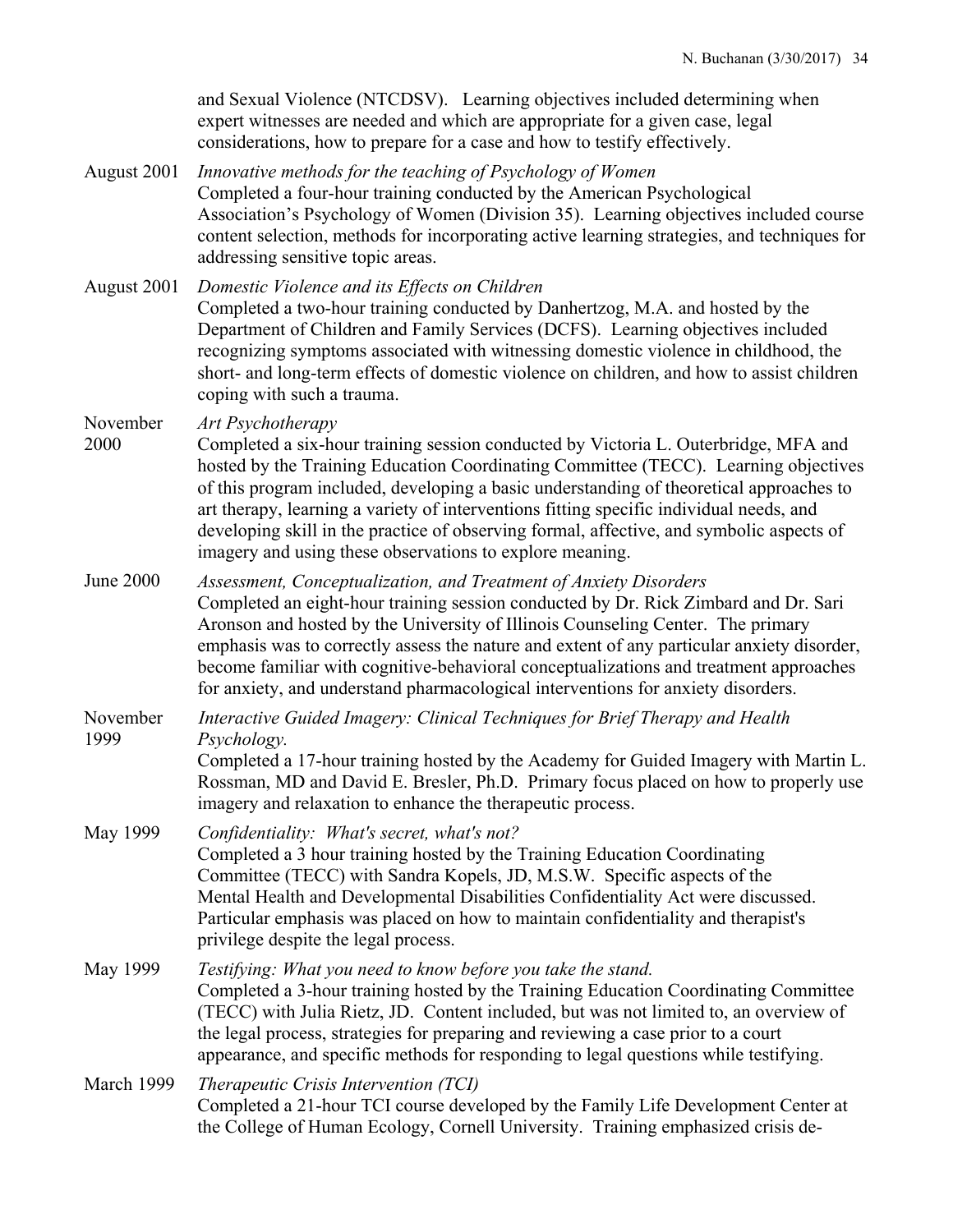|                  | escalation techniques and the use of physical restraint with children and adolescents who<br>are a danger to themselves and/or others.                                                                                                                                                                                                                                                |
|------------------|---------------------------------------------------------------------------------------------------------------------------------------------------------------------------------------------------------------------------------------------------------------------------------------------------------------------------------------------------------------------------------------|
| November<br>1998 | Writing Across the Curriculum<br>Completed a 6-hour seminar on incorporating engaging and thought-provoking writing<br>activities in undergraduate courses.                                                                                                                                                                                                                           |
| October<br>1997  | Multicultural Family Therapy<br>Completed an 8 hour training hosted by the Training Education Coordinating Committee<br>(TECC) with Dr. Kenneth Harding. Theories of the impact of racism on individual and<br>family development, obstacles to successful therapeutic outcomes, and special issues in<br>therapy with such families were discussed                                   |
| October<br>1997  | Therapy with Non-Offending Parents<br>Completed an 8 hour training hosted by the Training Education Coordinating Committee<br>(TECC). Theories of the role of non-offending parents in abusive families were<br>discussed and therapeutic needs of these parents were taught                                                                                                          |
| March 1996       | Play Therapy with Traumatized Children<br>Completed an 8 hour training hosted by the Training Education Coordinating Committee<br>(TECC) with Dr. Eliana Gil. Training focused on the mistreatment of children, how it is<br>typically manifested clinically, and its treatment. Treatment methods taught included<br>various forms of play therapy, such as art and sandbox therapy. |
| 1994-1996        | Single Parent Network (SPAN) at the University of Illinois Urbana-Champaign<br>Co-founder of a support group for college students who are also single parents.                                                                                                                                                                                                                        |
| 1995-1996        | Rape Crisis Services Advocate (RCS)<br>Advocate and counselor for victims of sexual assault and their families/partners.<br>Completed the required forty hours of sexual assault training.                                                                                                                                                                                            |
| 1994-1995        | Paraprofessional Career Consultant (PCC)<br>Aided students in discovering their preferred professional aspirations, developed<br>individual coursework plans to complete degree requirements, gathered and organized<br>materials concerning employment opportunities and graduate education schedules, and<br>aiding students in how to utilize such information.                    |
| 1993-1994        | Child Assault Prevention Program (CAPP)<br>Primary facilitator for workshops with elementary school children (kindergarten through<br>fifth grade), teaching child abuse prevention techniques and coping skills. Completed the<br>required forty hours of child assault prevention training and mandated reporting of child<br>abuse.                                                |

# **SERVICE TO THE UNIVERSITY**

**Member,** *Discipline and Dismissal of Tenured Faculty for Cause Committee*, Michigan State University (2016)

**Member,** *Expert Panel to Reconstruct the Alumni Distinguished Scholarship (ADS) Examination*, Honor's College, Michigan State University (2015-16)

**Co-Chair,** *Task Force on Sexual Assault and Relationship Violence*, Michigan State University (2014-2015)

**Member,** *University Committee on Faculty Affairs*, Member, Michigan State University (2013-2017)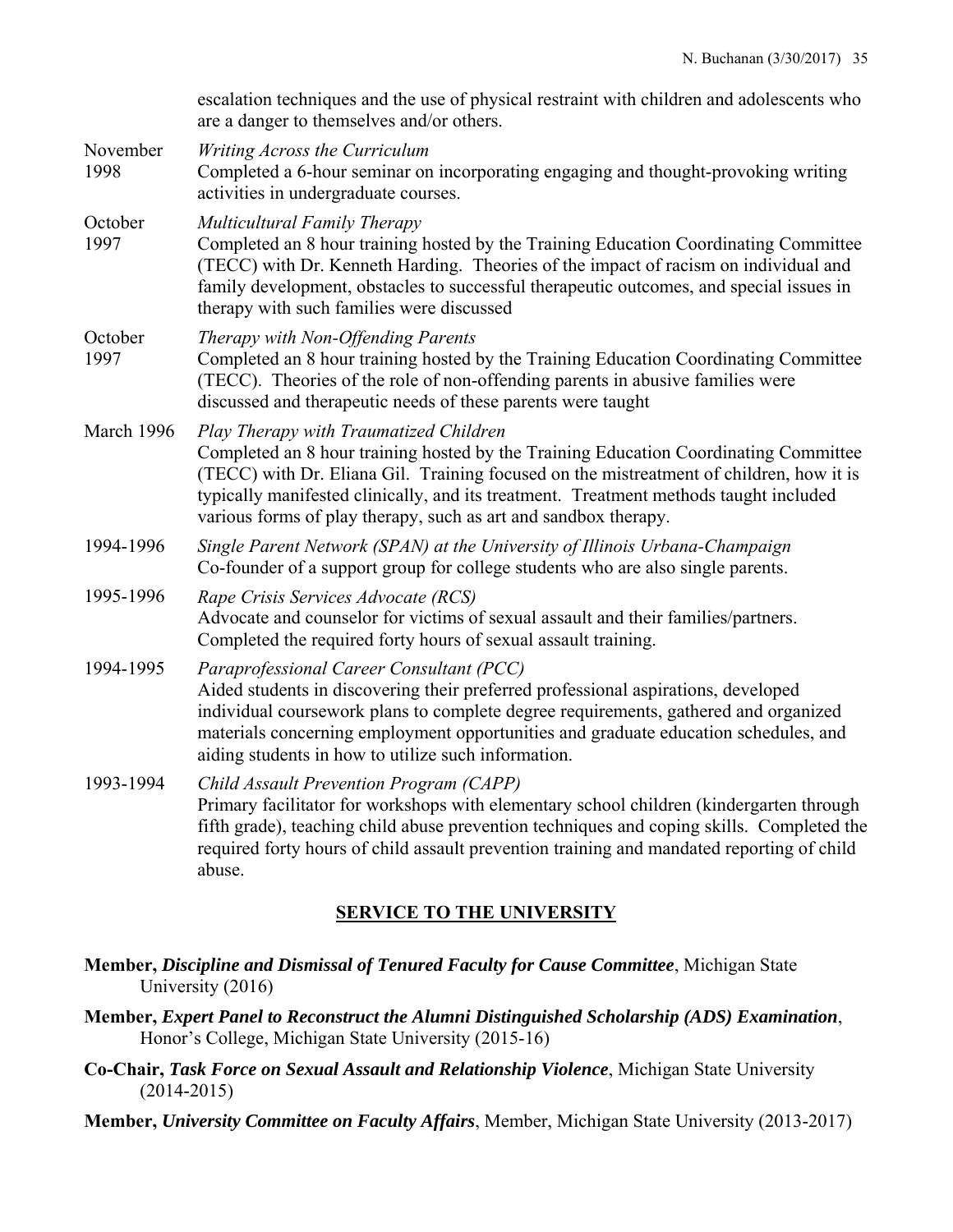**Member,** *Personnel Subcommittee* (2014-15, 2015-16) **Member,** *Budget Subcommittee* (2013-14)

- **Member,** *College Faculty Advisory Council*, College of Social Science, Michigan State University (2012-2015)
- **Member,** *Sexual Assault Program Self Study Advisory Committee*, Michigan State University (2003- 2005)
- **Member,** *Rapid Review Initiative*, Michigan State University (2002-2003)

# **SERVICE TO THE DEPARTMENT**

- **Chair,** *Diversity Committee*, Michigan State University, Department of Psychology, Clinical Interest Group (2007-2009, 2013-2016)
- **Member,** *Competencies Committee*, Michigan State University, Department of Psychology, Ecological-Community Psychology Interest Group (2015-2016)
- **Member,** *Multicultural Psychology Faculty Search Committee*, Michigan State University, Department of Psychology, Consortium for Multicultural Psychology Research (2013-2014)
- **Member,** *Department Promotion and Tenure Faculty Review Committee* (faculty name withheld), Michigan State University, Department of Psychology, Clinical Interest Group (2014-15)
- **Member,** *Department Review Committee*, Michigan State University, Department of Psychology, Clinical Interest Group representative (2013-2014)
- **Chair,** *Department Promotion and Tenure Faculty Review Committee* (faculty name withheld), (2013- 14)
- **Chair,** *Graduate Admissions Committee*, Michigan State University, Department of Psychology, Clinical Interest Group (2010, 2011, 2013)
- **Chair,** *Curriculum Committee*, Michigan State University, Department of Psychology, Clinical Interest Group (2012-2013)
- **Co-Chair,** *Graduate Fellowship Committee*, Michigan State University, Department of Psychology, Clinical Interest Group (2012-2013)
- **Chair,** *Welcoming and Graduation Party Committee*, Michigan State University, Department of Psychology, Clinical Interest Group (2012-2013)
- **Chair,** *Consortium for Multicultural Psychological Research Student Paper Award Committee*, Michigan State University, Department of Psychology (2010)
- **Member,** *Consortium for Multicultural Psychological Research Student Paper Award Committee*, Michigan State University, Department of Psychology (2008-2009)
- **Chair & Member,** *Colloquium Committee*, Michigan State University, Department of Psychology, Clinical Interest Group (2003-04, 2007-08, 2008-09)
- **Member,** *Graduate Admissions Committee*, Michigan State University, Department of Psychology, Clinical Interest Group (2003-04, 2008-09)
- Member, *Space Committee*, Michigan State University, Department of Psychology, Clinical Interest Group (2005-2007)
- **Co-Chair,** *Hurley Award Committee*, Michigan State University, Department of Psychology, Clinical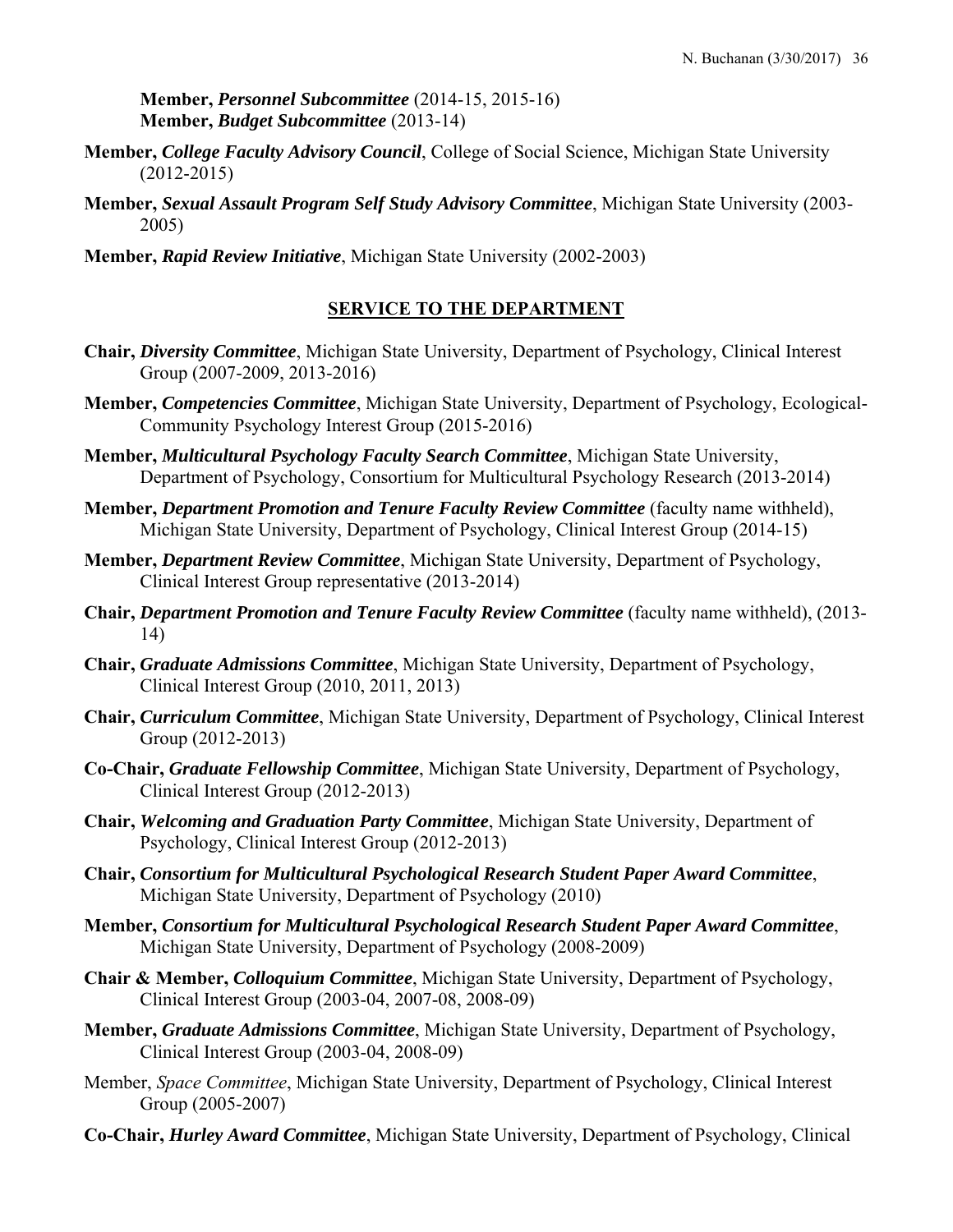Interest Group (2006)

- **Chair,** *New Student Orientation*, Michigan State University, Department of Psychology, Clinical Interest Group (2004, 2006, 2007)
- *Liaison to the Psychological Clinic and the Family Independence Agency*, Michigan State University, Department of Psychology, Clinical Interest Group (2004)
- **Member,** *Clinical Committee on Diversity Discussions*, Michigan State University, Department of Psychology, Clinical Interest Group (2003-2005)

# **SERVICE TO THE PROFESSION**

*President, Society of Clinical Psychology, Clinical Psychology of Ethnic Minorities (Div. 12, Sect. 6), American Psychological Association.* (2015, President-Elect 2014)

*Executive Committee Member, Society for the Psychology of Women (Div. 35), American Psychological Association*

- **Member, 2016 Mary Roth Walsh Teaching the Psychology of Women Award Committee**  (2016).
- **Chair**, **Convention Program Coordinator,** American Psychological Association's Annual Convention for Division 35, Society for the Psychology of Women (2012-2015).
- **Chair**, **Annual Student Prize for Psychological Research on Women and Gender,** American Psychological Association's Society for the Psychology of Women (2011-2016).
- **Co-Chair, Feminist Psychological Science Track,** American Psychological Association's Society for the Psychology of Women (2010-2011).

### *Psychology of Women Quarterly (PWQ) Editor Search Committee Member (2013)*

#### *Editorships*

*Distinguished Editor, Psychology of Women Quarterly (2012-present) Consulting Editor, Psychology of Women Quarterly (2010-2012)* 

#### *Reviewer*

*American Journal of Community Psychology Canadian Journal of Behavioural Science Culture, Health & Sexuality Cultural Diversity and Ethnic Minority Psychology Educational Policy Gender & Society Journal of Consulting and Clinical Psychology Journal of Comparative Family Studies Journal of Applied Social Psychology Journal of Research on Adolescence Psychology of Men and Masculinity Personnel Psychology Race and Social Problems Sex Roles Social Problems The Sociological Quarterly*